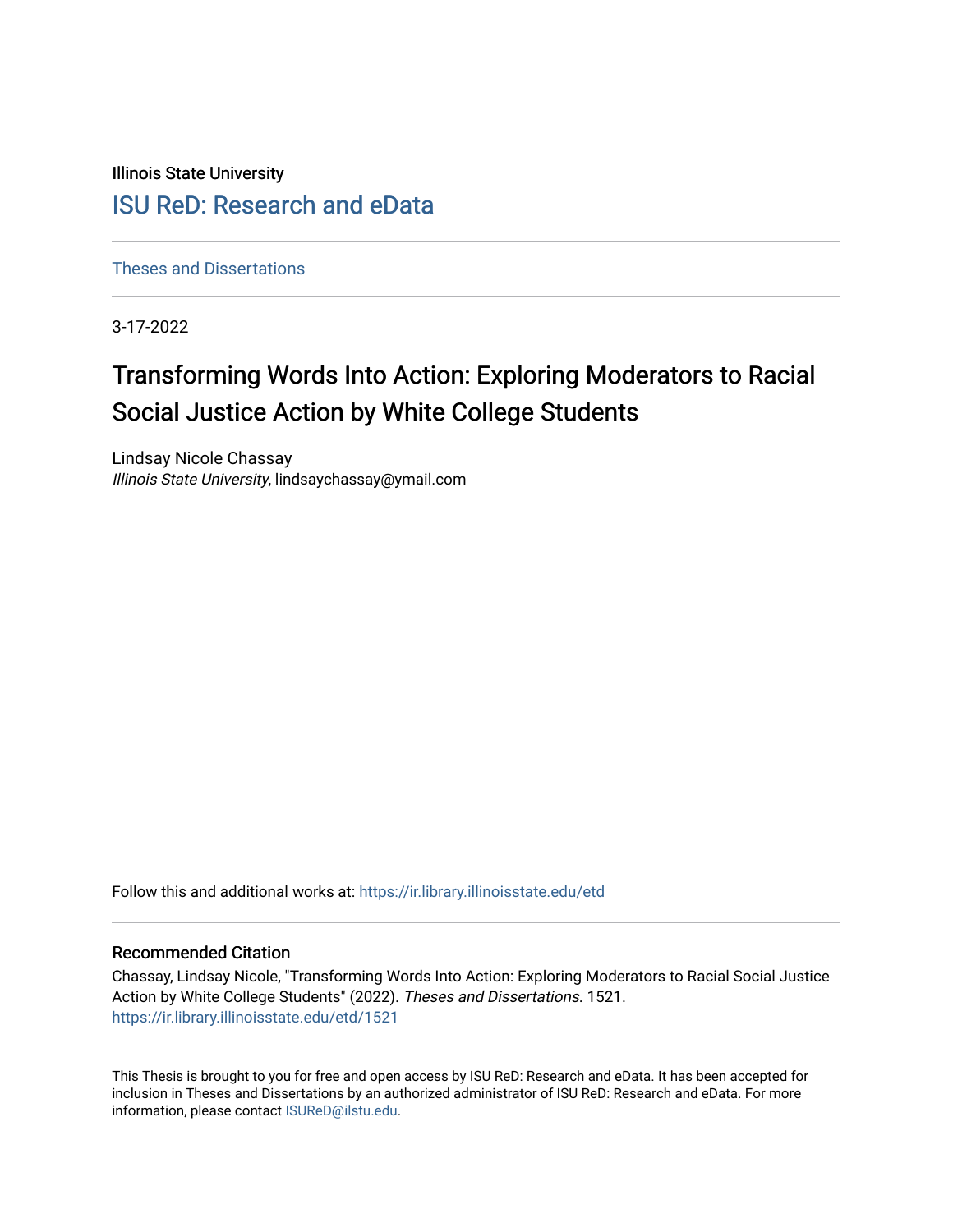# TRANSFORMING WORDS INTO ACTION: EXPLORING MODERATORS TO RACIAL SOCIAL JUSTICE ACTION BY WHITE COLLEGE STUDENTS

## LINDSAY CHASSAY

## 62 pages

The aim of this study is to better understand how to transition White students' intentions into actions. This study proposes an integrative model based on the Health Belief Model, Theory of Planned Behavior, and the Bystander Effects model. These models serve as guides for investigating the moderators that address the intention-behavior gap to predict barriers and active participation in racial social justice movements. It was hypothesized that cues to action and perceived barriers would both moderate the relationship between intention and behavior. The present study utilized a cross-sectional non-experimental design and sampled undergraduates. Analyses examined the moderators, barriers and cues to action, in relation to the dependent variables of decisions to engage in racial social justice behavior by clicking a link for resources and previous participation in social justice. The results indicated that perceived barriers was a significant predictor of the decision to seek social justice information in the study and cues to actions predicted previous social justice behaviors. There were no statistically significant moderation effects. Intent was a significant predictor of the decision to seek social justice information for both internal and external barriers. This study has implications that can be used at the personal, collegiate, and community level. Specifically, results suggest that many students may look for environmental signals that justify taking action to promote social justice efforts. KEYWORDS*:* Racial Social Justice, Intentions, Bystander Effect, Health Belief Model, Action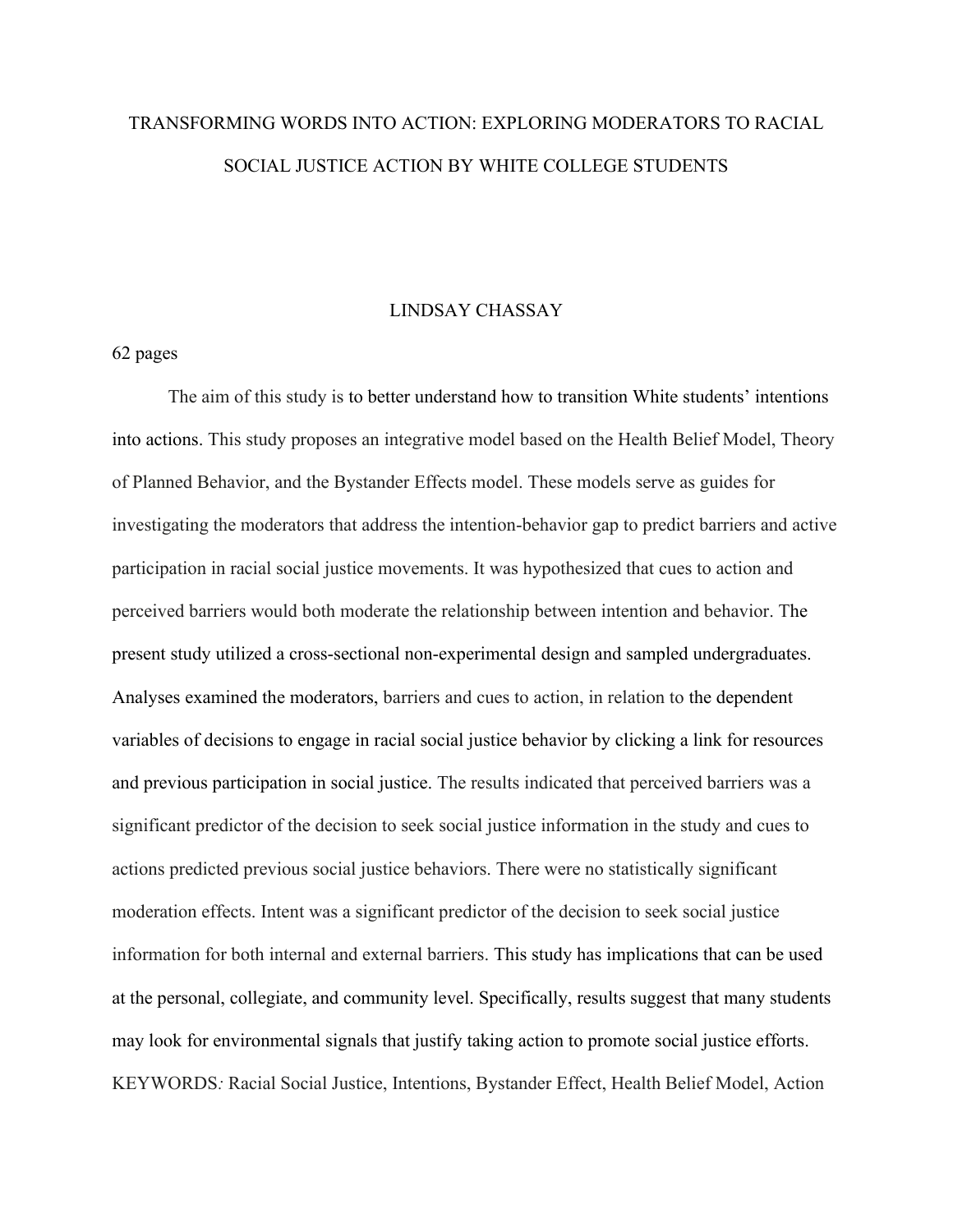# TRANSFORMING WORDS INTO ACTION: EXPLORING MODERATORS TO RACIAL SOCIAL JUSTICE ACTION BY WHITE COLLEGE STUDENTS

LINDSAY CHASSAY

A Thesis Submitted in Partial Fulfillment of the Requirements for the Degree of

MASTER OF SCIENCE

Department of Psychology

ILLINOIS STATE UNIVERSITY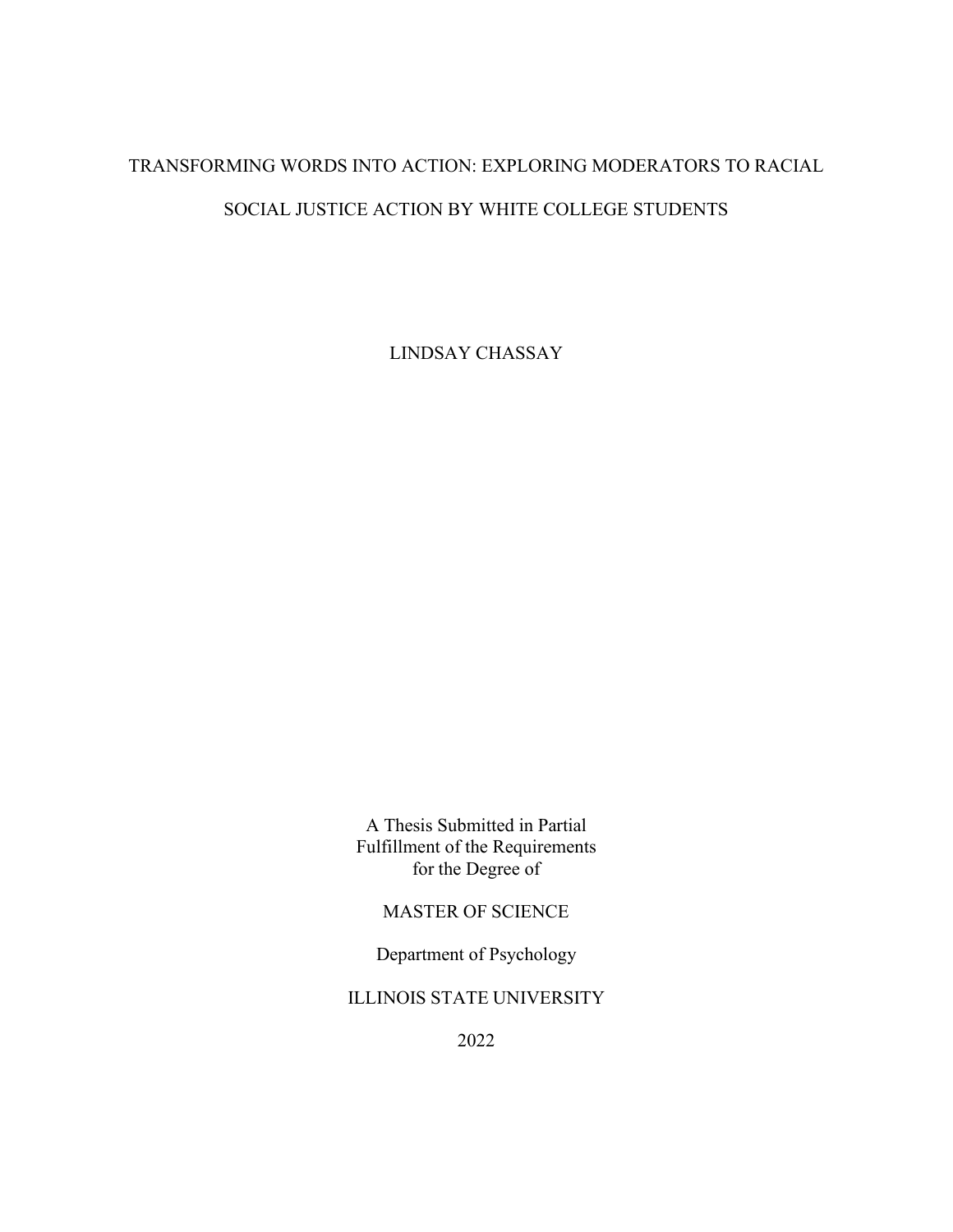© 2022 Lindsay Chassay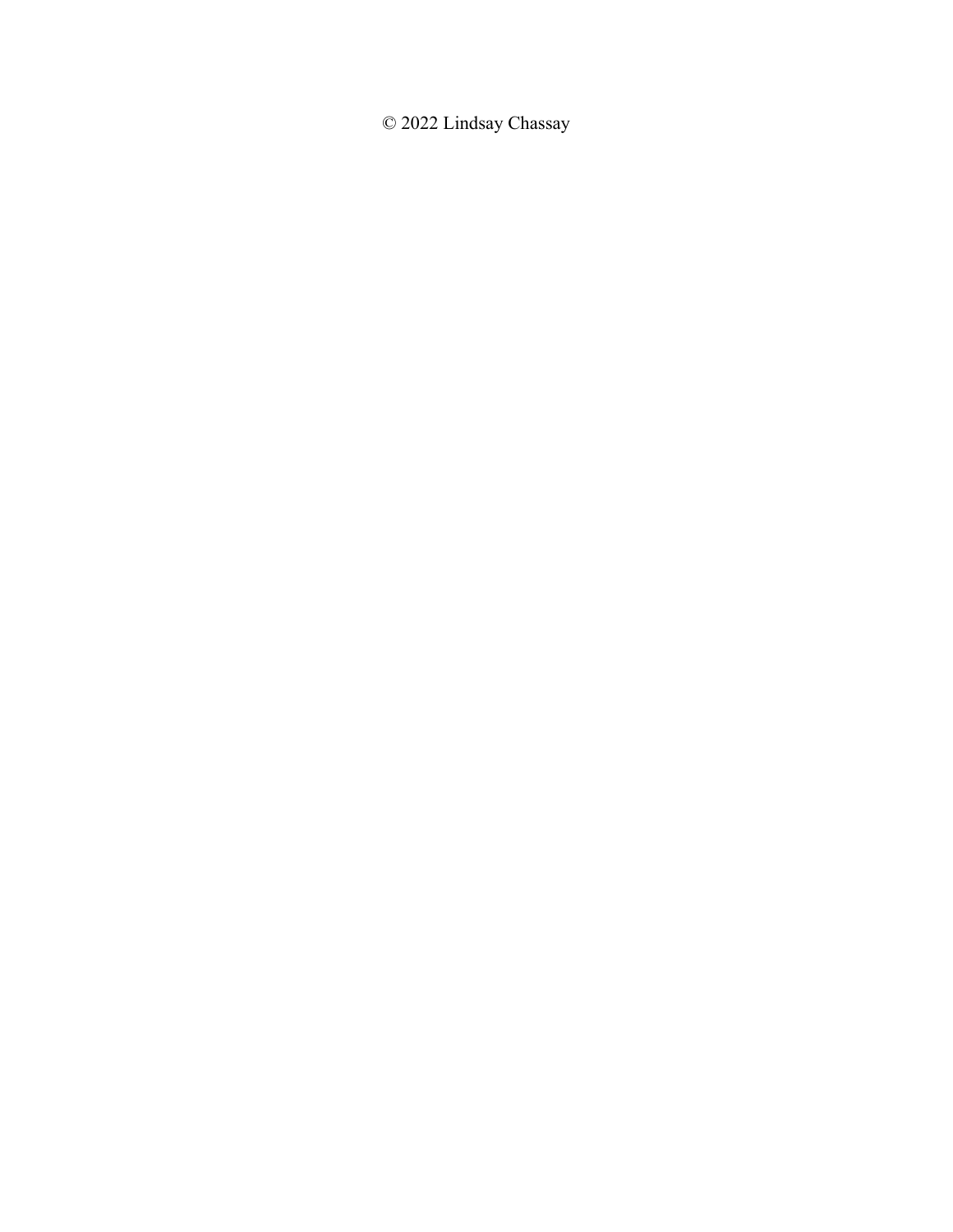# TRANSFORMING WORDS INTO ACTION: EXPLORING MODERATORS TO RACIAL SOCIAL JUSTICE ACTION BY WHITE COLLEGE STUDENTS

LINDSAY CHASSAY

COMMITTEE MEMBERS:

Daniel G. Lannin, Chair

Suejung Han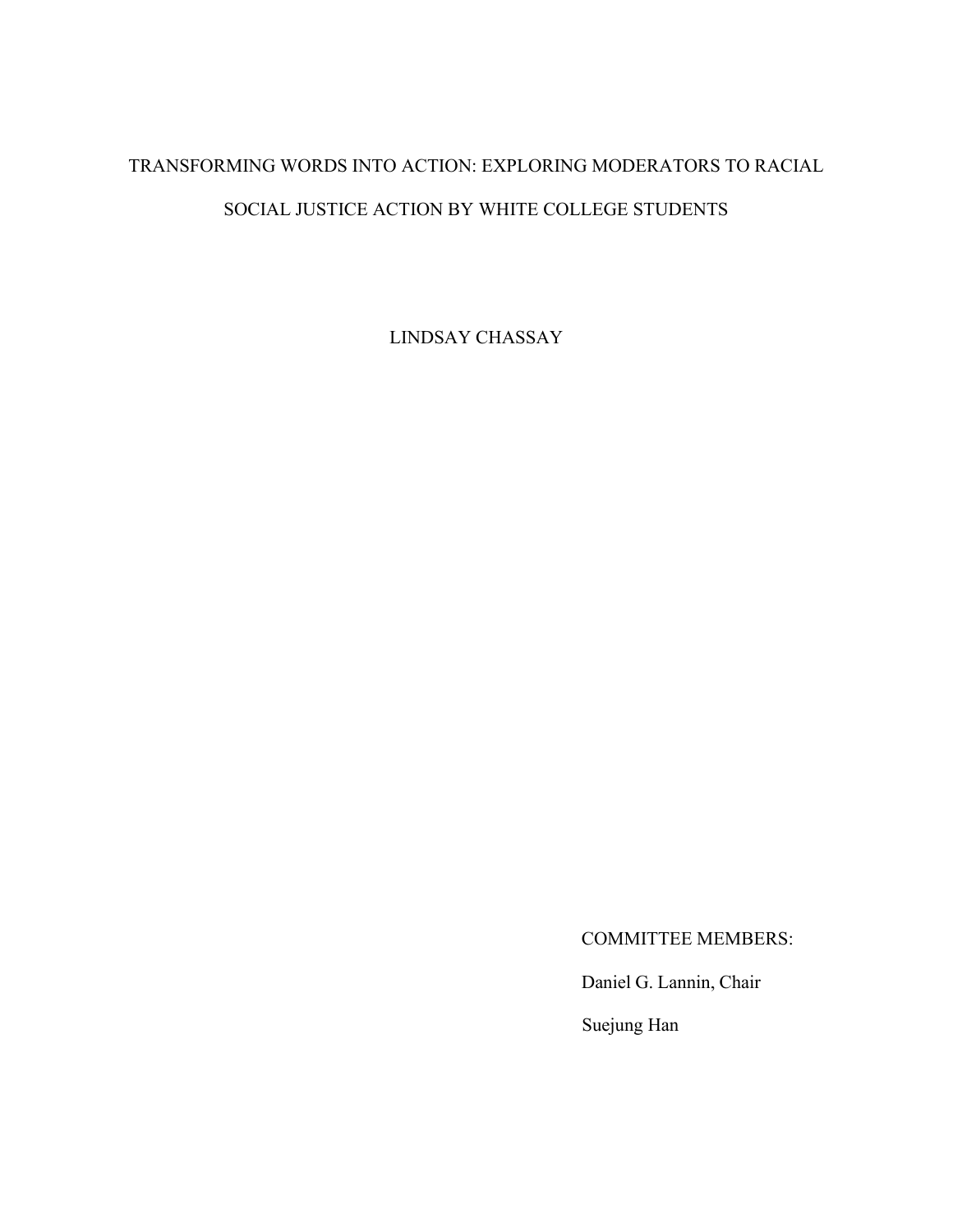## ACKNOWLEDGMENTS

First, I want to thank my partner for all his encouragement and support through this process; "no matter what this map says, you will always be my world". Along with him, I would like to thank my friends, family, and cohort members who have always been there for me when things got difficult. You reminded me why I was doing what I was doing even when it became unclear. Next, I want to thank all my professors at Illinois State University, especially Drs. Daniel Lannin and Suejung Han who have been willing to meet with me and encourage my passions through this whole process and for stepping outside of their own research areas to accompany my interests.

L.C.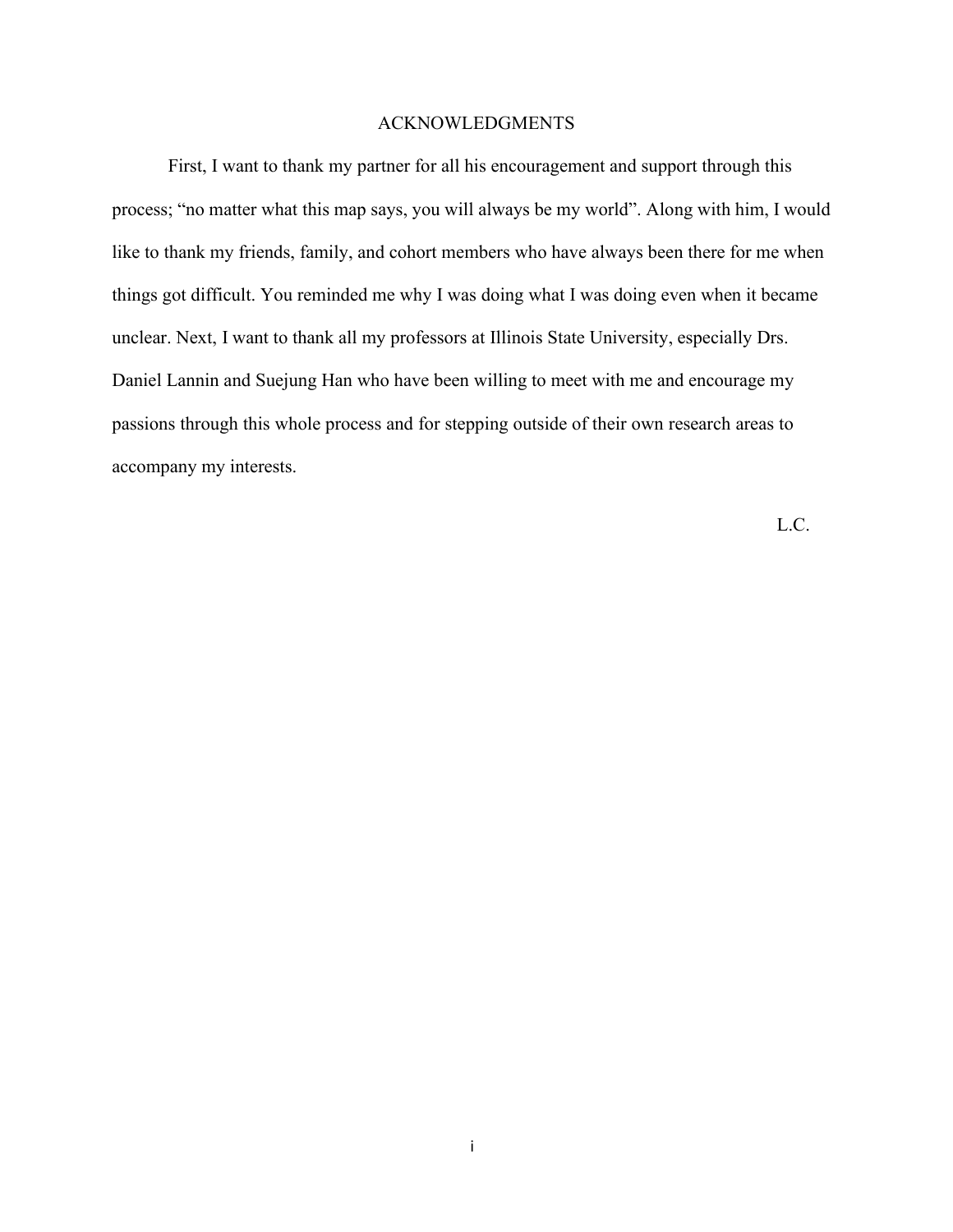# **CONTENTS**

|                                                                   | Page         |
|-------------------------------------------------------------------|--------------|
| <b>ACKNOWLEDGMENTS</b>                                            | $\mathbf{i}$ |
| <b>TABLES</b>                                                     | iv           |
| <b>FIGURES</b>                                                    | V            |
| <b>CHAPTER I: INTRODUCTION</b>                                    | $\mathbf{1}$ |
| CHAPTER II: REVIEW OF THE LITERATURE                              | 6            |
| <b>Social Justice</b>                                             | 6            |
| White Allyship                                                    | $\tau$       |
| Interest, Orientation, and Engagement in Social Justice           | 10           |
| Theoretical Framework for Conceptualizing Social Justice Advocacy | 12           |
| Health Belief Model and Social Justice                            | 13           |
| Theory of Planned Behavior and Social Justice                     | 16           |
| Bystander Effect and Social Justice                               | 18           |
| The Proposed Model                                                | 22           |
| CHAPTER III: METHODOLOGY                                          | 27           |
| Participants                                                      | 27           |
| Recruiting                                                        | 27           |
| <b>Participant Characteristics</b>                                | 27           |
| Measures                                                          | 28           |
| Demographics                                                      | 28           |
| Social Justice Intentions                                         | 28           |
| <b>Barriers to Social Justice</b>                                 | 29           |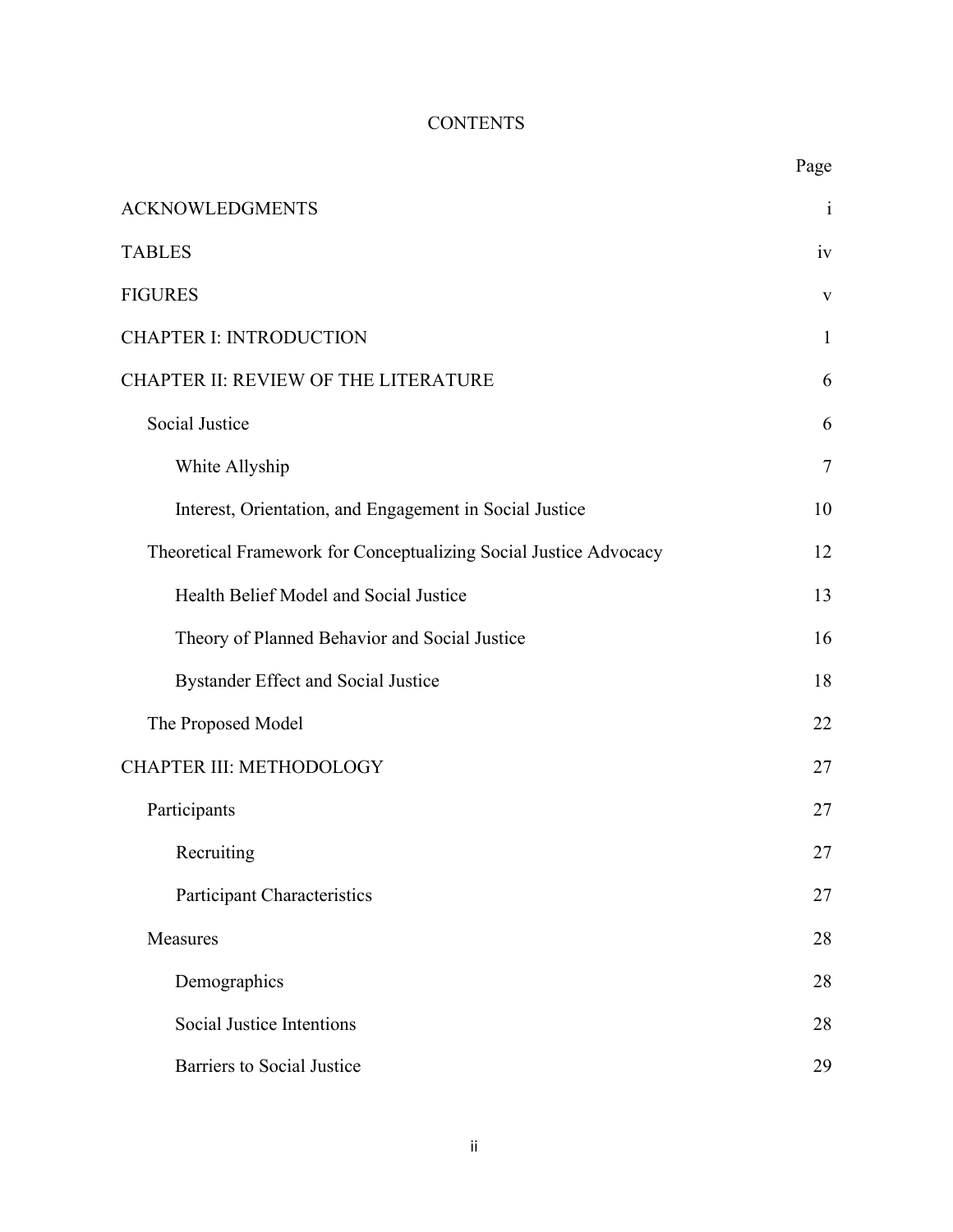| Cues to Action                                                         | 30 |
|------------------------------------------------------------------------|----|
| Decision to Seek Racial Social Justice Information                     | 30 |
| Self-Reported Racial Social Justice Behaviors                          | 31 |
| Socially Desirable Response Set Measure (SDRS-5)                       | 31 |
| Procedure                                                              | 31 |
| Analytic Approach                                                      | 33 |
| Power Analysis                                                         | 33 |
| <b>CHAPTER IV: RESULTS</b>                                             | 34 |
| Descriptive Characteristics and Bivariate Analyses                     | 34 |
| Main Analyses                                                          | 36 |
| Decision to Seek Racial Social Justice Information as Outcome Variable | 36 |
| Previous Racial Social Justice as Outcome Variable                     | 39 |
| CHAPTER V: DISCUSSION AND CONCLUSION                                   | 42 |
| Implications                                                           | 47 |
| <b>Limitations and Future Research</b>                                 | 48 |
| Conclusion                                                             | 49 |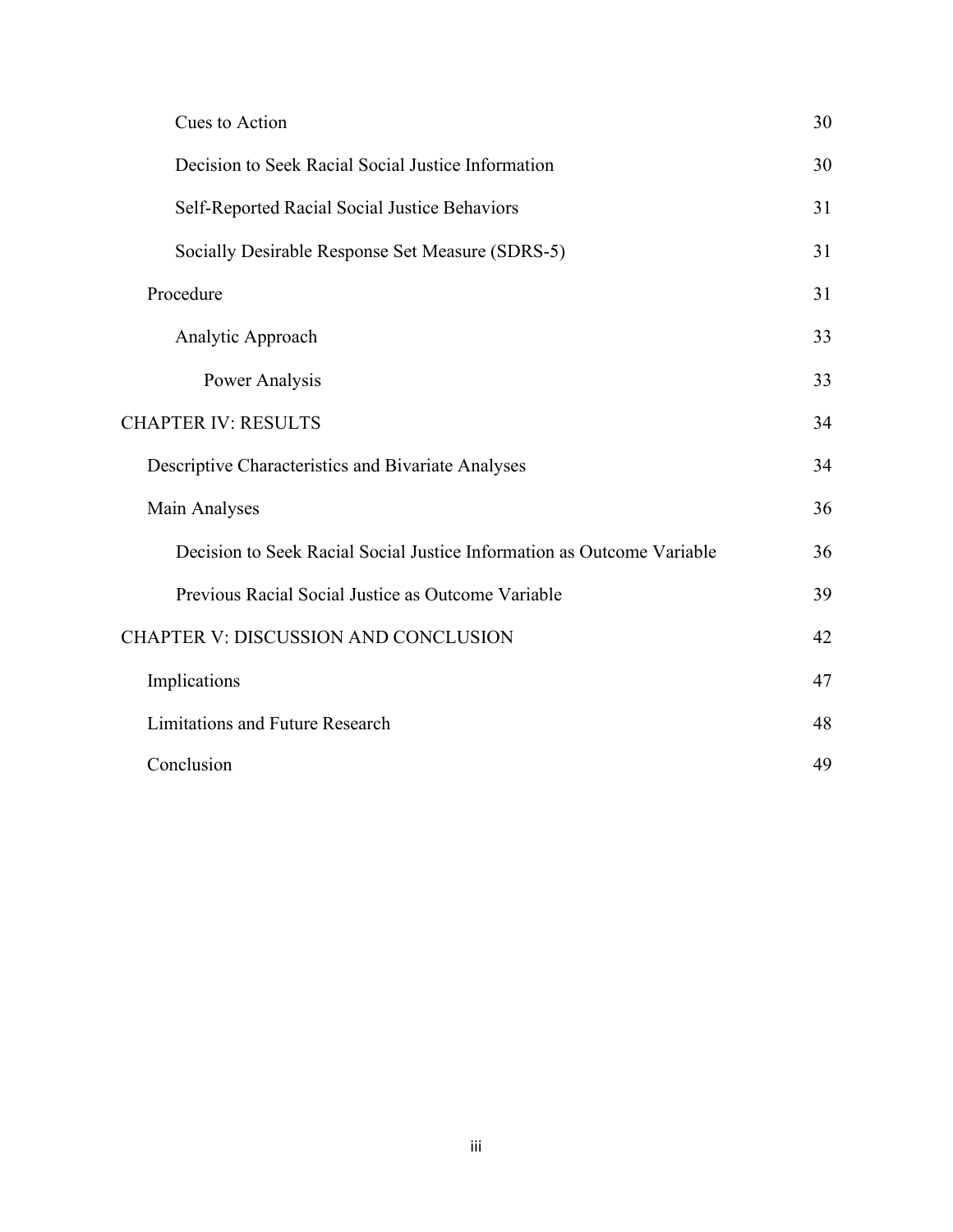# TABLES

| Table |                                                                             | Page |
|-------|-----------------------------------------------------------------------------|------|
| 1.    | Descriptive statistics and bivariate correlations of study variables        | 35   |
| 2.    | Moderation analysis of model 1 (internal barriers) on DSRJI                 | 36   |
| 3.    | Moderation analysis of model 2 (external barriers) on DSRJI                 | 38   |
| 4.    | Moderation analysis of model 1 (internal barriers) on previous RSJ behavior | 39   |
| 5.    | Moderation analysis of model 2 (external barriers) on previous RSJ behavior | 40   |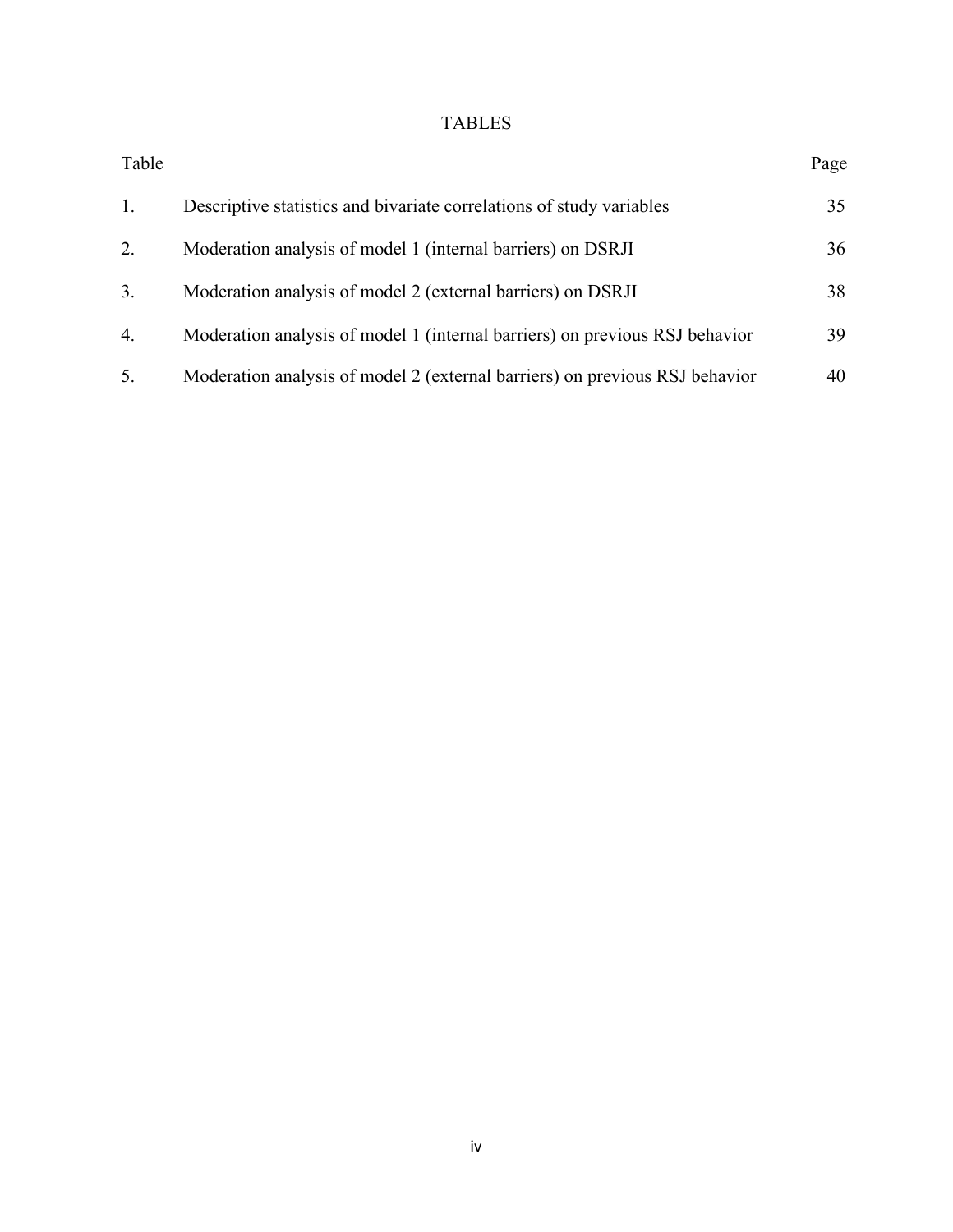# FIGURES

| Figure |                                                                        | Page |
|--------|------------------------------------------------------------------------|------|
| 1.     | Health-belief model (adapted from Urich, 2021)                         | 14   |
| 2.     | Theory of planned behavior conceptual model (adapted from Ajzen, 1991) | 17   |
| 3.     | The bystander effect (Latané and Darley, 1970)                         | 19   |
| 4.     | The proposed model                                                     | 25   |
| 5.     | The analytic model                                                     | 33   |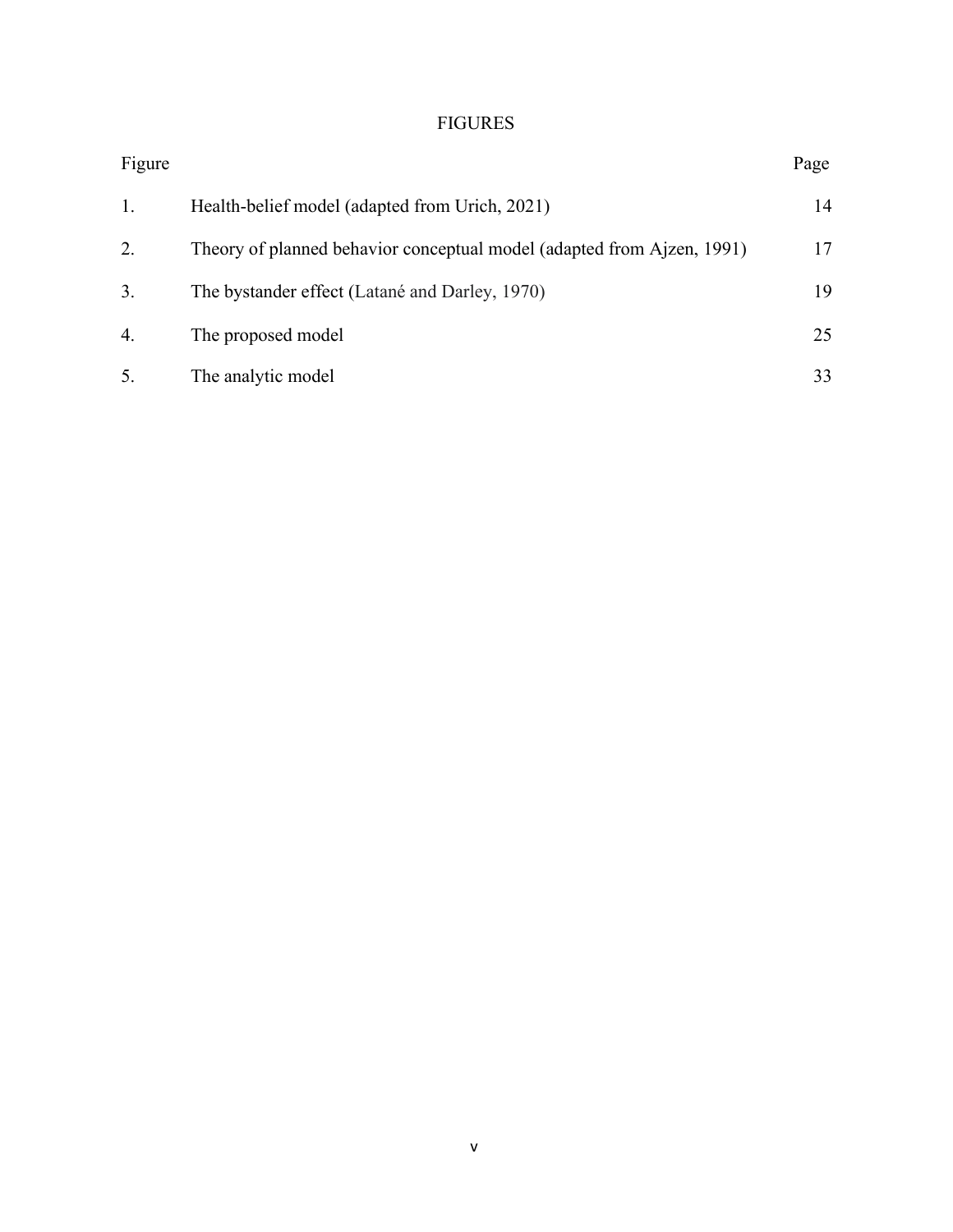#### CHAPTER I**:** INTRODUCTION

In a just society, opportunities, resources, and services are distributed equally and fairly; however, in reality some individuals or groups have greater access to educational, economic, and career success than others. For example, according to the U.S. Census Bureau (2019), in the United States, approximately 40 million (12.2%) people annually live below the poverty line, which is \$12,760 for a single person and \$26,200 for a family of four. Nondominant ethnic groups hold less power than others and may experience stereotyping, discrimination, or other forms of oppression. Minorities are disproportionately living below the poverty line (35% African American and 32% Hispanic vs 17% White) even though the US is about 73% white. Given these discrepancies, there has been a struggle between the racial majority and minority groups that has led to the growing need for social justice. From this, many groups have emerged to fight for the equity that has not been shown to minority groups. Many people from different backgrounds emerge to support the movements and groups in various ways even though they may not personally identify with the group (Jolly, et al., 2021). There are others who are likely outraged by the inequality, and while they may verbally express those feelings, they never act (Jolly, et al., 2021). Understanding factors that not only capture interest in social justice, but also involvement are essential to broader societal change. Therefore, the present study aims to address this issue by exploring the various motivators and barriers to social justice advocacy to better mobilize recruitment efforts.

College students have a long history of being involved with social justice activism and change (Kerpelman, 1969; Hurtado, et al., 2002; Serow & Dreyden, 1990). Variables such as age, gender, religious, and political orientation among college students are important factors in predicting their social justice advocacy (Kerpelman, 1969; Hurtado, et al., 2002; Serow &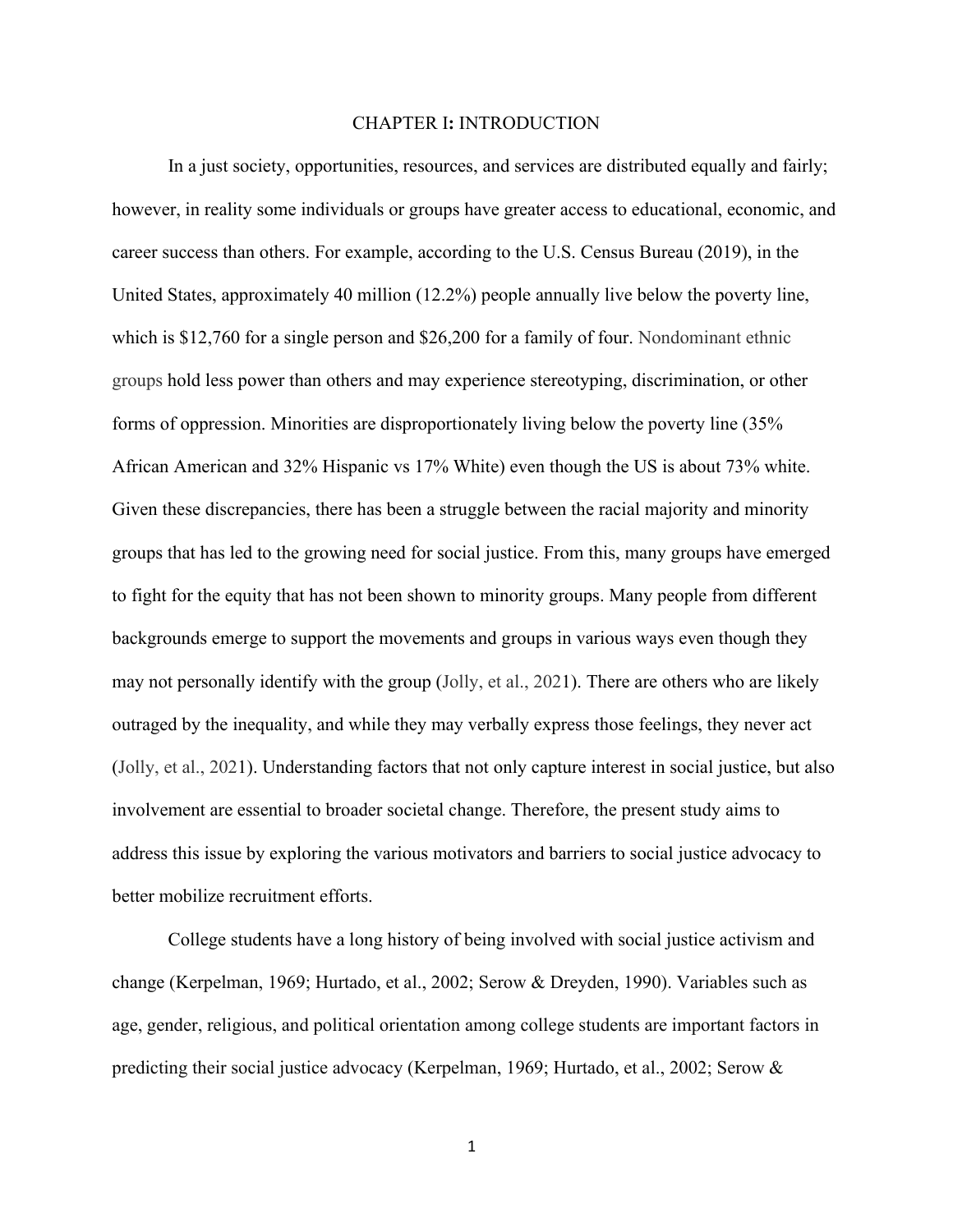Dreyden, 1990). Specifically, students who are more active in social justice advocacy tend to be older, more advanced in their education, more involved in student organizations (Kerpelman, 1969), and having a liberal political ideology (Lee, 1997; Sutherland, 1981). Advocacy behaviors are linked to greater knowledge about activist groups, reading of activist publications, and being male (e.g. protesting) (Lee, 1997). Women, compared to men, have values that are more consistent with social justice and tend to be more involved in community service (e.g. food drives, clothes drives, etc.) (Hurtado, et al., 2002; Serow, 1990; Serow, et al., 1990). Additionally, students who value spirituality/religion are more engaged in community service, an indicator of social responsibility (feeling that they are the producers of change), and that valuing community service also results in more involvement in such activities (Serow, 1990).

Previous research has focused on factors that lead to social justice interest and commitment, but most have not measured if someone follows through on that interest or commitment (but see Hagen, et al., 2018; Hope, et al., 2018.; Gorski, 2019; Dashjian, 2014; Lent, et al., 1994). Participants may indicate they are interested because they have a feeling that they should be or maybe they want to be and there are barriers (Miller, et al., 2007). It is unknown what factors need to be present to influence someone who has intentions to be involved with social justice to actually be involved. Also, it appears that previous studies have used a general sample of people or predominately racial/ethnic minoritized individuals and their involvement with social justice (Hagen, et al., 2018; Hope, et al., 2018; Gorski, 2019). As useful as this research is, it is also important to look at what moderators influence White students or cause barriers for them as they make up a large portion of the United States. Additionally, understanding what gets White students to participate in specifically racial social justice is largely under researched. Much of previous research looks at general social justice (Miller, 2003;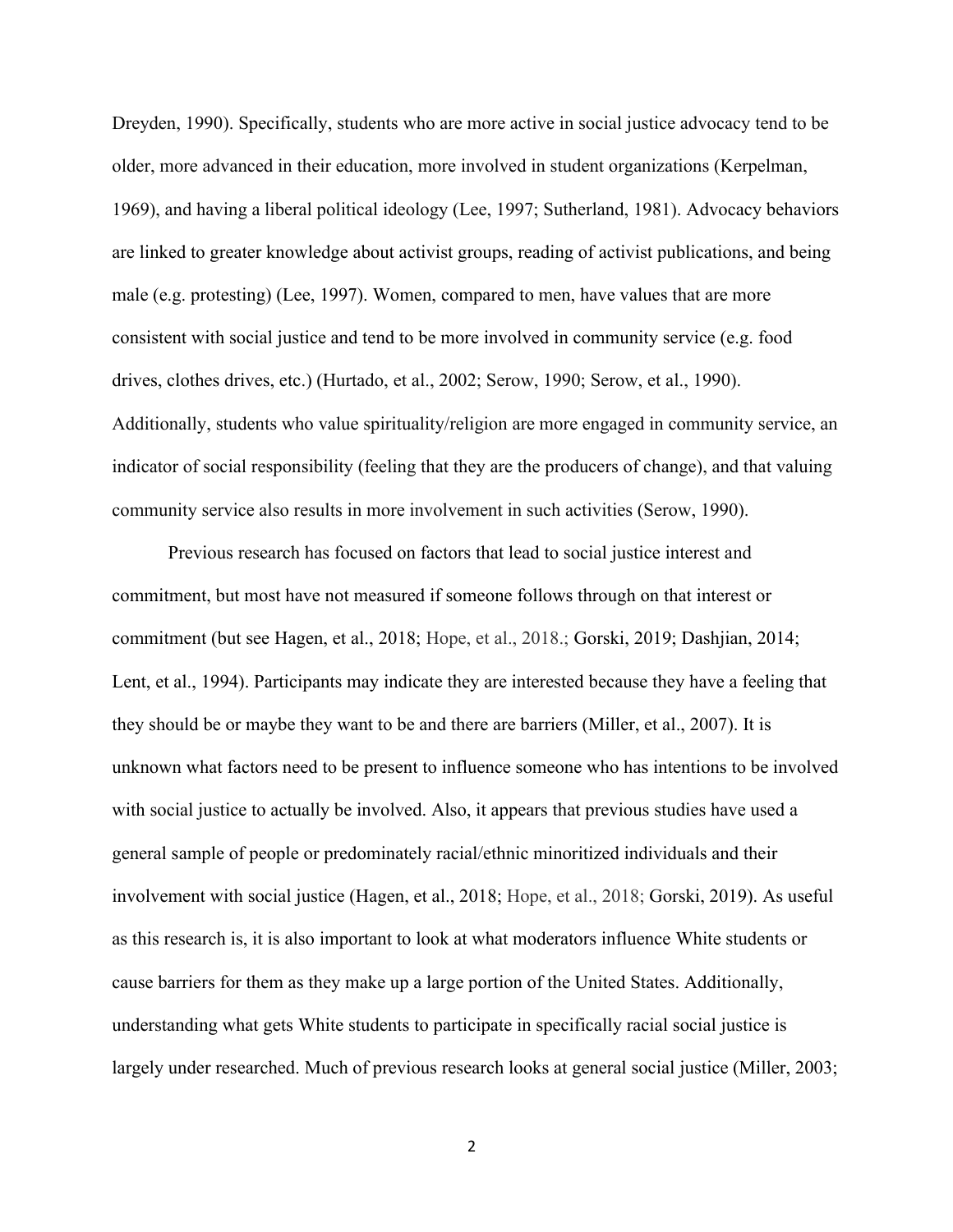Hope, et al., 2018; Gorski, 2019). Lastly, White students may view racial social justice differently than racial/ethnic minorities which in itself may create barriers for movements as communities may be reluctant to participate in a movement they misunderstand even if they agree with what it is trying to do overall (e.g., A White person believing they should donate money to BLM over protesting with BLM). White allyship is an important area of research to note for this study. It has been defined as "a continuous, reflexive practice of proactively interrogating Whiteness from an intersectionality framework, leveraging one's position of power and privilege and courageously interrupting the status quo by engaging in prosocial behaviors that foster growth-in-connection and have both the intention and impact of creating mutuality, solidarity, and support" (Erskine & Bilimoria, 2019). White allyship is a mutually beneficial for both as they exchange and create new resources (Creary, et al., 2015; Rousseau & Ling, 2007).

This study also focuses on racial social justice behavior as compared to previous research that has looked at social justice as a very broad term. This can create issues of generalizability from the broad research findings of social justice to specifically racial social justice as someone can agree that they would participate for gender equality, but still hold biased views against other racial/ethnic groups. So, looking at the motivations and barriers to racial social justice specifically is necessary.

To address this gap in research, this study proposes an integrative model that predicts racial social justice behavior based on the theories of Health Belief Model (HBM), Theory of Planned Behavior (TPB), and the Bystander Effect model. HBM has been one of the most widely used psychosocial approaches to explaining health-related behavior (Sheeran, et al., 2003). It is conceptualized that those who will take health related action regard themselves as susceptible (*Perceived susceptibility)*, believe the target health condition has serious consequences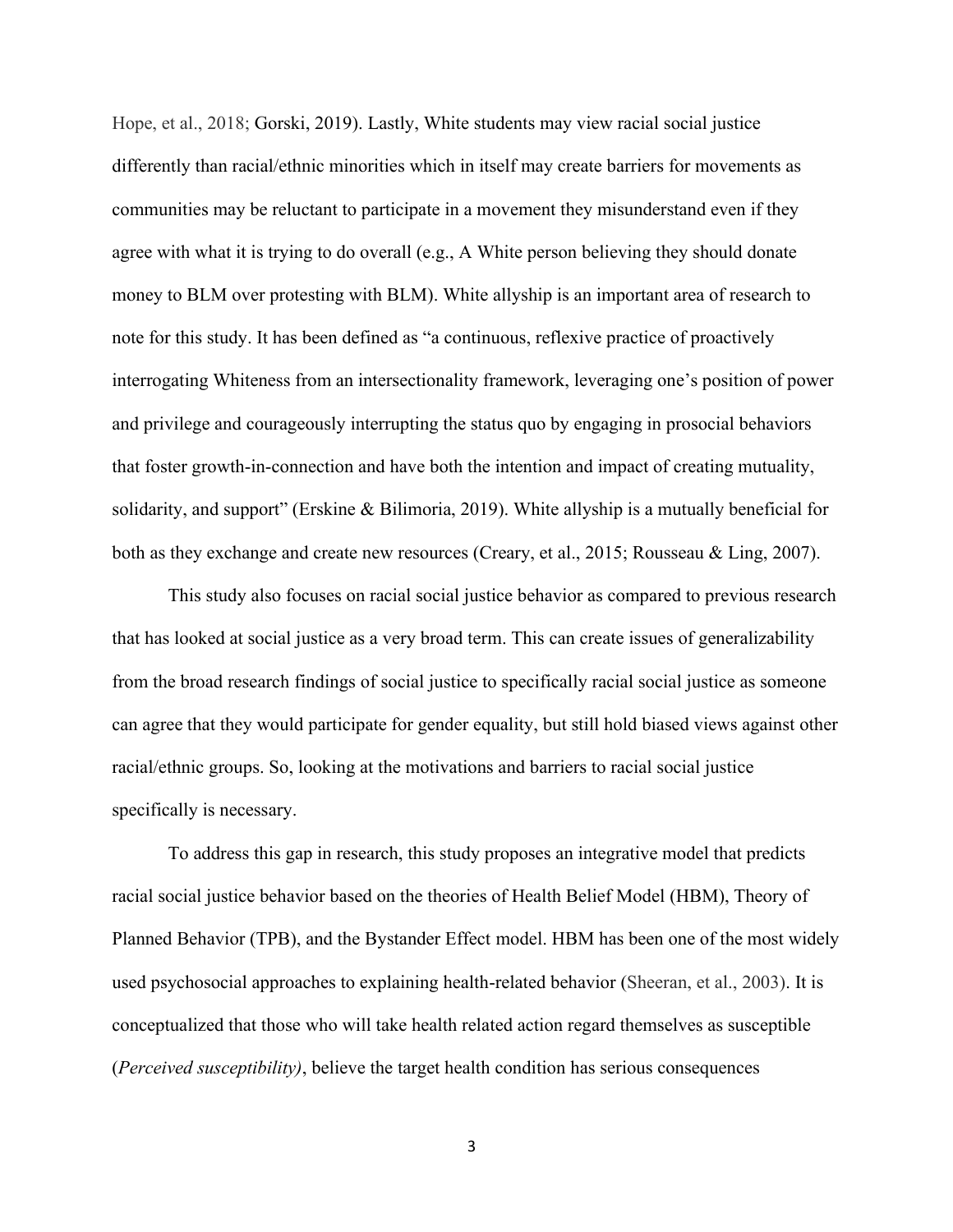(*Perceived severity/threat)*, the course of action will be beneficial in reducing susceptibility or severity of condition (*Perceived benefits)*, and the anticipated barriers are outweighed by the benefits (*Perceived barriers)*. *Cues to action* are anything that triggers action, *Other variables*  which are anything that may affect the individuals' perceptions of the other moderators (e.g. demographics), and *Self-efficacy* is ones perception that they are capable of executing said behavior to produce the wanted outcome, and *outcome expectation* which is the individuals estimate that a given behavior will lead to certain outcomes.

The Theory of Planned Behavior (TPB) was proposed by Ajzen (1991) to link beliefs to behaviors. The TPB proposes three core components of attitude (the reaction of an individual to an object in the environment), subjective norm (e.g., "My family thinks it is important that I exercise to manage my diabetes"), and perceived behavioral control (e.g., "I have the confidence and ability to manage my diabetes through exercise"). Together, these factors shape an individual's behavioral intention which is believed to be the most proximal determinant of human behavior (Ajzen, 1991).

The Bystander Effect is an event in which the greater the number of people present, the less likely someone is to help a person in distress because of a diffused sense of responsibility. When an emergency situation occurs, Latané and Darley (1970) found five characteristics of emergencies that impacted the bystander's decision: Emergencies involve threat of harm or actual harm; emergencies are unusual and rare; the type of action required in an emergency differs from situation to situation; emergencies cannot be predicted or expected; and emergencies require immediate action. These five characteristics then lead the bystanders through a cognitive and behavioral process in which they go through five stages: *Notice* that something is going on;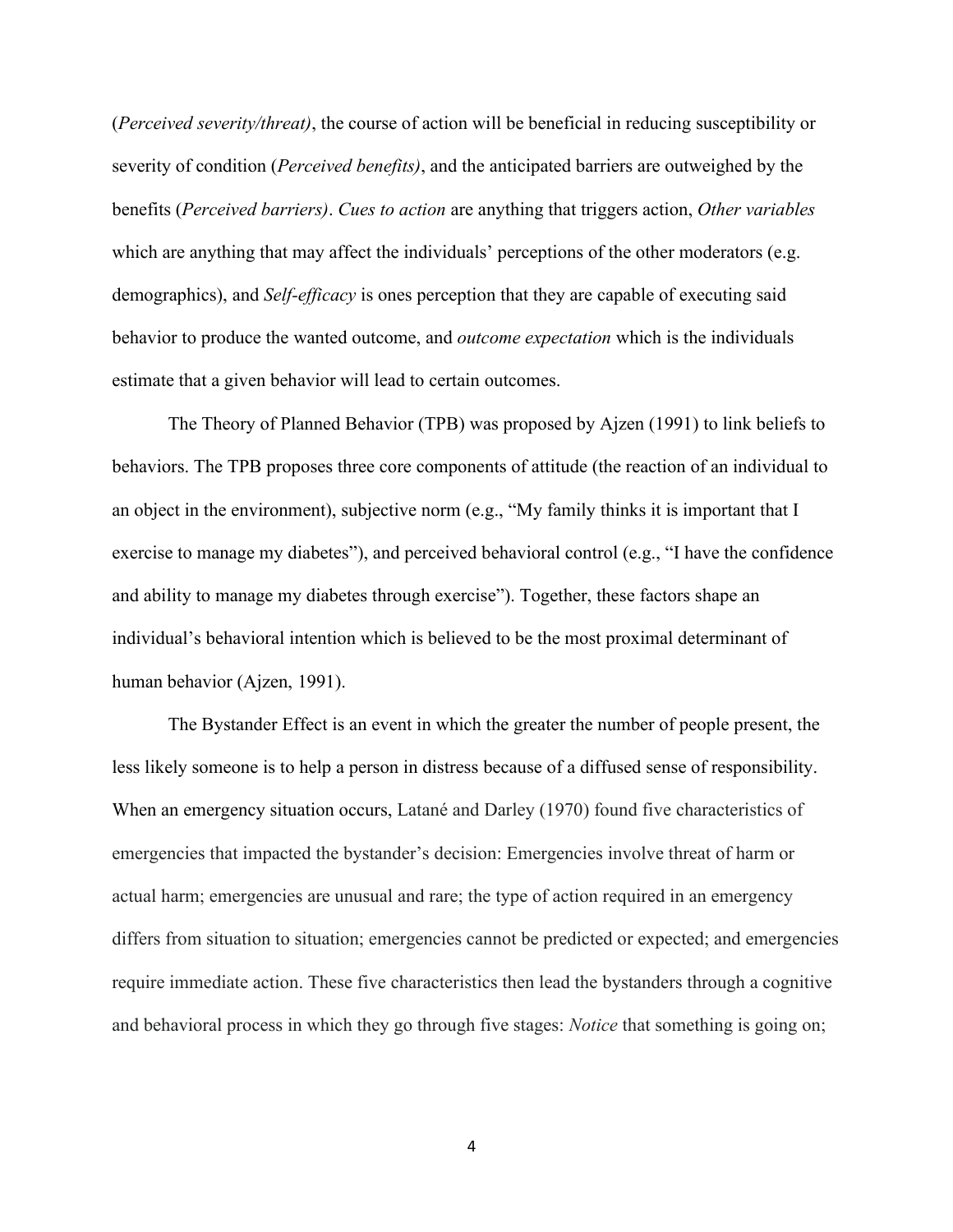*Interpret* the situation as being an emergency; *Feel a Degree of responsibility*; *Form an assistance*; and *Implement the action choice.*

Informed by these models, the present study presents a model that examines important moderators of racial social justice involvement. First, the present study will measure participant's intention to be involved in racial social justice. Second, the present study will examine the moderators of students' intention to engage in racial social justice behaviors, which include external and internal barriers and cues to action. This research can provide faculty, student affair professionals, and those who organize any type of social justice movement with needed information on how to facilitate growth and interest in this area.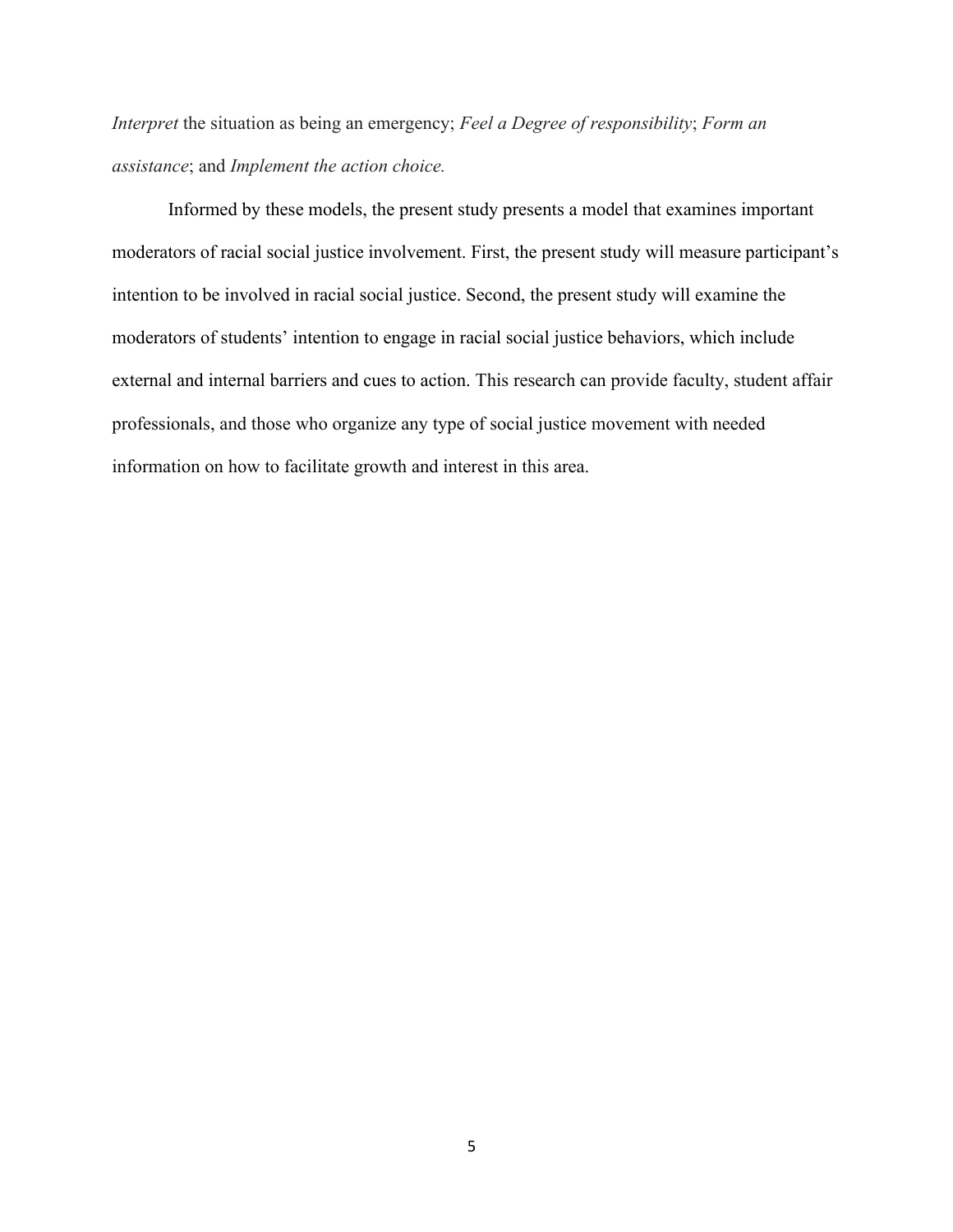#### CHAPTER II: REVIEW OF THE LITERATURE

#### **Social Justice**

The concept of social justice has a long history with the earliest documentation tracing back to Aristotle (Reisch, 2002). Aristotle was considered to have had a view of social justice that was primarily concerned with political distribution amongst citizens of the state (Jackson, 2005). He believed individuals should be given what they deserve, not what they need. Many in the United States espouse a similar view with the motto "pull yourself by your bootstraps". Ironically, the original meaning of this idiom was "to try to do something completely absurd" due to the fact that pulling up oneself by the bootstraps was physically impossible (Bologna, 2021). However, over time, the meaning became: to succeed by one's own efforts without any outside help. Unfortunately, this meritocracy view suggests that bettering one's circumstances can be achieved by independent hard work alone. Such a view fails to recognize the numerous disadvantages that hinder racial minority groups from succeeding, given the long history of oppression, slavery, racism, legal and informal discrimination, and other structural barriers (Ansell, 2008).

In the 17th century A.D., people began to acknowledge the presence of different groups in society and felt it was important to give power to the state or nation to ensure peace within the society (Reisch, 2002). This was problematic, as it left complete power to the elite which allowed for slavery to be legal and the oppression of many different groups (Reisch, 2002). Historically then, the concept of social justice has been associated with terms such as getting what one deserves, maintenance of a social class system, and differentials in the distributions of resources and power. In the 21st century, the concept of social justice has been used as a way to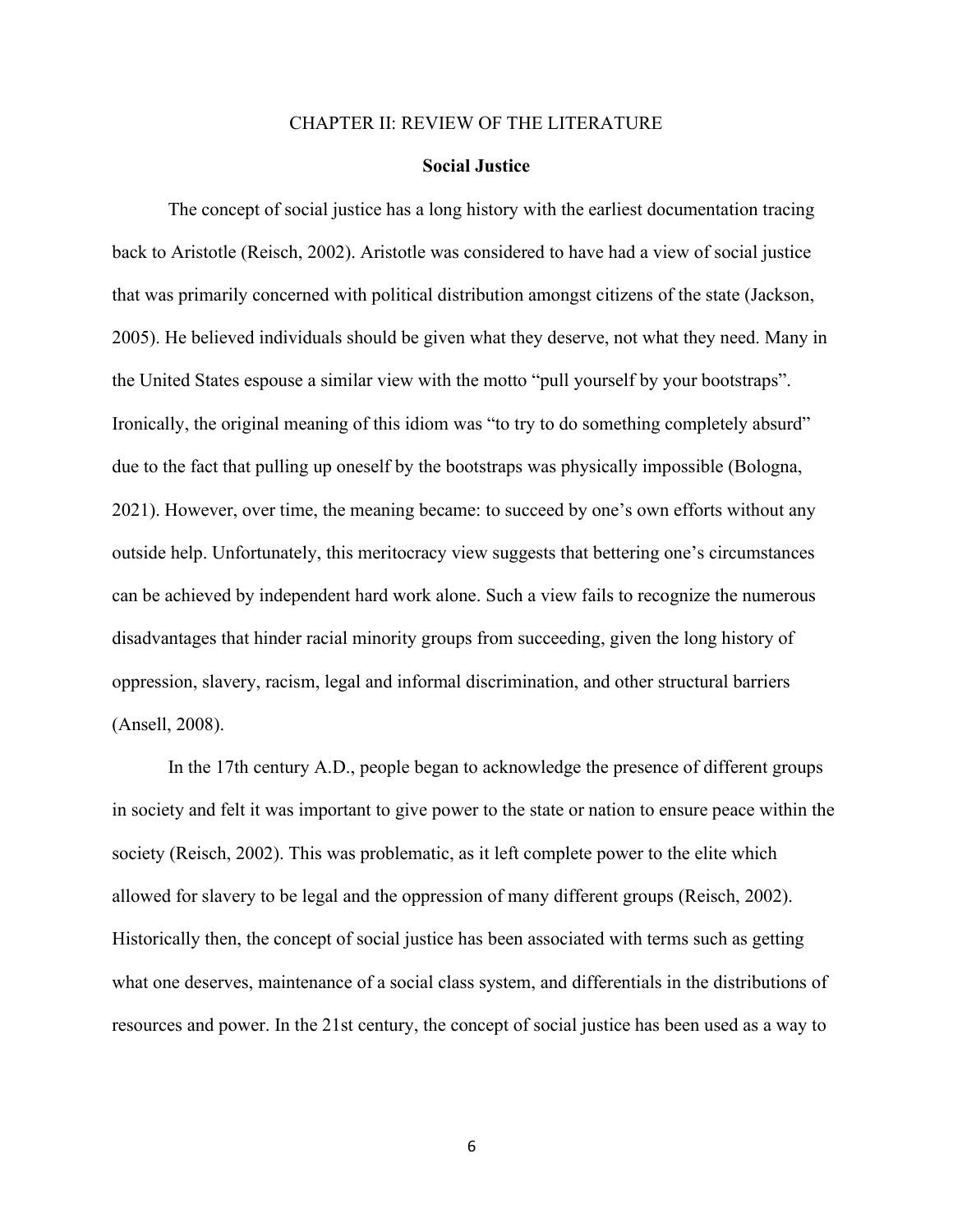question the status quo, promote extreme social reforms, and justify revolutionary action (Reisch, 2002).

Today, social justice is the process by which one achieves equitable treatment for individuals and/or communities of people (Reisch, 2002). Social justice advocacy is the use of information, collaboration, research, and resources to educate others to influence and change policy and legislation for the promotion of fairly distributed and equitable resources and human rights (Lewis, et al., 2002; Fouad, et al., 2006). Social justice activism is the intentional action or behavior one takes towards social justice, while social action is the process of people coming together to tackle an issue, support other people, or improve their local area (Bruce, 1980). Advocacy and activism are the methods used to promote social justice.

#### **White Allyship**

More recently, attention has been paid to the continuing efforts of ensuring equality and fair treatment of nondominant racial and ethnic groups through movements such as Black Lives Matter and Stop Asian Hate (Rickford R., 2016). Katz (2003) described racism as "a White problem" and that White people have some responsibility to correct it. White people benefit from a system that oppresses people of color. For example, in 1790, Congress passed an act declaring that only free, White immigrants could become naturalized citizens (Kerber, 1997). In other words, White people had rights while other groups had none. This citizenship status provided access to numerous privileges such as voting and the ability to be elected to office. The laws therefore reflected the interest of White people and not anyone else. Today, American society is a product of racism and White privilege which still provides White citizens with access to better homes, jobs, and more. For example, one study found that the name on a resume can be a strike against someone if it does not sound like a traditionally "White" name regardless of their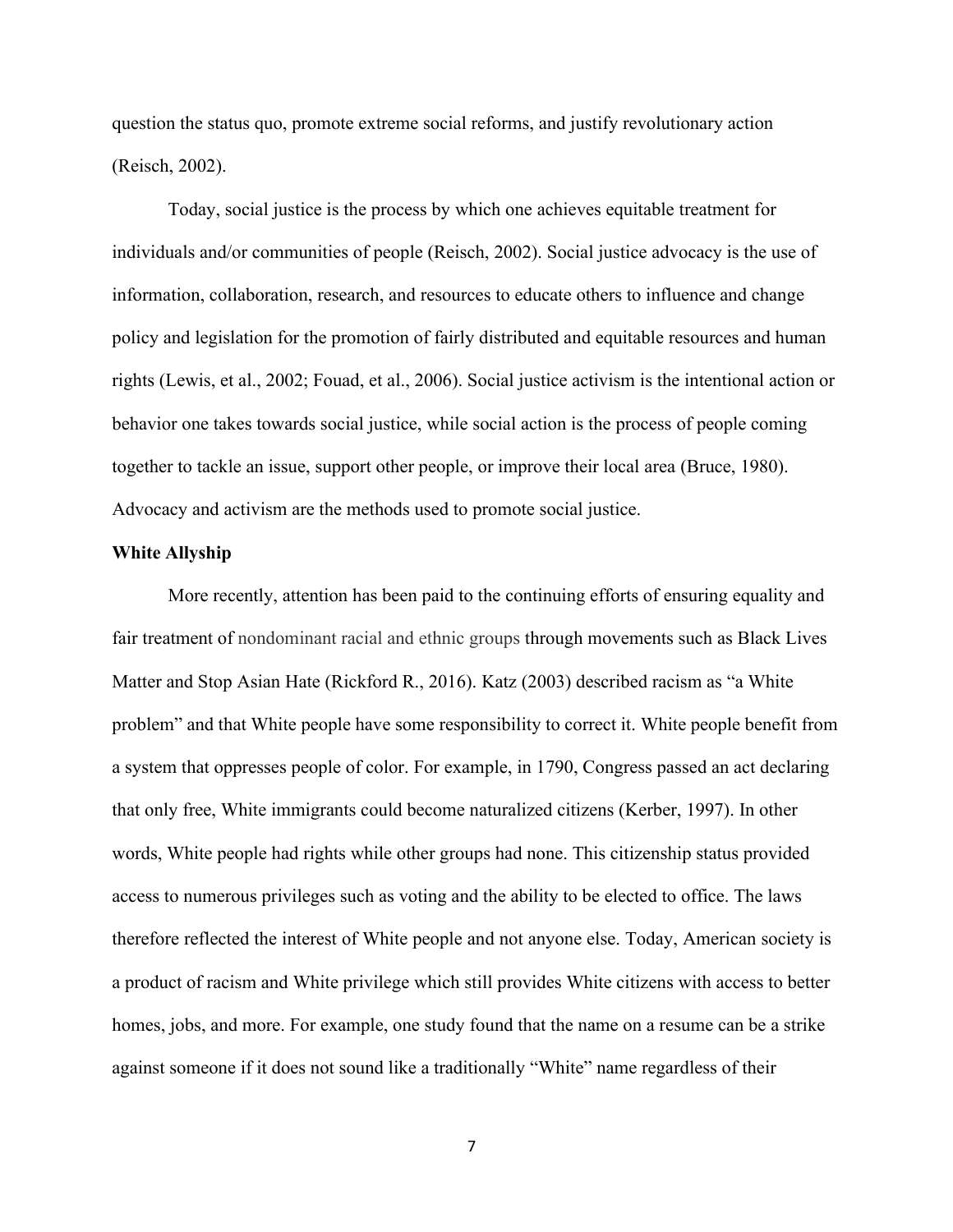qualifications. Simply, someone who has a "Whiter" name is more likely to be hired regardless of having identical qualifications (Bertrand & Mullainathan, 2004). Therefore, to address this system that unfairly advantages White people, what motivates and hinders White people from being involved should be explored. Previous literature has not answered the question of what draws the interest of White people to racial social justice, nor has it found what gets them involved (or prevents) with their anticipated behaviors. However, the White allyship literature does give some direction.

White allyship has been defined as "a continuous, reflexive practice of proactively interrogating Whiteness from an intersectionality framework, leveraging one's position of power and privilege and courageously interrupting the status quo by engaging in prosocial behaviors that foster growth-in-connection and have both the intention and impact of creating mutuality, solidarity, and support" (Erskine & Bilimoria, 2019). Motivators for White allyship include the desire and drive to benefit others or to expend effort simply out of concern for others (prosocial motives; Bolino & Grant, 2016), social justice orientation or the disposition of allies to align themselves with social justice beliefs, values, advocacy (Bell, 1997), and self-efficacy. Selfefficacy potentially amplifies White allyship behaviors in that if would-be allies have developed a social justice orientation and feel confident they are more likely to see allyship behaviors as worthy of the potential risks involved and therefore act (Detert & Bruno, 2017). Detractors of White Allyship include White privilege which empowers Whites with the option to ignore, normalize, and neutralize race when race benefits them (Wildman & Davis, 1997). This privilege prevents Whites from recognizing disparities due to race and detracts from their engagement in White allyship behaviors. Other detractors include White fragility (DiAngelo, 2011, 2018), fear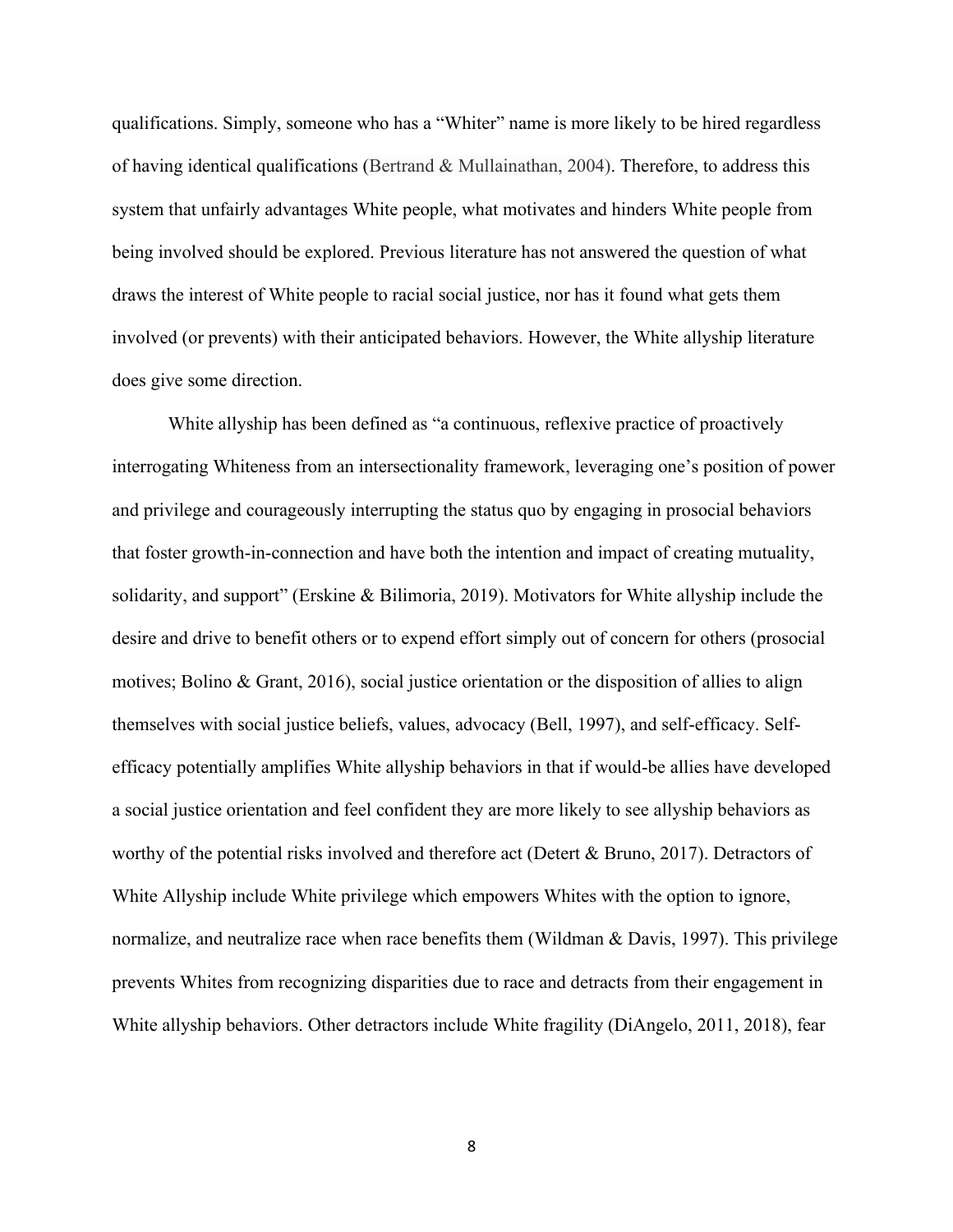(Baldwin, 1965; DiAngelo, 2018; Shelton, et al., 2010; Stern & West, 2014), performative White allyship (Spanierman & Smith, 2017), and resistance (Carton & Knowlton, 2017).

Performative White Allyship may be the most hindering as performative allies are driven by the need for validation and may intellectually understand the issues at hand, yet not sacrifice their personal or professional capital to challenge or transform systems that they benefit from and does not facilitate structural change (Spanierman & Smith, 2017). Examples of performative allyship include engaging in "hashtag activism" where a would-be ally changes her or his Facebook profile, for example, to support #BlackLivesMatter or the #MeToo movement or retweets these hashtags on Twitter. However, they then do not participate in any other form of advocacy on behalf of either of these causes (Cheeks, 2018). Even more harmful, performative White allyship may result in the recreation of oppression and/or the perpetuation of new forms of oppression through "White Knighting". It has been operationalized as a form of dependencyoriented help, which consists of providing the full solution to someone's problem, in this case a racial/ethnic minority individual, and/or solving their problem for them through acts of protecting, defending, or supporting them in ways that deny their agency (Lopez, 1997; Ruiz, 2017). The effect of White Knighting, in terms of White allyship behaviors, manifests as paternalistic citizenship behaviors, which convey a subtle sense of superiority yet do nothing to challenge systems or structures of dominance (Endres & Gould, 2009; Liu & Baker, 2016; Spanierman & Smith, 2017; Swan, 2017; Trepagnier, 2010). Rather, it perpetuates a selfidentity where White people see themselves as helpers, generous, kind, and giving to help "the less fortunate" who "need" their help (Max, 2005), which reinforces the status quo of White supremacy and deficits among other groups.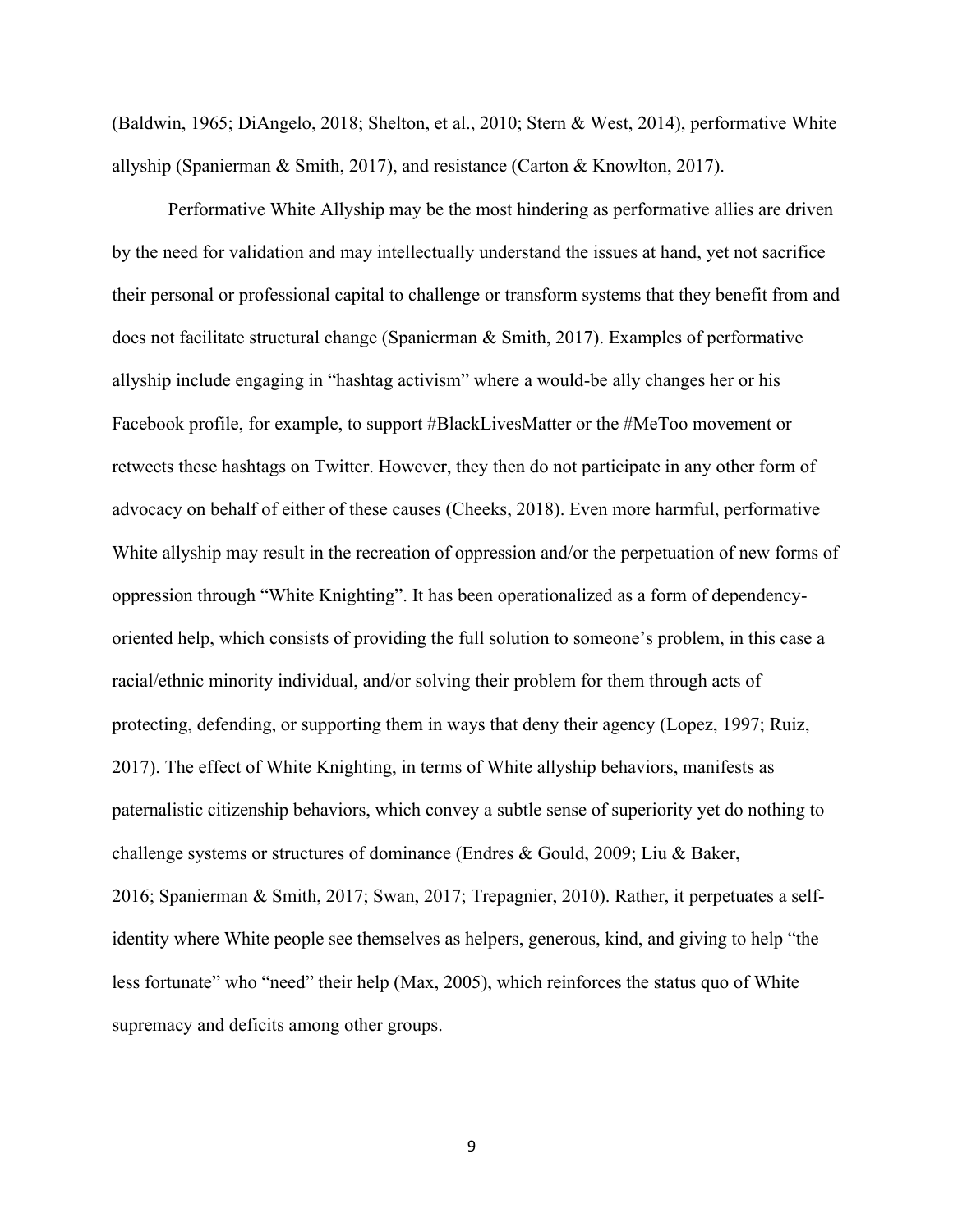Research has explored motivations and barriers related to peoples' interest in social justice (Dashjian, 2014; Lent, et al., 1994; Miller, et al., 2011) which cover a wide array of injustices (e.g., racial conflicts, sexual/gender, religious, disabilities). Previous research has focused on factors that predict social justice interest, but less has examined actual engagement, i.e., social justice activism (Lewis, et al., 2002; Fouad, et al., 2006). Participants may indicate that they are interested because they have a feeling that they should be or maybe they want to be and there are barriers (Miller, et al., 2007). It is unknown what moderators need to be present to influence someone who has intentions to be involved with social justice to actually take action. Also, previous studies have looked at social justice actions in general and have not viewed participant's responses to racial social justice specifically (Miller, 2003). This may cause the generalization of some previous research as someone may be an advocate for gender equality, but not be an advocate for racial equality.

### **Interest, Orientation, and Engagement in Social Justice**

Many social justice related constructs exist (e.g., interest, orientation, engagement, etc.) that overlap to some extent. This causes a degree of confusion (e.g., jingle jangle fallacies) among the constructs. Someone may consider themselves as being engaged with social justice by sharing resources on social media or "liking" something. However, others may consider this to be "performative" social justice engagement (i.e., activism done to increase one's social capital rather than because of one's devotion to a cause) and only consider actions such as protests to be "true" engagement. In the following section, I will review various social justice constructs and their definitions and how I operationalize social justice constructs in this study.

Social justice interest is an individual's desire to engage in social justice related activities (Miller, et al., 2011). The same study found that students with social justice interest were more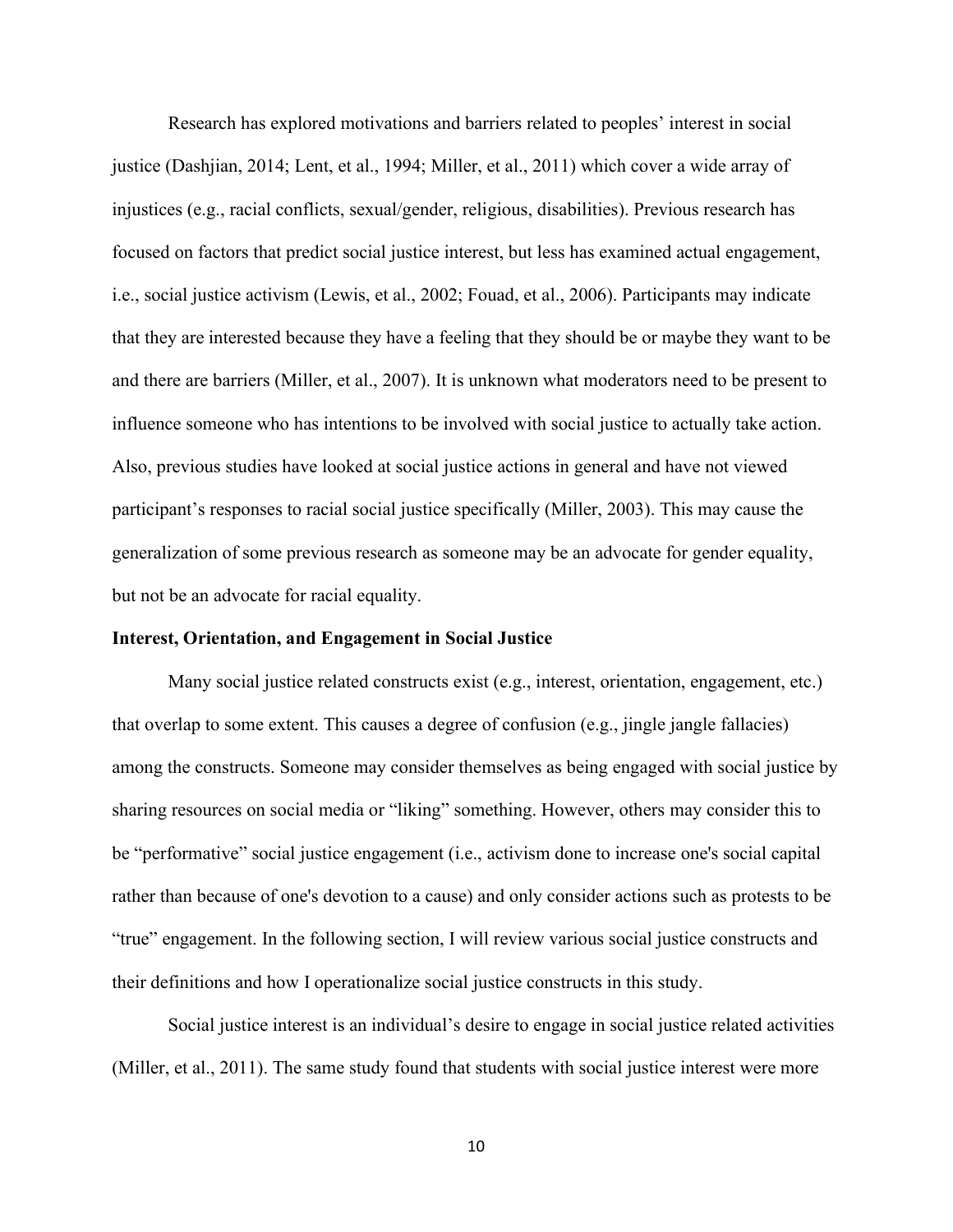likely to intend to engage in social justice advocacy and activism in the future. Additionally, individuals are drawn to activities in which they possess a strong interest, confidence, and success (i.e., self-efficacy; Dashjian, 2014; Lent, et al., 1994). Although a small body of work, previous research has found that personal experiences and experiential learning opportunities are important to developing social justice interest (Beer, et al., 2012). Experiential learning includes witnessing/observing injustice, clinical and community work, exposure to culturally different people and experiences with discrimination and oppression (Caldwell &Vera, 2010; Constantine, et al., 2004).

Social justice orientation refers to the social justice beliefs one has and social justice advocacy they engage in (Caldwell, et al., 2010). It is implied by Caldwell and Vera (2010) that individuals who identify with a social justice orientation also possess interest in social justice. They found that exposure to injustice and influence of significant persons (mentors, parent/family, and peers) ranked as the two most influential factors towards social justice orientation. In a study to examine demographic and personal variables that may predict social justice advocacy such as attitudes and behaviors, the variables including political involvement, spirituality, multicultural competency, and discrimination experiences predict a greater orientation toward social justice advocacy (Linnemeyer, 2009).

Engagement in social justice is defined as changing decisional processes within the political and socioeconomic realms, which influences the lives of individuals at a broader societal level (Cohen, 2001). For white college students, this may involve internal and external change processes, including challenging oneself to examine cultural beliefs, proactively selfeducating about social justice issues, incorporating social justice concerns into one's future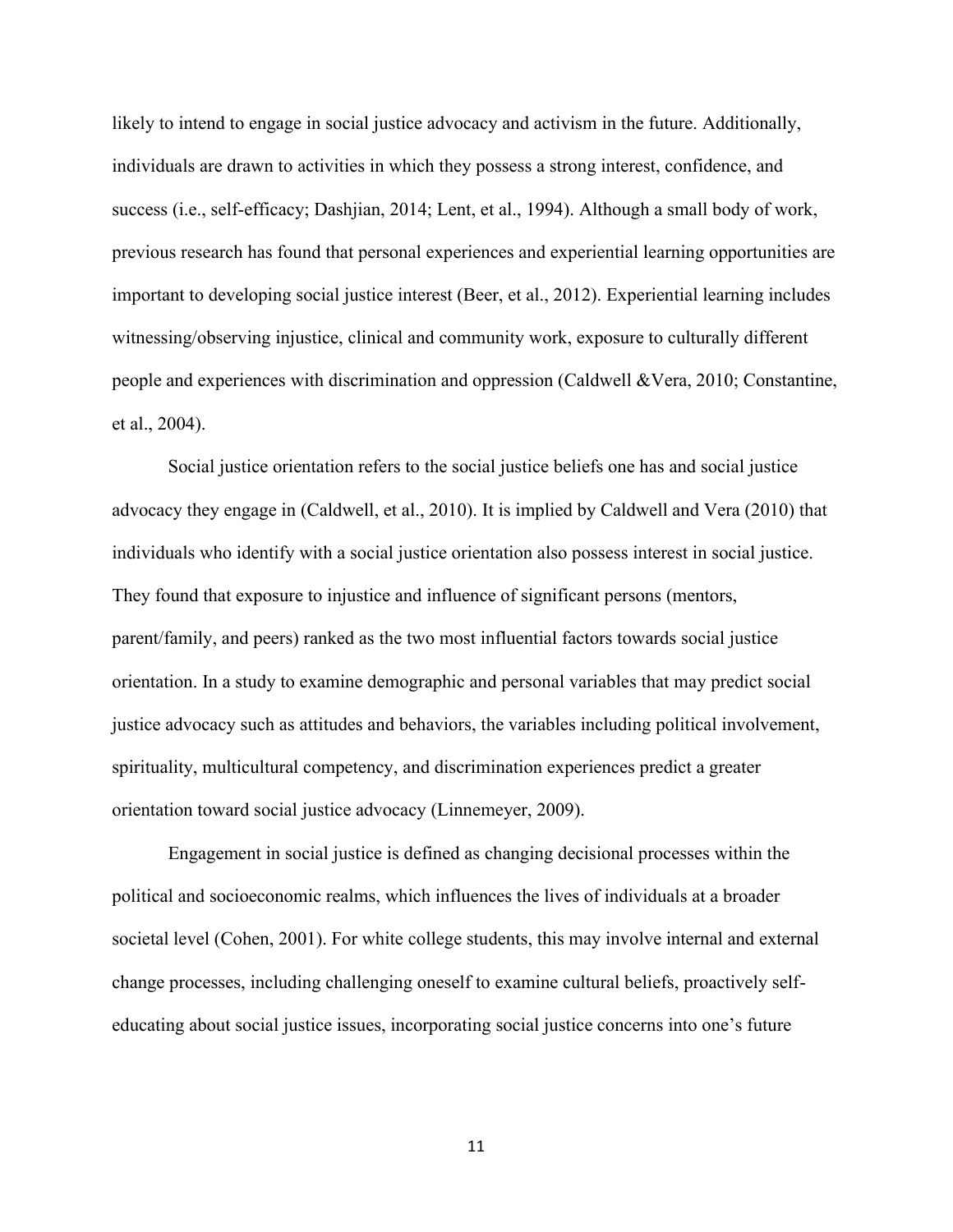career, and/or educating peers about social justice issues (Adams, 2007; Cohen, et al., 2012; Kenny, et al., 2009).

While a plethora of opportunities are available on and off campus, locally, nationally, etc. to engage in social justice work, there are various barriers that seem to deter students from being involved. A general sample of college students have cited academic barriers such as limited available time, lack of a supportive college and more personal factors such as low self-efficacy, low social support, lack of proximity to the social issue, lack of knowledge of resources and limited person resources (Beer, et al., 2012). Age (Crook, et al., 2015), gender (Inman, et al., 2015), and personality (e.g., extraversion, openness to experience) have been indicated as predicting social justice engagement in college students while race has not (Parikh, et al., 2011; Fietzer, et al., 2016). However, other studies have found that proximity to the issue (identifying with a certain group or having close family or friends that identify in a certain group) is a predictor of social justice behavior, so it seems that the question of whether race influences social justice behavior is unanswered (Littman, et al., 2021).

For this study, social justice engagement will focus on racial social justice. Due to there being many areas social justice can extend to (e.g., women's rights, disability rights, etc.), it is important to note this as someone may feel strongly about one social justice cause, but may feel differently about another (i.e., supporting women's right strongly, but being indifferent about disability rights).

#### **Theoretical Frameworks for Conceptualizing Social Justice Advocacy**

Theoretical frameworks that conceptualize predictors of enacting behaviors have studied concepts analogous to social justice. There are studies that support the direction of this current study and useful parallels can be drawn to support the hypotheses of the current study and the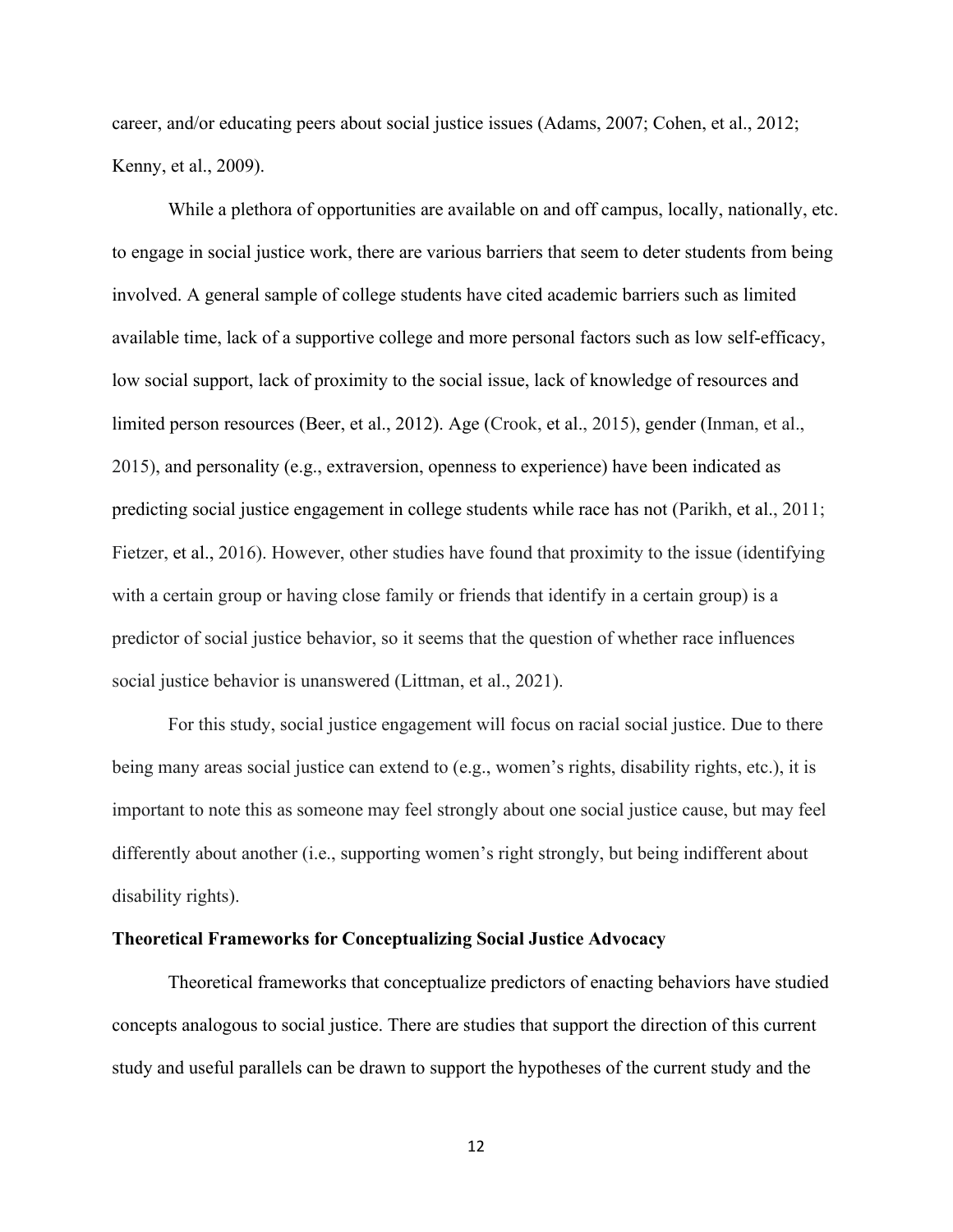model that will be used. These include the Health Belief Model, Theory of Planned Behavior, and the Bystander Effect.

#### **Health Belief Model and Social Justice**

The Health Belief Model (HBM) has been one of the most widely used psychosocial approaches to explaining health-related behavior (Sheeran, et al., 2003). Within the HBM model, it is conceptualized that those who will take action against ill conditions regard themselves as susceptible (*Perceived susceptibility)* ("My chances of having a diabetes-related complication is high"), believe it has serious consequences (*Perceived severity/threat)* ("It is serious to have high blood sugar"), the course of action will be beneficial in reducing susceptibility or severity of condition (*Perceived benefits)* ("Monitoring my blood sugar makes diabetes easier to live with"), and the anticipated barriers are outweighed by the benefits (*Perceived barriers)* ("It takes too much time to monitor my blood sugar every morning"). There are also *Cues to action* that are factors that trigger action ("Hearing about diabetes through the media reminds me to take care of myself"), *Other/Modifying variables* correspond to factors that may affect perceptions of other moderators (e.g., demographics (age, gender, etc.), psychosocial (personality, social class, etc.)), and *Self-efficacy* which is the individuals estimate that they are capable of executing said behavior to produce the wanted outcome ("I am sure that I can monitory my blood sugar on a daily basis"), and *outcome expectation* which is the individuals estimate that a given behavior will lead to certain outcomes ("I expect that monitoring my blood sugar will lead to a healthy life"). Based on the value-expectancy framework, HBM suggests that people desire to avoid illness or to get well (value) and engage in a behavior to do so if they also believe that specific action would prevent illness (expectancy). The expectancy is then further impacted by the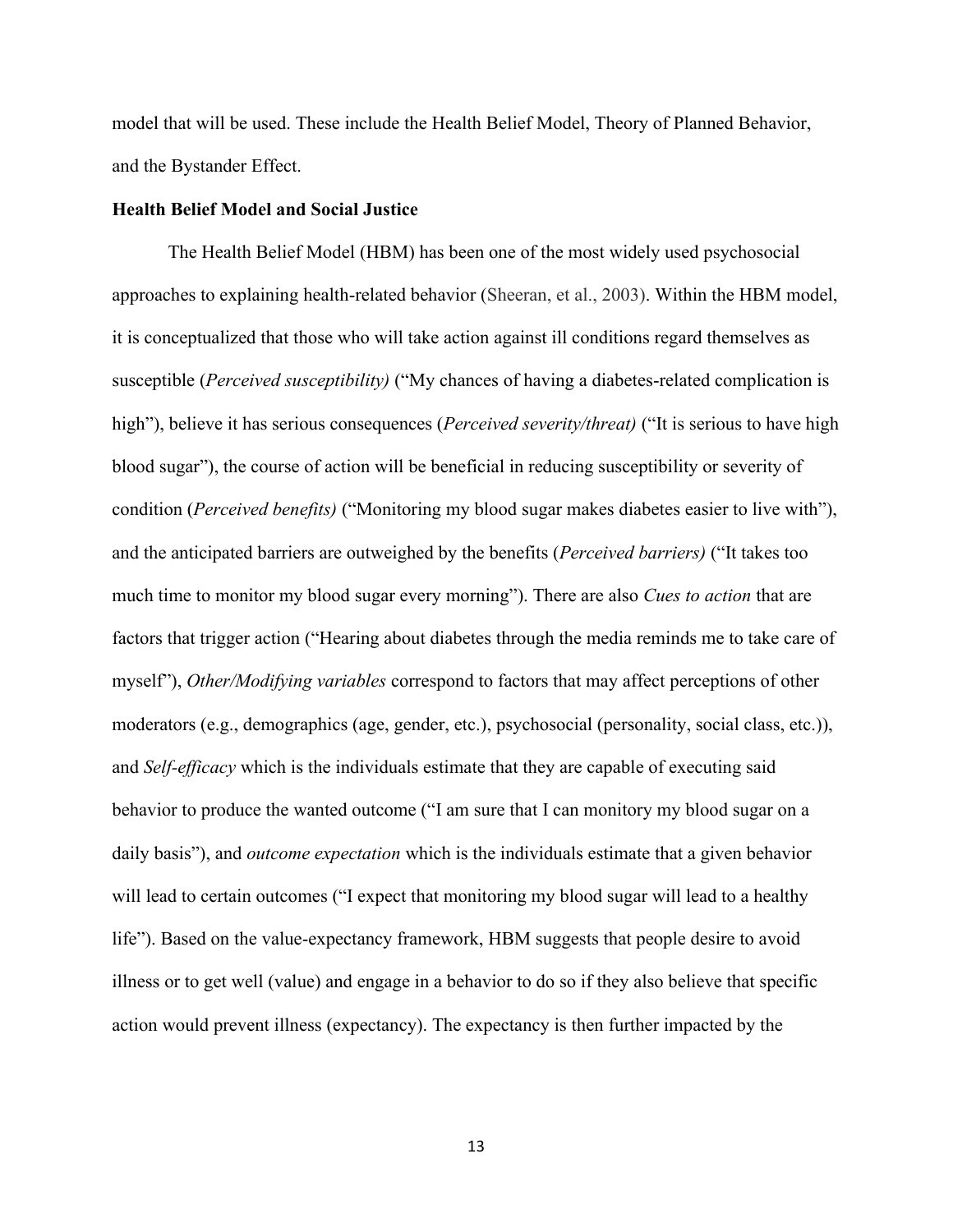individual's evaluation of personal susceptibility to, and severity of, an illness, and of the likelihood of being able to reduce that threat through action.



*Figure 1.* Health-Belief Model (Adapted from Urich, 2021)

Although it was originally designed to explain participation in programs to prevent disease, the HBM has been applied to areas outside of the health field (Lynch, et al., 2019). The research to adapt the HBM is slowly emerging. A study by Lynch, et al. (2019) looked at how the model can be used to assess the implementation of domestic violence and gun policies in communities. Their goal was to explore if the components of the health belief model significantly associated with the likelihood of communities consistently implementing firearm relinquishment as part of a protective order at the (a) short-term (i.e., Emergency Protective Order) versus (b) long-term (i.e., Domestic Violence Order) levels. They found that perceived risk of domestic violence was more relevant to implementing firearm relinquishment at an emergency state and perceived community disapproval for gun policies was more relevant to long term levels.

Another study found it to be a useful model for understanding users' computer safety behaviors (Ng, et al., 2009). They hypothesized that perceived susceptibility, perceived benefits,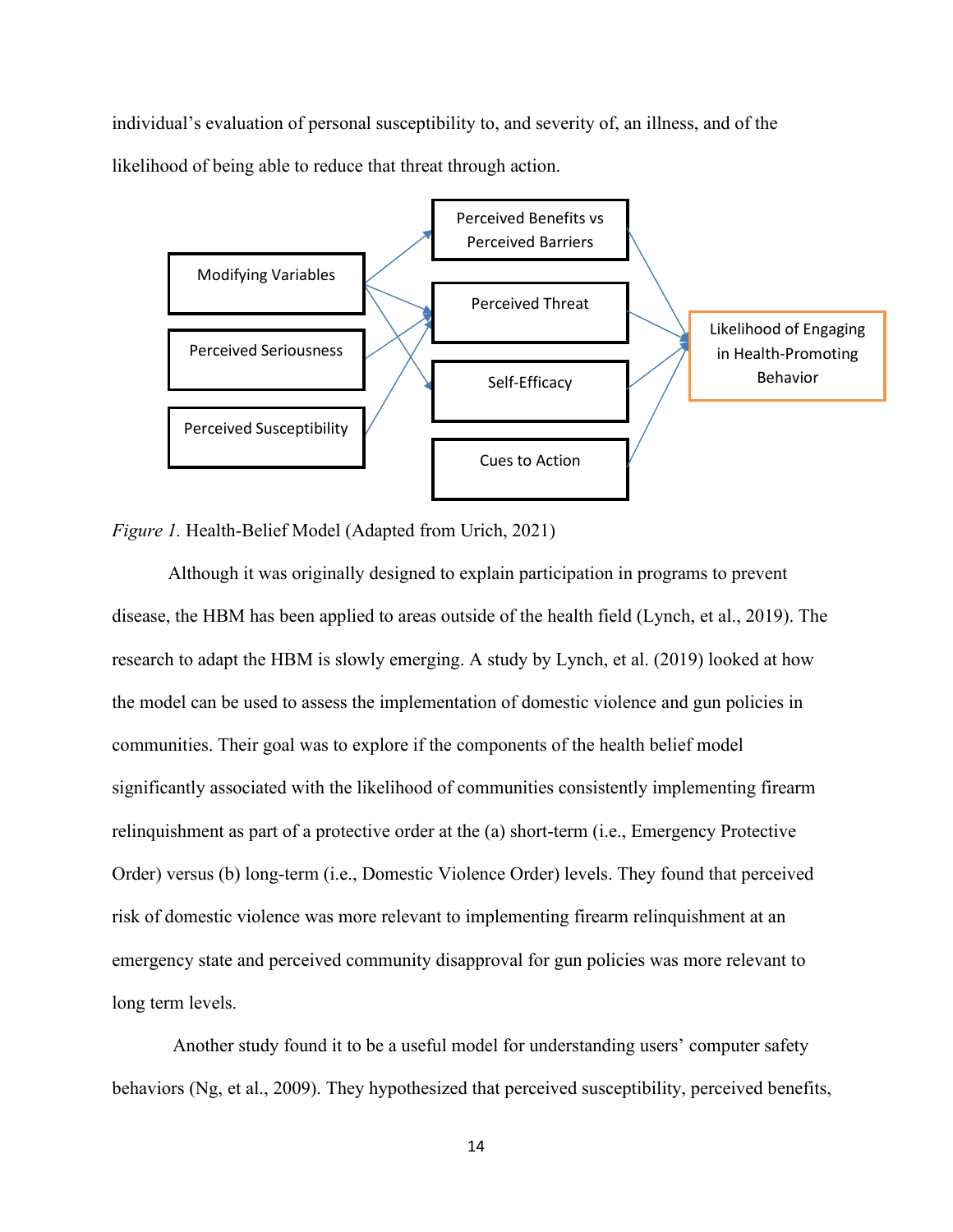perceived severity, cues to action, general security orientation to security incidents, and selfefficacy would be positively related to computer security behavior and that perceived barriers of practicing computer security would be negatively related to computer security behavior. They also hypothesized that perceived severity increased the positive effect of perceived susceptibility, cues to action, and general security orientation on computer security behavior. Perceived severity was also predicted to reduce the positive effect of perceived benefits and self-efficacy on computer security behavior and reduce the negative effect of perceived barriers on computer security behavior. They found that perceived susceptibility, perceived benefits, and self-efficacy were determinant of a user's computer security behavior.

Given that the HBM has been applied to domains outside of just health behaviors and at community levels (see Lynch, et al., 2019), it serves as a good model to explore moderators to White students' participation in racial social justice. It includes many variables that have already been studied within social justice such as perceived barriers and cues to action and includes more that may be relevant to the relationship between intention and action such as perceived barriers and supports. This study will utilize perceived barriers, cues to action, and self-efficacy.

Perceived barriers to social justice have been the most researched, but the research is still limited. Miller, et al. (2007) found that barriers are significant to the relationship between interest and commitment*.* Additionally, there is some evidence that perceived barriers may be the greatest factor in determining behavior change (Janz, et al., 1984). Overtime this finding has remained as a meta-analysis of 18 studies found perceived barriers and perceived benefits to be the strongest predictors of changed behavior (Carpenter, 2010). However, the relationship between self-efficacy and perceived barriers may be dependent. Witte (2013) found that perceived barriers were meaningful only for individuals with low to moderate self-efficacy. This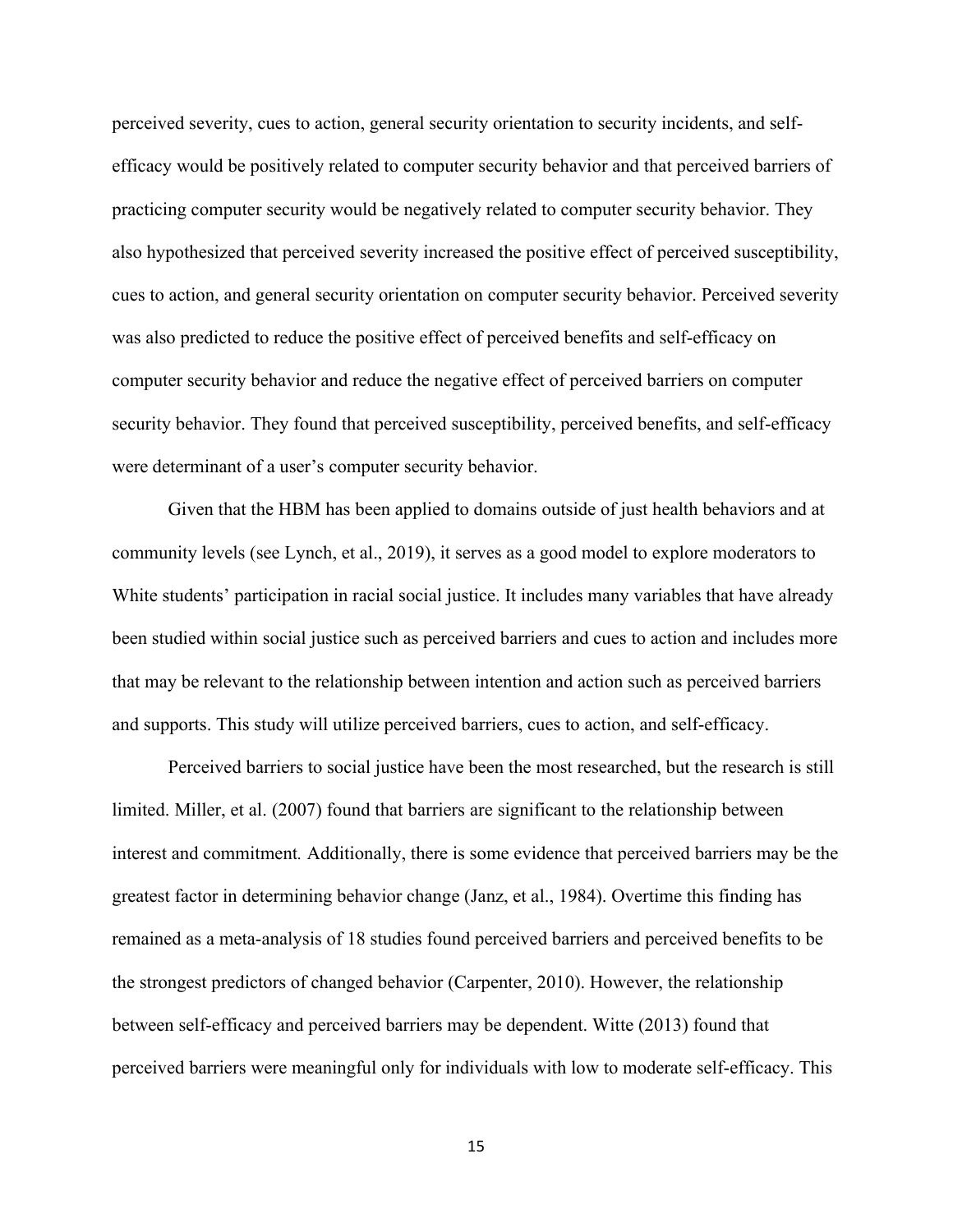suggests that self-efficacy may be low because individuals perceived too many barriers to actions leading to the low self-efficacy. Those with high self-efficacy did not perceive as many barriers as those in the low or moderate self-efficacy group. In a broader sense, self-efficacy has been essential to understanding the relationship between social justice and predicting behaviors. Social justice self-efficacy refers to one's perceived ability to perform specific social justice tasks across interpersonal, intrapersonal, community, and political/institutional domains (Miller, et al., 2009). For social justice behaviors someone with high self-efficacy wants and knows how to be involved and feels they are capable to do so. Someone with low self-efficacy may want to be involved in social justice behaviors but is unsure of how to be or of their capabilities.

Lastly, Miller, et al. (2009) found that social justice self-efficacy had a direct effect on social justice interest, and that social justice interest had a direct effect on social justice commitment. These results suggested that the higher one's social justice self-efficacy, the more likely she or he is to become interested in social justice activities. Further, the more interest one shows in these activities, the more likely she or he is to commit to engage in them in the future. While Miller, et al. (2009) examined social justice self-efficacy in relation to future engagement, the current study will extend the social justice self-efficacy research by examining social justice self-efficacy as a predictor of actual social justice engagement. Therefore, social justice selfefficacy will be examined as a moderator between intention and actual behavior within the HBM. Given the close link between these variables and social justice, there may be a relationship to the more specific domain of racial social justice.

#### **Theory of Planned Behavior and Social Justice**

One theory for exploring factors that impact someone's interest in social justice is the Theory of Planned Behavior (TPB) that was proposed by Icek Ajzen (1991) to link beliefs to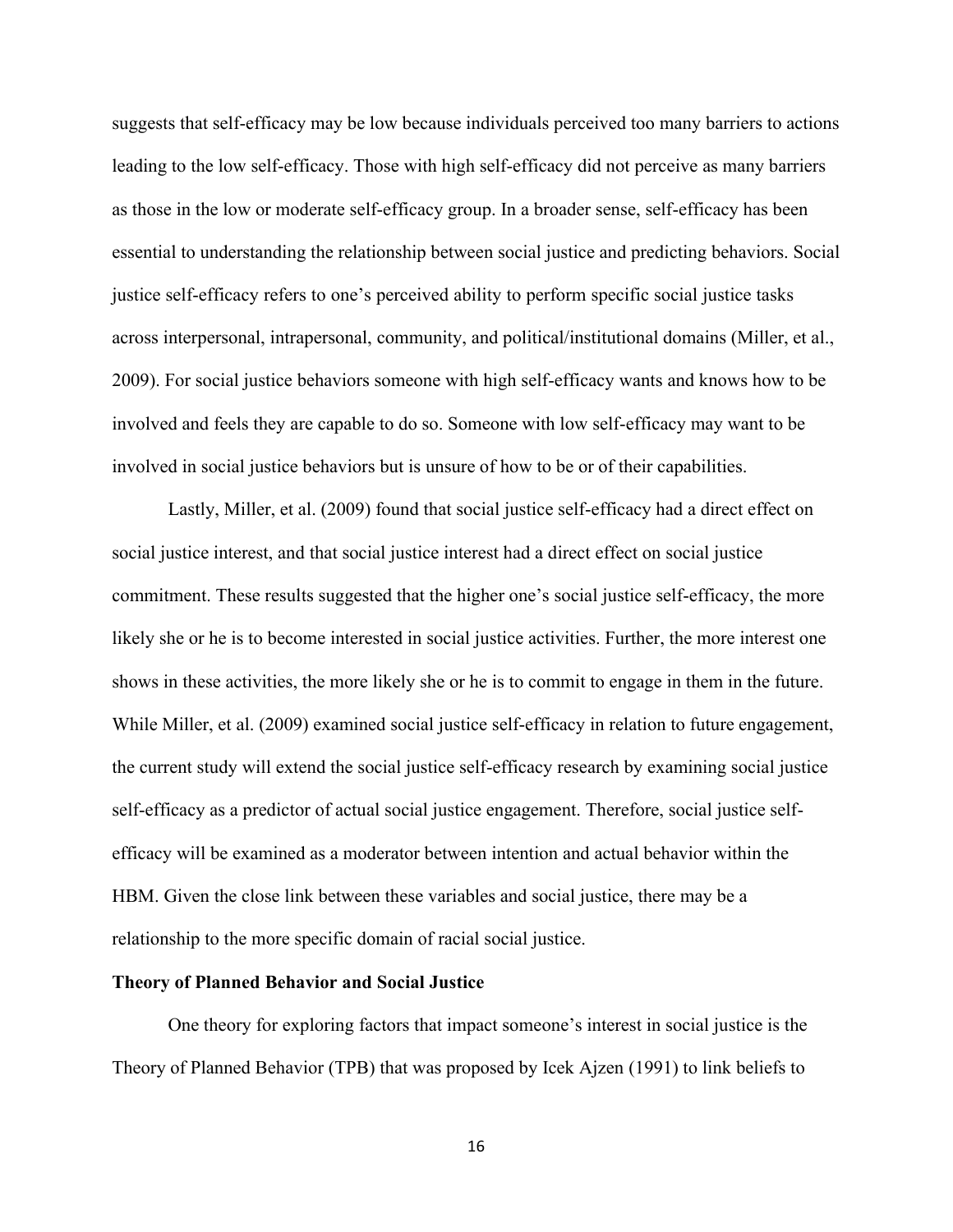behaviors. The TPB proposes three core components of attitude ("I feel good about my action and think it will be a good change"), subjective norm (i.e., "My family thinks it is important for everyone to have equal rights"), and perceived behavioral control (i.e., "I have the confidence and ability to make a change in my community"). Together, these factors shape an individual's behavioral intention ("I plan to be involved with protests"), which is believed to be the most proximal determinant of human social behavior. In a meta-analysis by Armitage & Conner (2001) found that TBB accounted, respectfully, for 27% and 39% of the variance in behavior and intention. Attitude, subjective norms, and perceived behavioral control account for significantly more of the variance than intentions or self-predictions when the measure is self-report compared to objective or observed. However, intentions and self-predictions of behavior (i.e., self-ratings) from the self-reports were better predictors of behavior. Additionally, the subjective norm construct is generally found to be a weak predictor of intentions.



*Figure 2.* Theory of Planned Behavior Conceptual Model (adapted from Ajzen, 1991)

The assumption of much of the previous research is that assessing behavioral intentions serve as a proxy for measuring behaviors; however, this may not accurately capture people's actual behaviors (Faries, 2016). The "intention-behavior gap" has been coined to explain this discrepancy and has led intention to be seen as a poor predictor of behavioral activation (Ajzen,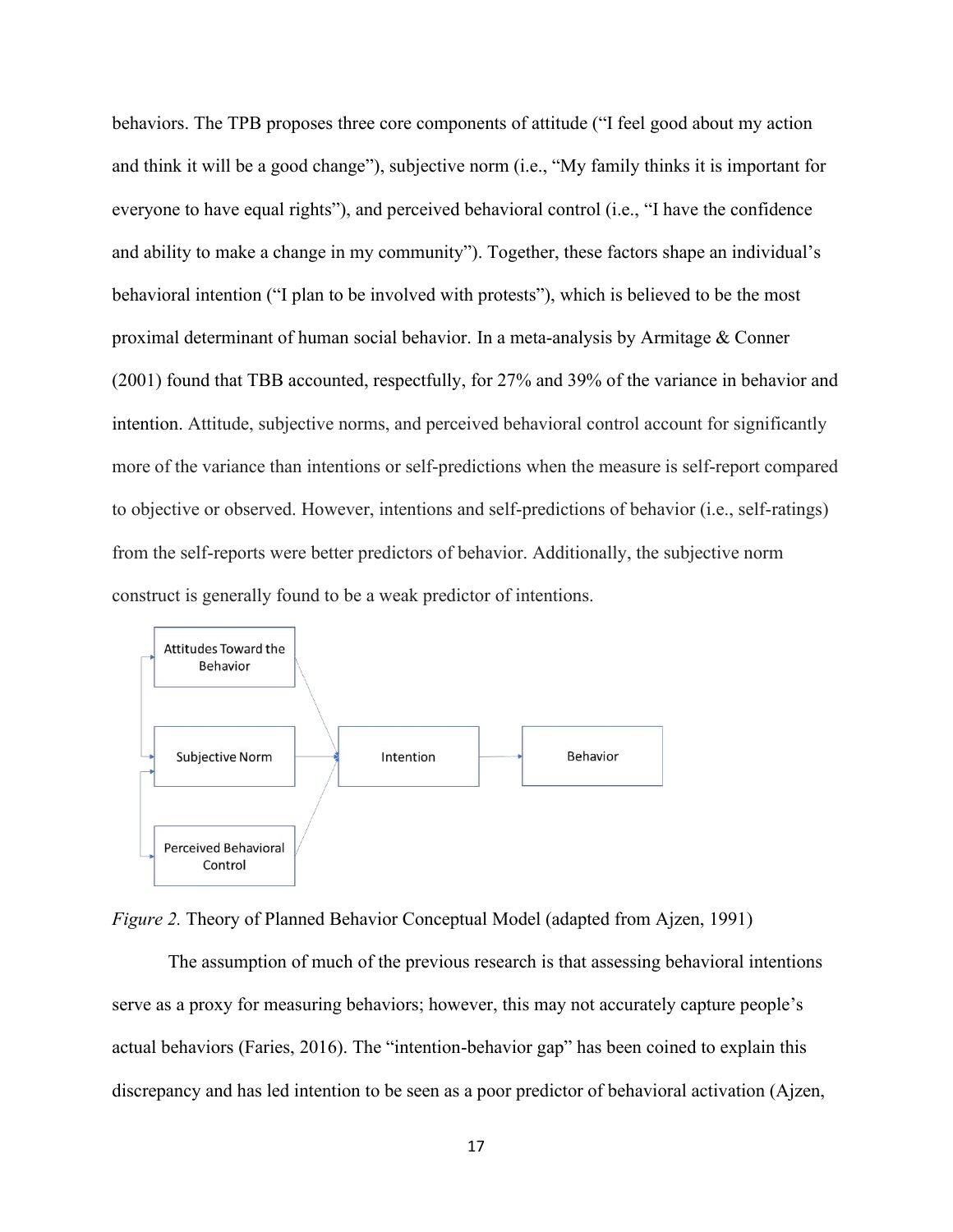1991, Faries, 2016). In other words, although people intend to enact a behavior, data suggests that most do not follow through with the behavior that they intended to do (Ajzen, 1991). Therefore, even if people intend to change or maintain a given behavior, they may not follow through with their intention.

In terms of social justice, someone may endorse social justice as important or even express intentions to be involved, without ever taking action. Thus, to better understand what makes the shift from intention to action, this gap should be addressed by measuring their actual behaviors and if they follow through with said intentions. Another limitation of the TPB is that it assumes that the person has acquired the opportunities and resources to be successful in performing the desired behavior (Carmack, et al. 2009). This is an issue in regard to racial social justice as White people may lack the lived experiences necessary to understand the change that is needed. Lastly, this theory does not address what inclines someone from being interested to actually participating in the action they indicated was of interest.

## **Bystander Effect and Social Justice**

Bystander effect research was catalyzed by the infamous Kitty Genovese case in 1964. Kitty was attacked and killed outside of her apartment in Queens, New York despite 38 confirmed witnesses who saw or heard the attack but failed to call the police or help her (Gansberg, 1964). Formally called "Genovese Syndrome", the bystander effect states that individuals are less likely to offer help to a victim when there are other people present.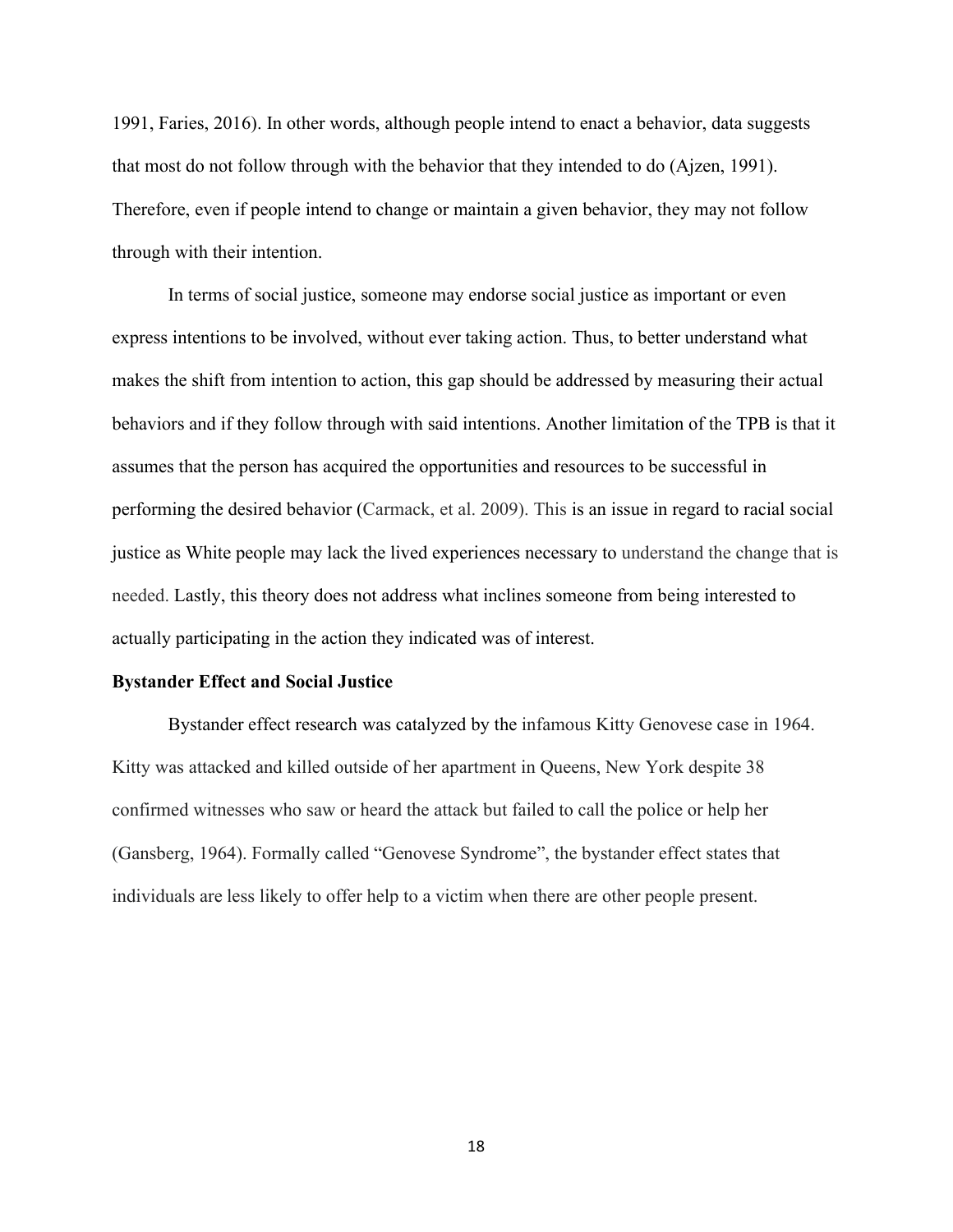

*Figure 3.* The Bystander Effect (Latané and Darley, 1970)

Latané and Darley (1970) found five characteristics of emergencies affected the bystanders: 1) Emergencies involve threat of harm or actual harm; 2) Emergencies are unusual and rare; 3) The type of action required in an emergency differs from situation to situation; 4) Emergencies cannot be predicted or expected; and 5) Emergencies require immediate action. These five characteristics then lead the bystanders through a cognitive and behavioral process in which they go through five stages: 1) *Notice* that something is going on; 2) *Interpret* the situation as being an emergency; 3) *Degree of responsibility* felt; 4) *Form of assistance*; and 5) *Implement the action choice.*

For stage one (notice) those who were alone were quicker and more likely to notice things than in a large group as those who are alone are more conscious of their surroundings. For those who did notice something (e.g., smoke in Latane's study) they were more likely to seek help if others had reactions to it that indicated an emergency (i.e., gasping, screaming, etc.). Only one person in the group condition reported the smoke in the first four minutes and five out of eight of the groups reported nothing. Previous White Allyship literature has noted that White privilege empowers Whites with the option to ignore, normalize, and neutralize race when race benefits them (Wildman & Davis, 1997). This privilege prevents Whites from recognizing disparities due to race and detracts from their engagement in White allyship behaviors.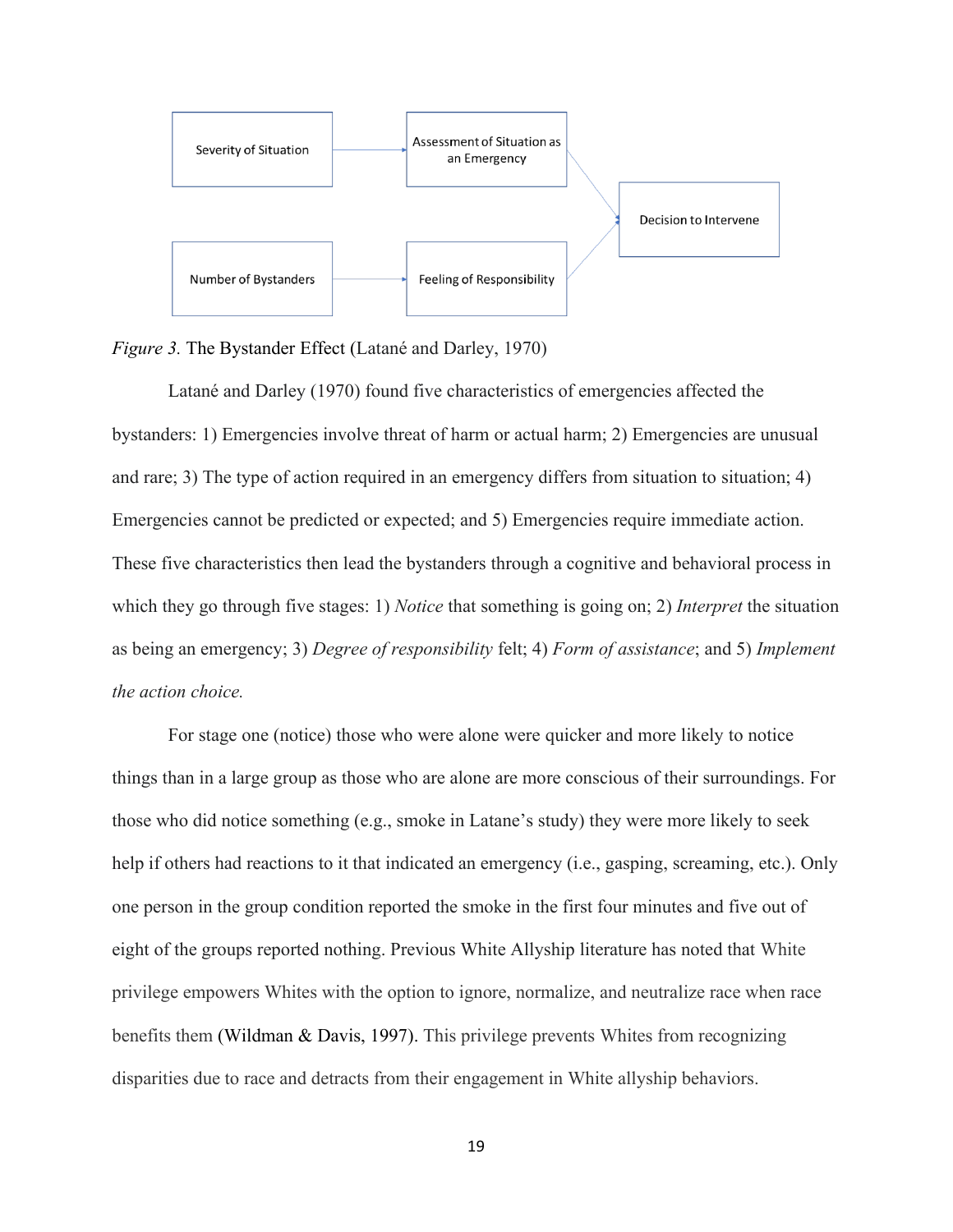Therefore, if a White person does not notice an issue, then it is impossible to move through the other stages and get to a place of Allyship.

For stage two (interpret) Latané and Darleys 1970 study found that interpretations are important when deciding to take action. If it is interpreted as a non-emergency, then most people do not intervene. The importance of interpretations was also shown by Meyes (2010) that if a woman yells "Get away from me, I don't know you" 65% of bystanders intervened vs. 19% when she yelled "Get away from me, I don't know why I even married you". Social norms theory further explains how interpretations, and misinterpretations, happen. Peer influences are affected more by perceived norms (what we view as typical or standard in a group) rather than on the actual norm (the real beliefs and actions of the group). The gap between perceived and actual is a misperception. These misperceptions occur in relation to problem or risk behaviors (which are usually overestimated) and in relation to healthy or protective behaviors (which are usually underestimated) and may cause individuals to change their own behavior to approximate the misperceived norm (Prentice  $\&$  Miller, 1993). In regard to racial social justice, this suggests that some people may get involved, while others do, because of their interpretation of what they believe others believe. If they interpret a minority individual being followed around the store by an employee as a norm and something others do not see as an issue, then they are less likely to intervene and question the employee. However, if they interpret that individual as being racially profiled and something that violates norms then they are more likely to be involved. Additionally, White privileges would also prevent whites from viewing the racial profiling as an emergency, even if they recognize it as a racial profiling.

Next, the degree that someone feels responsible is dependent on whether or not they feel the person is deserving of help (e.g., someone having a negative stereotype that associates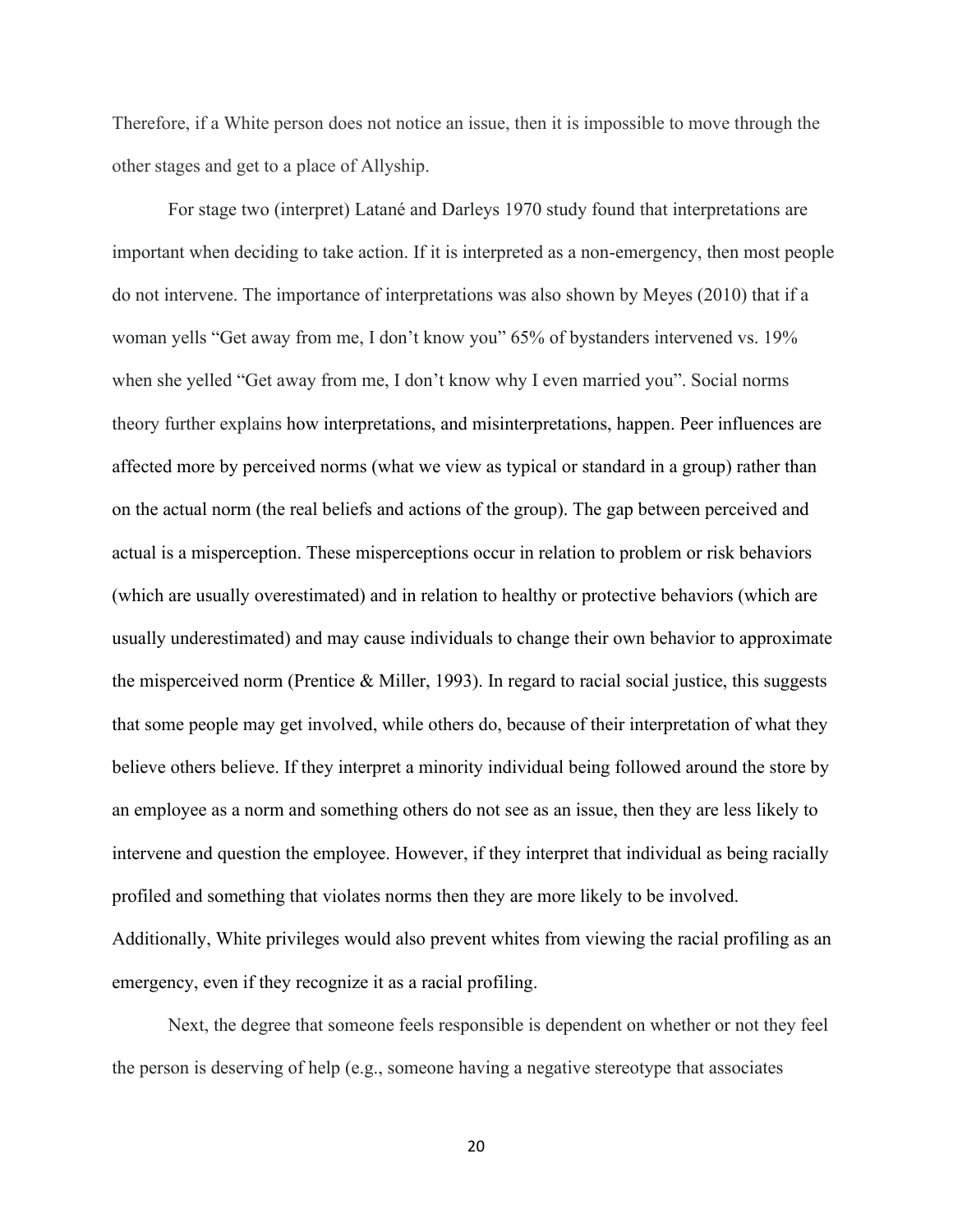African Americans with criminality may think they don't deserve help but deserve to be followed around), the competence of the bystander (i.e., someone notices an African American person being followed around, is able to conceptualize that as an undue racial harassment, and believes that stepping in can create change and they are capable of creating that change) and the relationship between the bystander and the victim (e.g., friends, strangers, family, etc.). A bystander is most likely to help in situations that they 1) perceive someone is in need of help, 2) the bystander feels competent to help, and 3) has a personal relationship with them.

Next, forms of assistance are either direct or detour reporting to the authorities (Latané & Darley, 1970). Direct assistance within racial social justice would include leveraging one's position of power and privilege and courageously interrupting the status quo by engaging in prosocial behaviors that foster growth-in-connection and have both the intention and impact of creating mutuality, solidarity, and support. This would include behaviors such as protests/marches, contact political figures, and running for office with the intent of enacting prosocial behaviors beyond one's own group. Detour assistance within social justice involves performative allyship and "White Knighting", these actions and behaviors do not increase racial social justice directly and can actually be more harmful as they create the illusion that racial social justice is being performed when it actually is not. Other detour assistance may be prosocial such as reporting racial bullying observed to an authority such as OEI office at one's place of employment. Lastly, after going through all four previous steps, the bystander makes a decision.

Social justice is often in response to injustices that have presented themselves (e.g., women's suffrage movement for gender equal rights, Black Lives Matters for equal rights for African Americans, etc.) However, without the identification that there is a problem (e.g., noticing racism, sexism, etc. and believing it is an issue) these movements would not exist.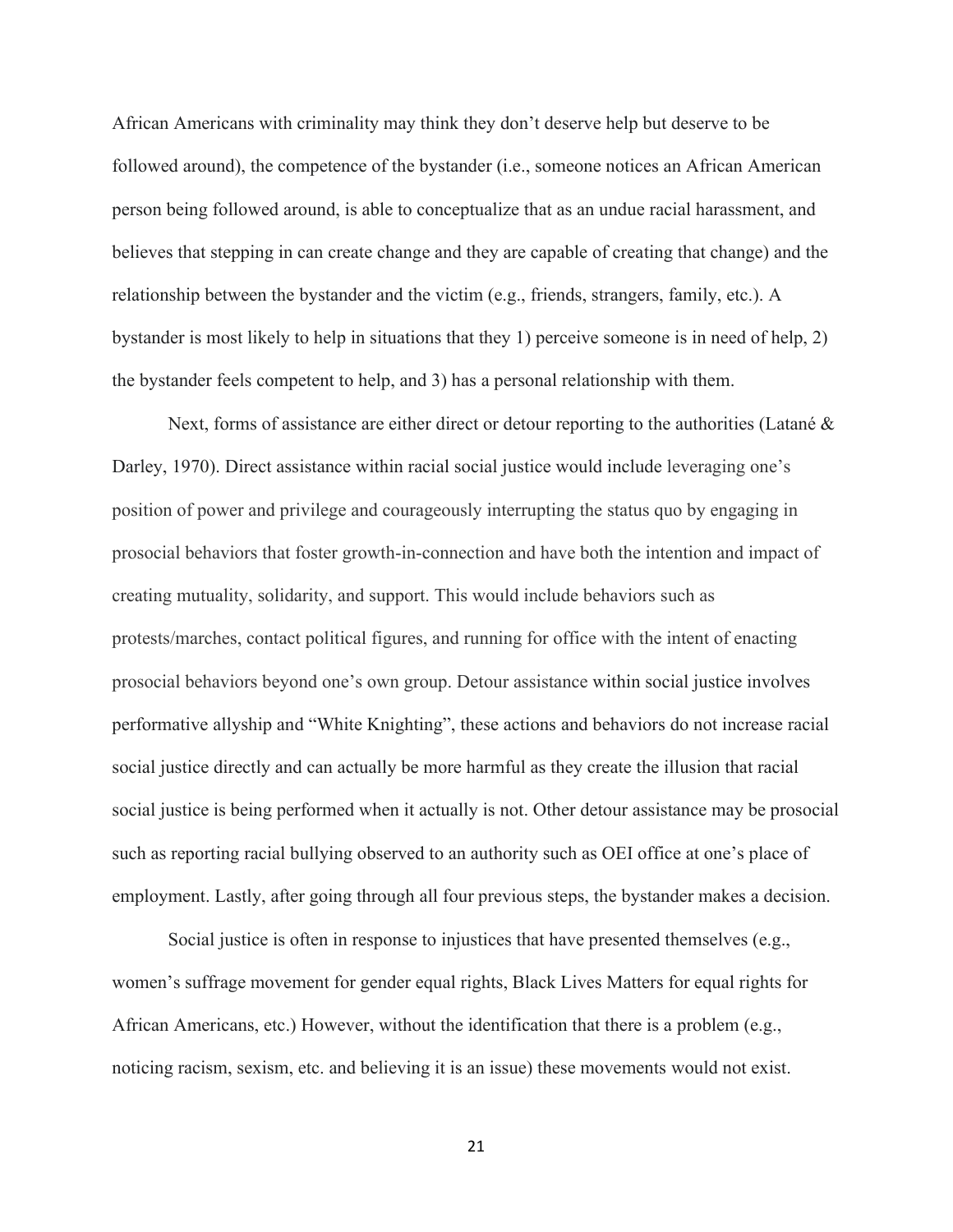Latané and Darley's (1970) model explains the process that someone goes through to notice a situation and identify it as an emergency that needs intervention. Their model can be used to explain the steps someone goes through in their decision to be involved or not. This is important within the subdomain of racial social justice, specifically with White individuals, as they may not notice events as an emergency since it may not affect them directly as much.

#### **The Proposed Model**

While any of the three models may be applicable to understanding the barriers and cues to action for racial social justice behavior, they each were developed to predict different behavioral outcomes and thus have some predictors that are not directly relevant to social justice. Although each model proposes many plausible sets of predicts for intention or behavior; this study focuses on variables that moderate the intention to action link (which previous models do not). The HBM does appear as an adequate candidate for being used as some of the proposed moderators map on to its variables, but it does not differentiate between intention and behavior. Additionally, it proposes predictors for health behaviors, but that does not mean that these predictors could be potential moderators on the intention-behavior link.

TPB proposes three predictors for intention, however these do not serve as moderators conceptually. Additionally, it proposes intention as a proxy to behaviors, but previous research has shown that intention is not always enough and there is something else affecting the outcome behavior (intention-behavior gap). The model and its original studies focus on very specific behaviors (e.g., going for an annual health checkup) and not broad behaviors like racial social justice action behaviors which this study focuses on and aims to address. Lastly, TPB assumes that the person has acquired the opportunities and resources to be successful in performing the desired behavior (Carmack, et al. 2009).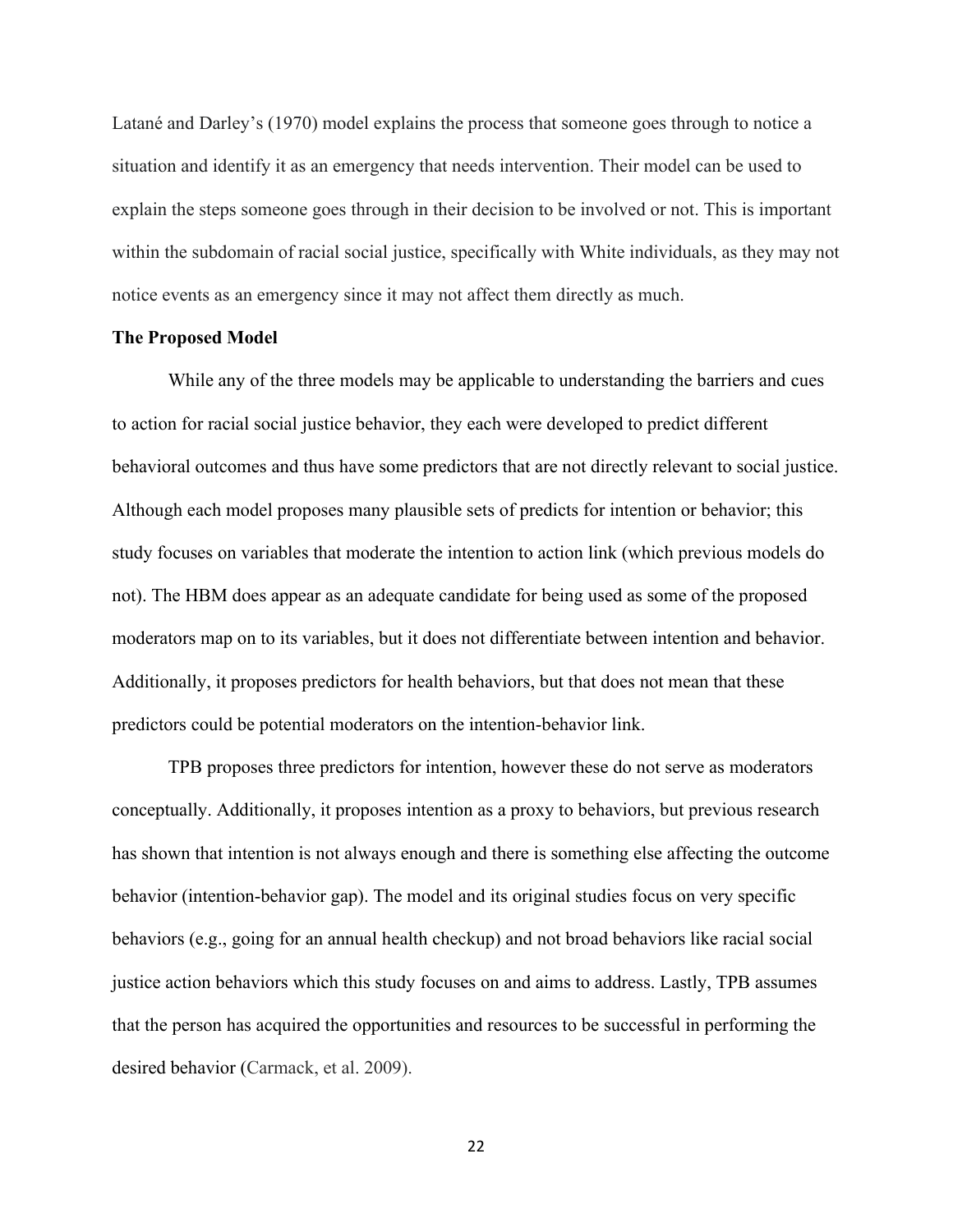On the other hand, the bystander effect mostly explains why people do not get involved and the barriers they face to move from inaction to action. In terms of social justice, some situations call for immediate intervention such as someone experiencing police brutality or protestors being attacked, whereas others may need less immediate attention such as online comments. However, not every social justice related activity calls for an emergency situation mindset. Therefore, this theory is not applicable to understanding how people decide to act or not in a non-emergency situation. Being able to engage bystanders is essential during these times not only for the physical safety of people, but also to hold the perpetrators accountable and let them know that people are not just going to stand by. The proposed model does not focus solely on emergency situations and encompasses a wide array of racial social justice behaviors. Moreover, all the three models appear to propose some of the same variables with different labels. For example, perceived control in TPB can equate to self-efficacy that is seen in the Bystander model and HBM along with subjective norms could be a perceived barrier within the HBM and anticipated risk in the Bystander model. Also, the HBM perceived severity is similar to perceived emergency/urgency proposed in the Bystander model; perceived benefits are similar to the anticipated benefits in the Bystander model.

Based on the strengths, limitations, and overlaps of the three previously discussed theories, two moderators are proposed for the social justice intention-behavior link: perceived barriers and cues to action. Perceived barriers are predicted to moderate the social justice intention-action link such that the more perceived barriers, the more likely one may not enact their social justice intention. Perceived barriers encompass external barriers and internal barriers. External barriers may include perceived social barriers, anticipated risks, and limited resources. Miller, et al. (2009) defined social barriers to social justice engagement as the perceived social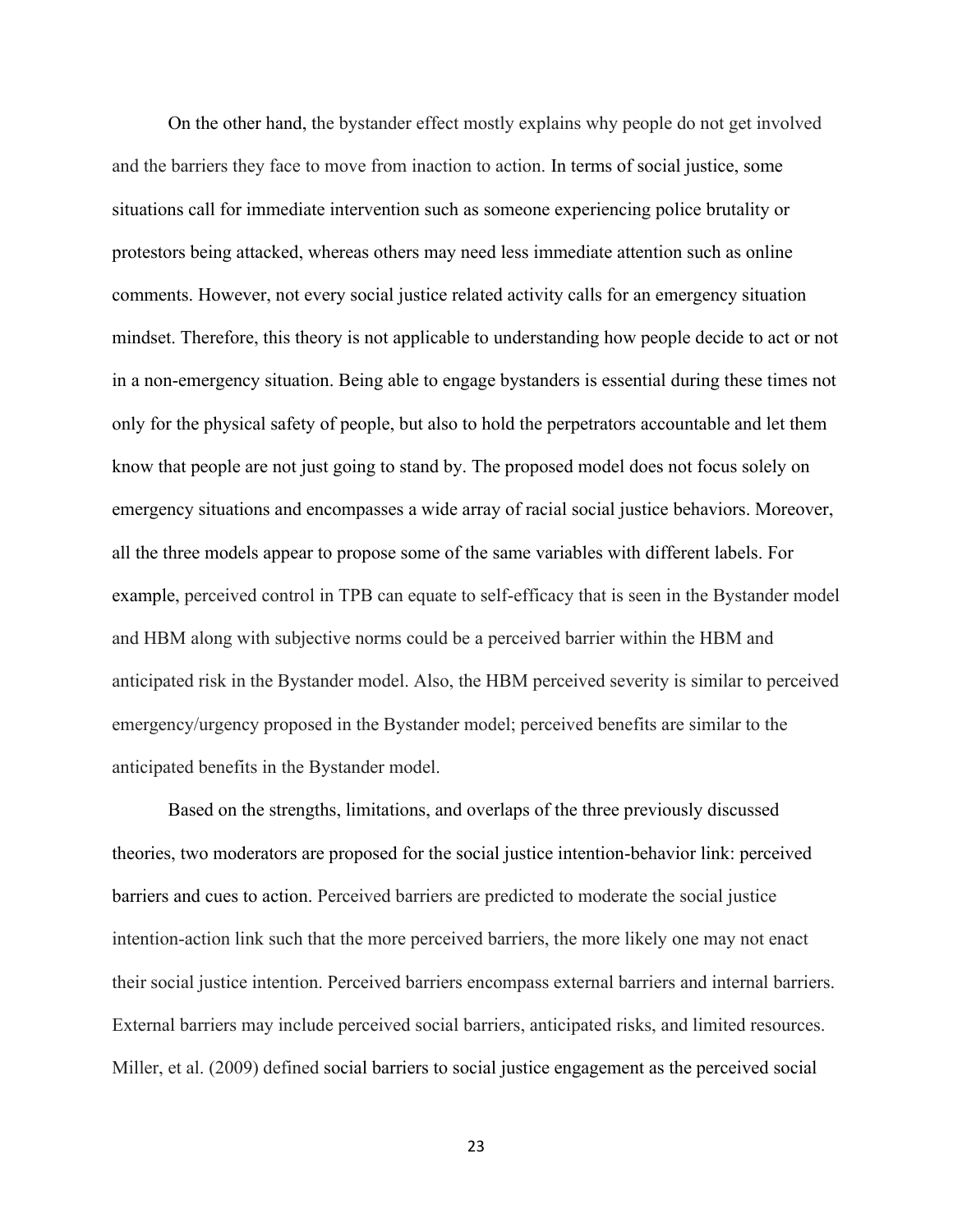barriers (e.g., receiving negative comments or discouragement from your friends and family members about your engagement in social justice activities) one would likely encounter while engaging in social justice advocacy, which is conceptually similar to negative subjective norms that TPB proposes. Internal barriers may include low perceived self-efficacy one has to enact and carry out their anticipated action (e.g., "respond to racial social injustice (e.g., discrimination, racism) with nonviolent actions"). This may be an important differentiation based on Social Cognitive Theory that described the influence on individual experiences, the actions of others, and environmental factors on individuals' behavior. Anticipated risks as proposed in the Bystander model would entail assessing if personal harm could happen if someone were to get involved/intervene (e.g., get arrested while protesting, get into a fight, etc.). Limited resources encompass anything that there is only so much of (e.g., time, money, energy, etc.)

Cues to action are defined by the HBM as "factors that trigger action" but have not been studied systematically in social justice (e.g., witnessing police brutality, anti-Asian hate crimes, etc.). Cues to action seem to arise from social influence, experiences, or underlying shifts in the possibilities of change (Miller, et al., 2009). Experiences and social influence due to the health behavior in question seem to initiate changes in confidence, attitude and thereby motivation to change (Meillier, et al., 1997). Additionally, the severity of the situation based on one's perception and how responsible they feel to be involved or to intervene based on the Bystander Model are included. Cues to action could be the driving force for anyone, interested or not, to see something they do not agree with and to take action. For racial social justice cues to action could reveal previously unknown problems in someone's community (e.g., a mass shooting, racial injustices, etc.) that they feel need to be addressed. The severity and level of responsibility findings from the Bystander model in combination with cues to action may cause cues to action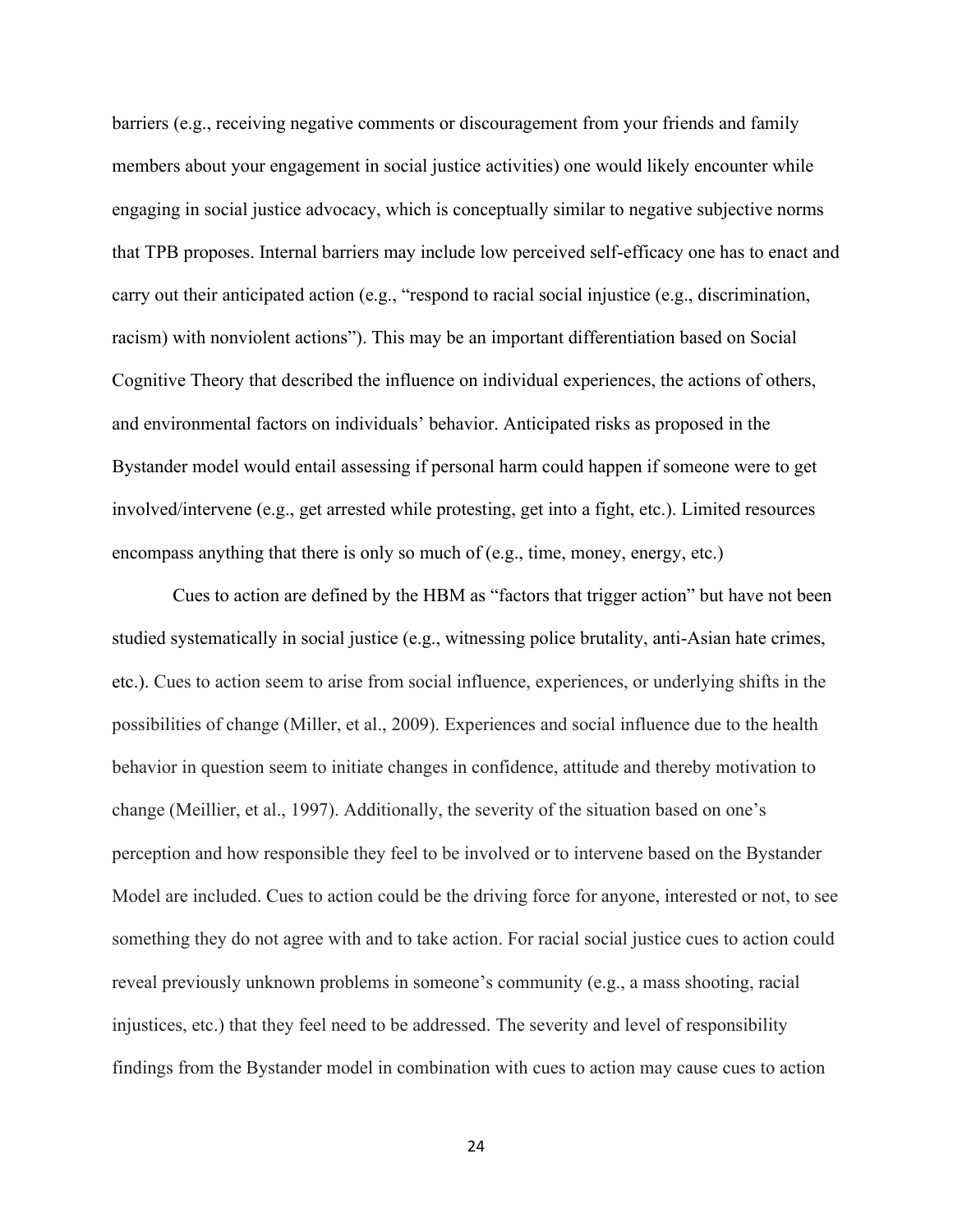elicit the movement from interest to action, but also that those who perceive the situations as more serious and feel more responsible will more likely be involved. This highlights the need for a unique model to answer the present research question and justifies the need to utilize pieces from various previous theories.



## *Figure 4.* The Proposed Model

Due to the broad scope of this study, intention is defined as "the general orientation or interest/intent to be involved in social justice actions" as it is more inclusive of various behaviors compared to specific health behaviors that TPB or HBM proposed to predict. Although there does not appear to be research that addresses intention to racial social justice behaviors gap directly, there are various studies about interest, orientation, commitment and more to inform this study. Additionally, social justice can encompass a wide array of interests such as gender, race, religion, mental or physically ability and more. Due to this, the present study will focus on racial social justice. The present study will address the gap in the literature regarding moderators of the association between intending to and actually engaging in racial social justice among White college students. For the purposes of this study, racial social justice engagement is defined as "observable, action‐oriented behaviors that seek to change institutional systems toward fairness and equity for disadvantaged individuals and groups". Therefore, the present study will examine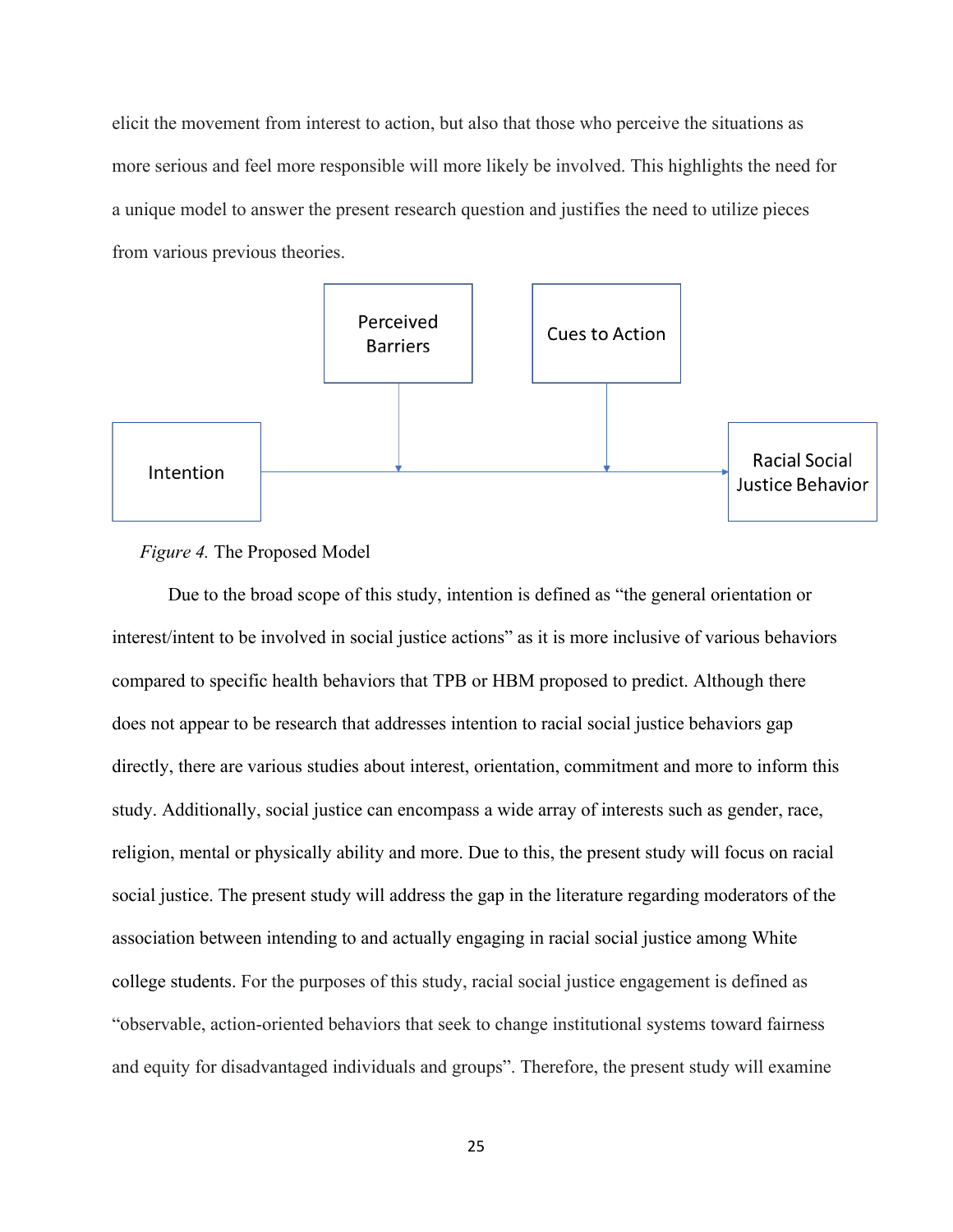factors that prevent White college students from engaging in racial social justice actions, even when they are interested in and intend to get involved.

Taken together, this study aims to test the following hypotheses.

- H1: Social justice intention will predict racial social justice behavior positively.
- H2: Perceived barriers will predict racial social justice behavior negatively.

H3: Cues to action will predict racial social justice behavior positively.

H4: Perceived barriers will moderate the relationship between intention and behavior such that the relationship will be either non-significant or become weaker when perceived barriers are high.

H5: Cues to action will moderate the relationship between intention and behavior such that the relationship will become stronger when cues to action are high.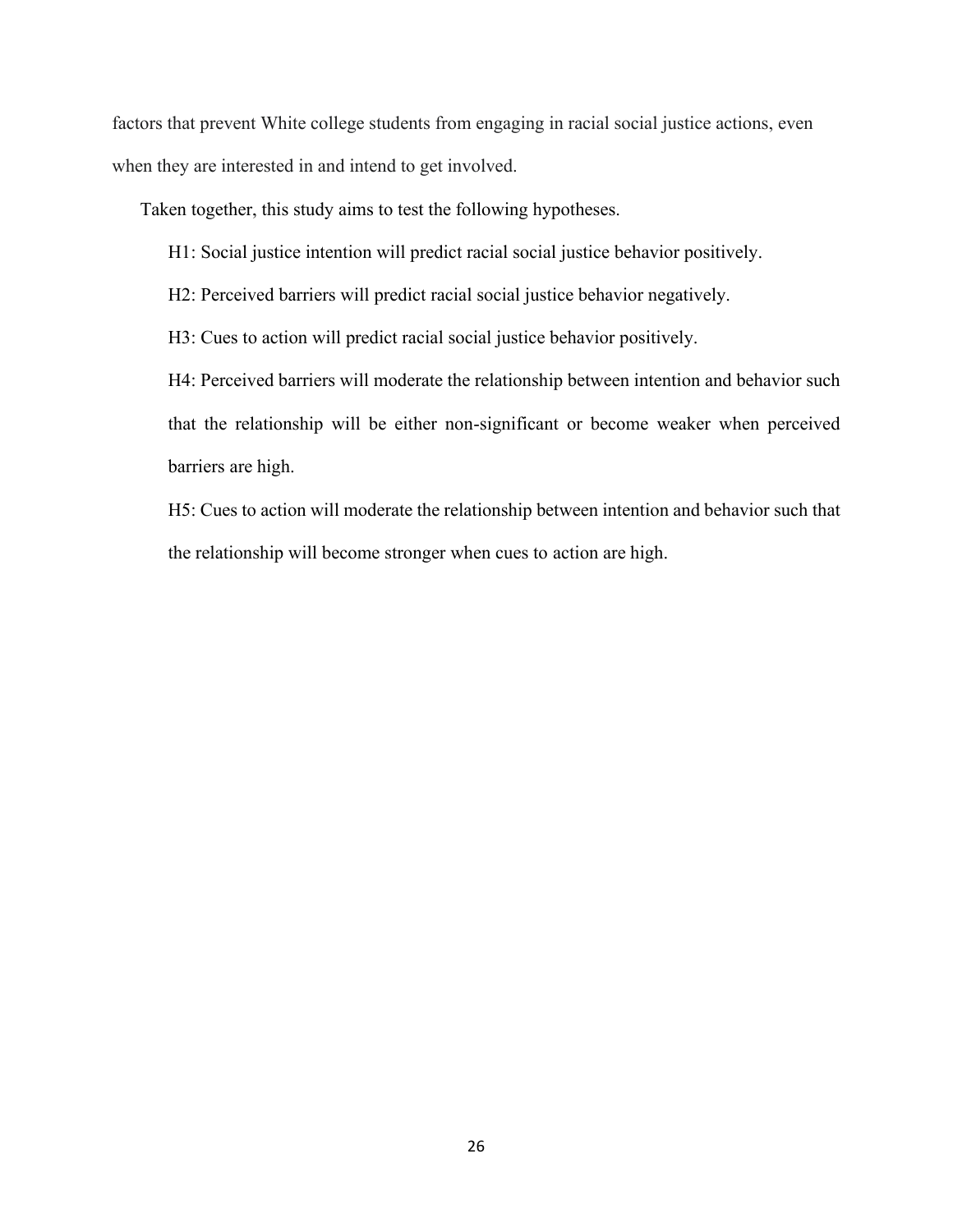#### CHAPTER III: METHODOLOGY

### **Participants**

# **Recruiting**

Participants were students who attend Illinois State University, which is a midwestern university. Participants who completed this as part of a course requirement received credit through SONA. SONA is the online system that was used to manage the subject pool. This is where studies are posted, and participants can login to learn more about the studies and sign up to participate in the studies.

### **Participant Characteristics**

There were 561 participants in this study. I excluded participants if they completed less than 50% of the study, which excluded 20 participants. Participants were also excluded if they took less than 250 seconds, which excluded 47 participants. Lastly, this study was only interested in White participants' responses, which excluded 156 participants. The final sample size was 338 and was primarily composed of 292 women (86.4%) and 36 (10.7%) males, 2 (0.6%) people who are transgender, 4 (1.2%) people who are nonbinary and 4 (1.2%) self-identified others. who were all White (100.0%). Participants had a mean age of 19.69 (*SD* = 2.77) and were predominantly freshman  $(40.2\%)$ . There were also 71 sophomores  $(21.0\%)$ , 75 juniors  $(22.2\%)$ , and 55 seniors (16.3%). A majority of participants (211, 62.4%) indicated that they wanted to learn more about racial social justice movements/groups and clicked on the link while 127 (37.6%) did not. The sample was mostly democratic in political affiliation with 167 (49.4%) identifying as such, 70 (20.7%) identifying as Republican, 73 (21.6%) as independent, 26 (7.7%) as self-identified other, and 2 (0.6%) missing. The participants were also equally representative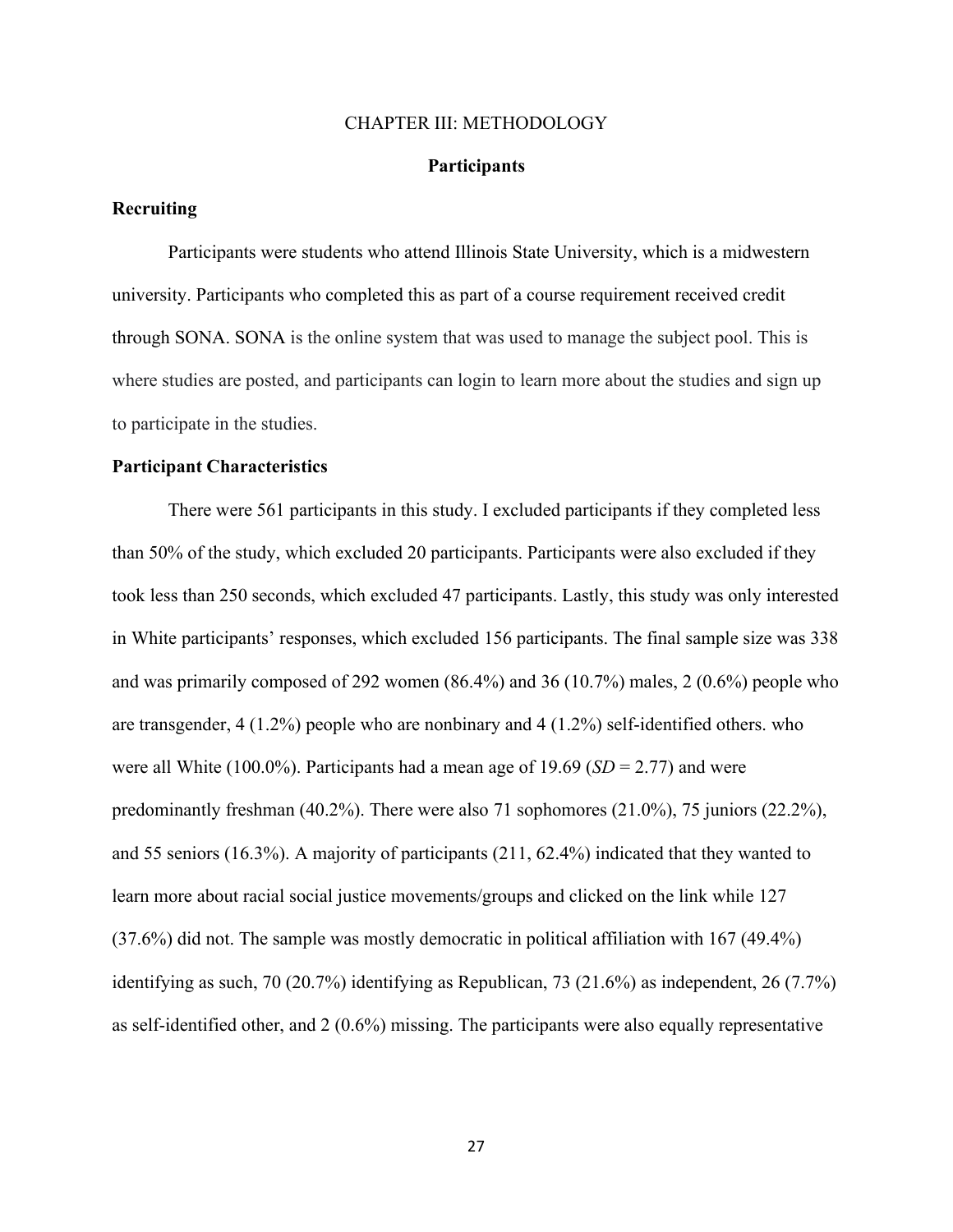regarding those who have participated in racial social justice activities before (50.0%) and those who have not  $(50.0\%)$ .

### **Measures**

Measures included portions of the Social Issues Questionnaire (SIQ; Miller, et al., 2007), cues to action questions that were developed for this study, decision to seek racial social justice information, and a social desirability measure as well as a demographic form, are described in this section.

**Demographics.** A demographic questionnaire gathered information related to participants' age, gender, sexuality, race, year in school, and political affiliation. These variables were tested to determine potential relationships to dependent variables.

**Social justice intentions.** Social justice intentions were assessed via the social justice interest's subscales of the Social Issues Questionnaire (SIQ; Miller, et al., 2009). Social justice interest was defined as "the pattern of likes, dislikes, and indifferences regarding social justice advocacy activities" (Lent & Brown, 2006). The nine social justice interest items represent an array of social justice activities (e.g., "selecting a career or job that deals with social issues," "reading about social issues," "talking to others about social issues"). A 10-point scale was used to measure interest in each activity (0 = *very low interest*; 9 = *very high interest*). Higher scores indicated a higher degree of interest in social justice. Miller, et al. (2007) reported that social justice interest total score internal consistency estimates ranged from .81 to .87. Miller, et al. examined further construct validity evidence for social justice interest by finding a negative relationship between social justice interest scores and scores on the Color-Blind Racial Attitudes Scale (CoBRAS; Neville, Lilly, Duran, Lee, & Browne, 2000;  $r = .60$ ,  $p < .01$ ). The original scale was broad in terms of the social justice activities it measured. It was adapted for the present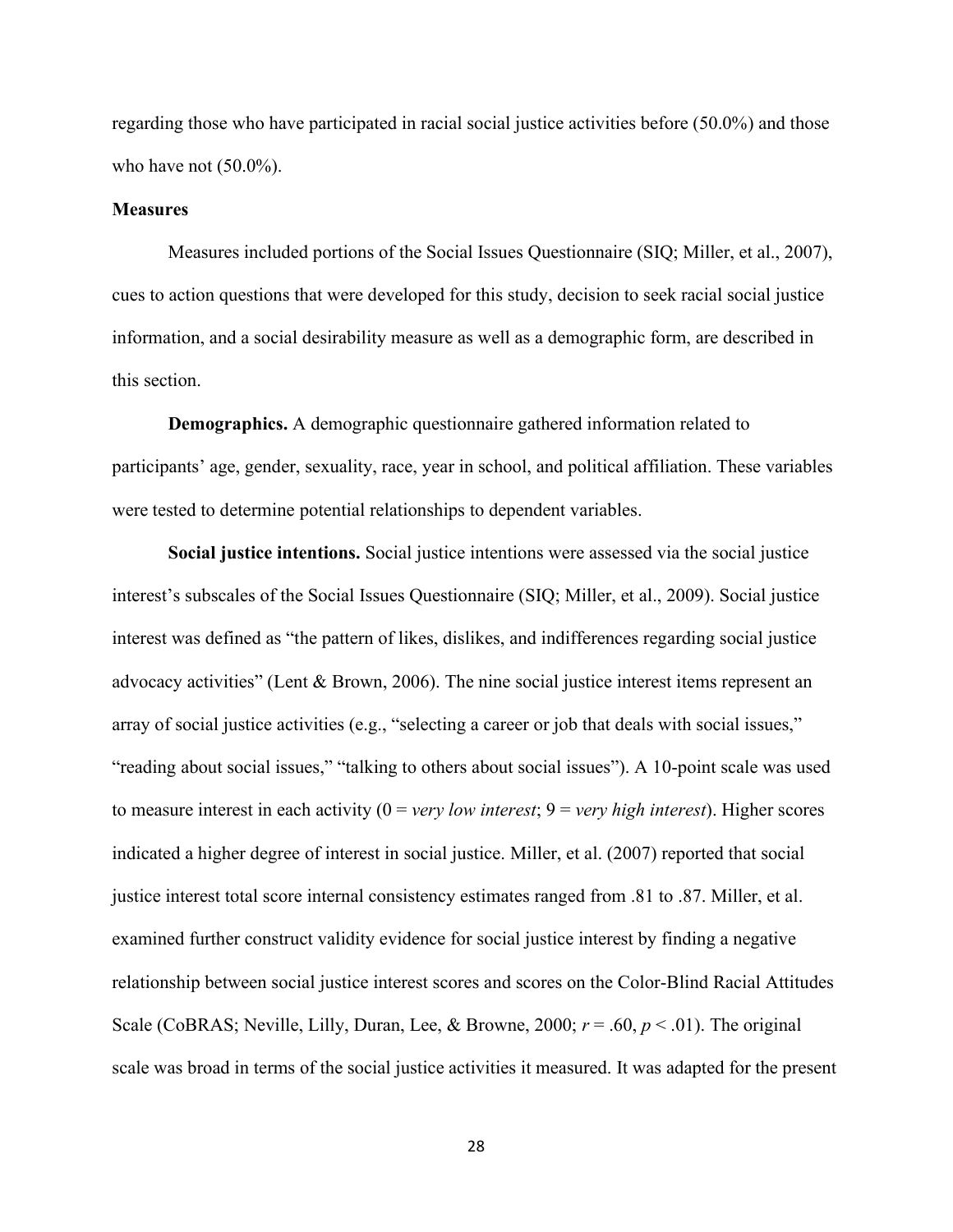study by focusing on racial social justice. This was done by adding "racial" into the instructions and prompts to orient the participants to think specifically about those actions and not general social justice actions "We are interested in learning about your knowledge of issues related to *racial* social inequality (e.g., poverty, historically underserved populations, oppression, discrimination, racism) and engaging in *racial* social justice activities that seek to reduce and eliminate *racial* injustice and inequality". Additionally, some of the prompts and examples were modified to remove aspects of social justice that were not of interest (e.g., religious intolerance, sexism, ableism). The internal consistency for this study was .93.

**Barriers to social justice.** Barriers to social justice were assessed via the social justice self-efficacy subscale of the SIQ for internal barriers and barriers to social justice engagement subscale of the SIQ for external barriers.

Social justice self-efficacy subscale of SIQ measures an individual's perceived ability to engage in social justice advocacy behaviors across intrapersonal (e.g., "examine your own worldview, biases, and prejudicial attitudes after witnessing or hearing about social injustice"), interpersonal (e.g., "challenge an individual who displays racial, ethnic, and/or religious intolerance"), community (e.g., "support efforts to reduce social injustice through your own local fundraising efforts"), and institutional/political (e.g., "leading a group of coworkers in an effort to eliminate workplace discrimination in your place of employment") domains (Miller, et al., 2007). Participants were asked to respond to the 20 items by rating on a 10-point scale about their confidence in their ability to complete each task (0 = *no confidence at all*; 9 = *complete confidence*). Higher scores represented increased confidence in performing social justice advocacy behaviors. Internal consistency estimates ranged from .94 to .96 for the social justice self-efficacy total score (Miller, et al., 2007) and .80 for the Intrapersonal subscale, .88 for the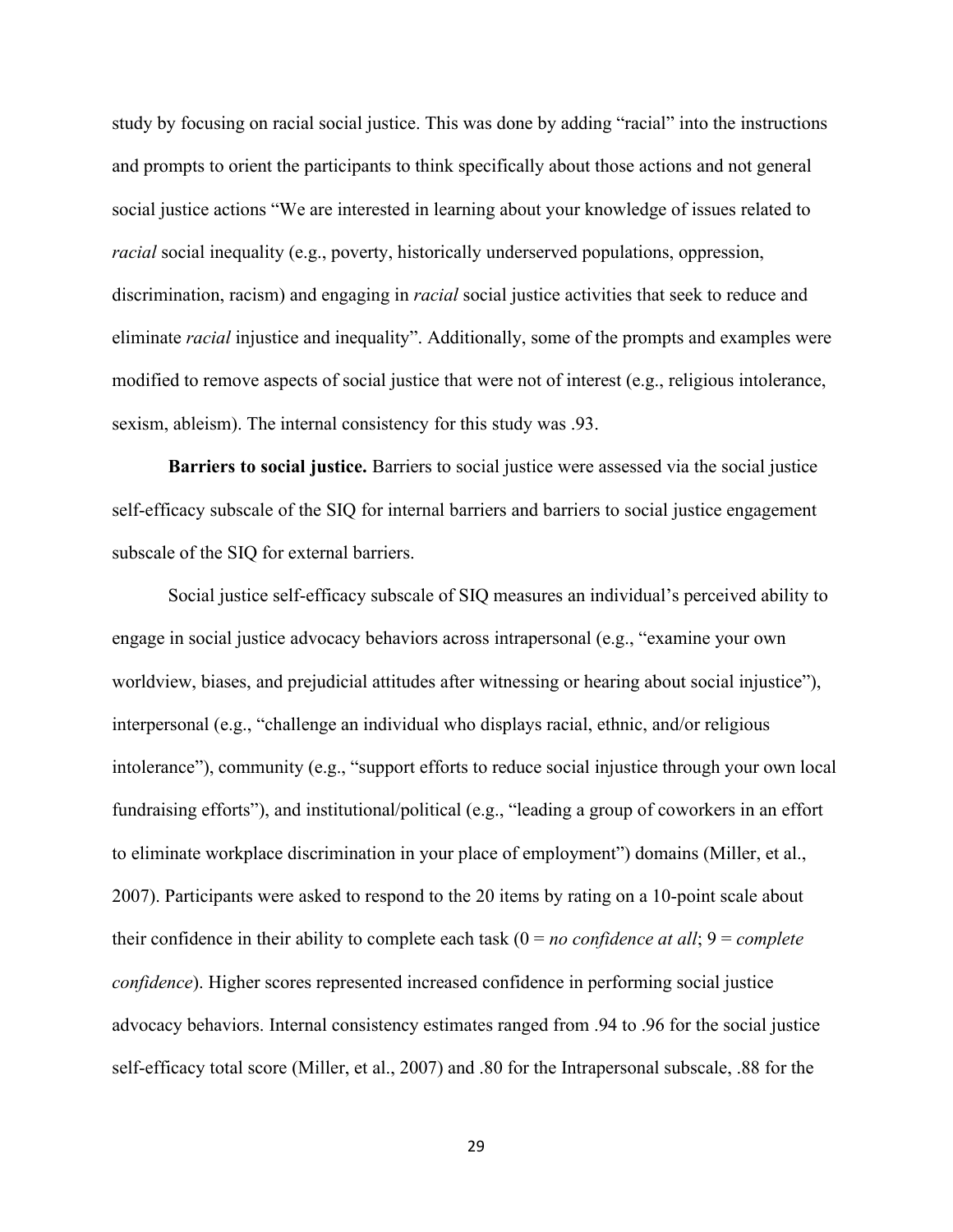Interpersonal subscale, .86 for the Community subscale, and .92 for the Institutional/Political subscale (Miller, et al., 2009). This study had an internal consistency of .97 for the social justice self-efficacy total score.

Barriers to social justice engagement subscale measured the perceived social barriers (e.g., "receive negative comments or discouragement from your friends and family members about your engagement in social justice activities") one would likely encounter while engaging in social justice advocacy. A 10-point scale was used to rate the 5 social support and 4 barrier items ( $0 =$  not at all likely;  $9 =$  extremely likely). For this study only the 4 barriers questions were utilized. Higher scores on each scale represented greater perceived social supports and social barriers to social justice engagement. Miller, et al. (2007) found that scores ranged from .63 to .76 for social barriers. This study had an internal consistency of .64.

**Cues to action.** Items were created to measure cues to action for this study. This measure was then given to students and professors to review and analyze the face validity. The scale measures how likely someone would be to engage in racial social justice behaviors (i.e., protesting, BLM, Stop Asian Hate, writing to legislators, etc.) based on who the hypothetical event happened to (a family member, a friend, or a stranger). Cues to action was designed for this study due to previous research not having a readily available scale. The measure consists of 22 items with an internal consistency of .981

**Decision to Seek Racial Social Justice Information (DSRSJI).** At the end of the survey, participants were provided with a link to learn more about a group of their choosing from options relating to "Black Lives Matter", "Stop Asian Hate", "Immigrant Project for Latinx", and "Native Movement", to measure actual racial social justice behavior. Clicking this link was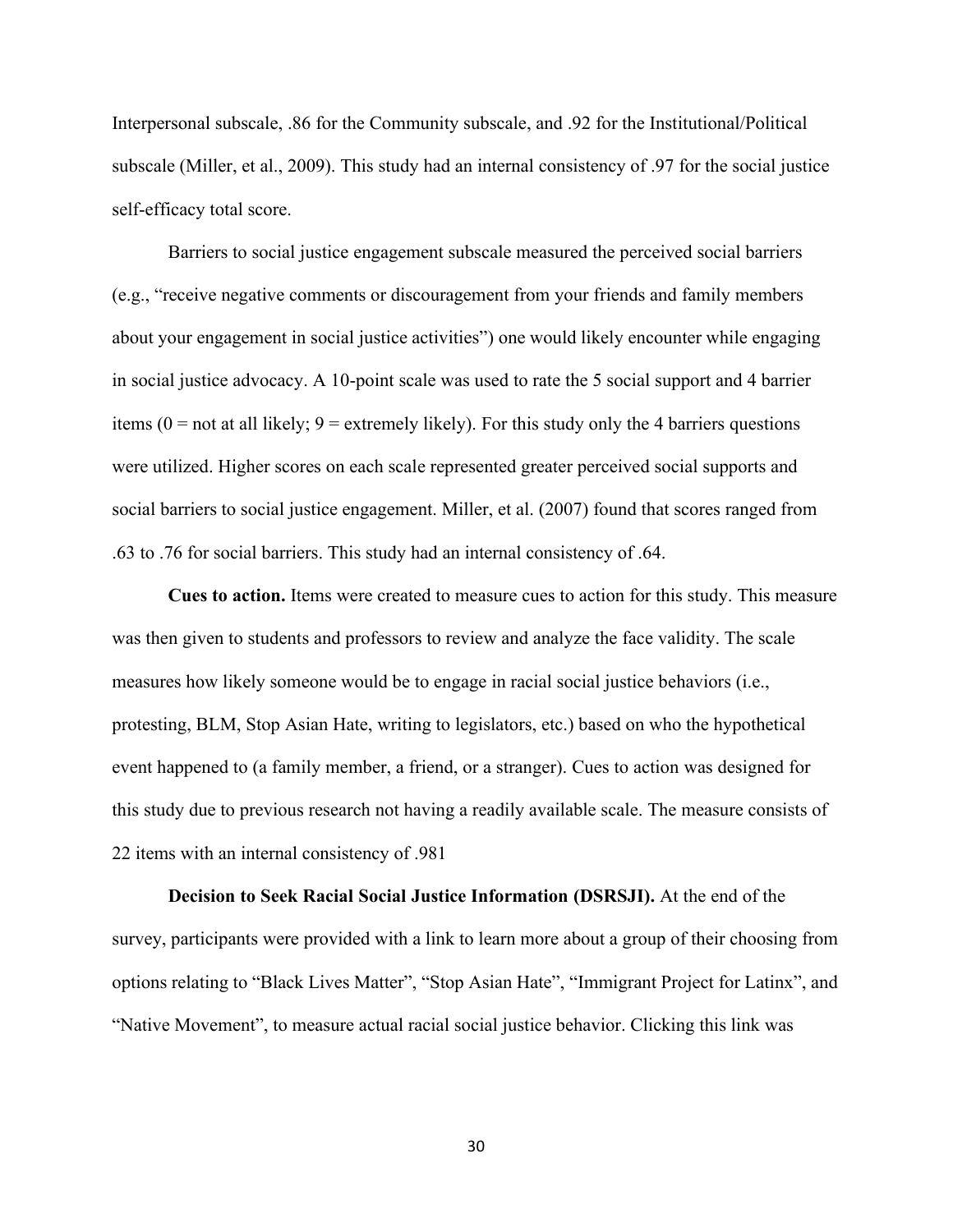coded such that  $0 =$  no and  $1 =$  yes, where clicking to learn more represented an actual behavior to seek more information about racial social justice groups (see Lannin, et al., 2016).

**Self-Reported Racial Social Justice Behaviors.** To assess previous social justice behaviors related to racial equality social justice, the open-ended question "what behaviors have you done in the past 6 months to contribute to racial equality?" was used. Responses were coded such that 0 = *did not indicate previous social justice behaviors*, and 1 = *did indicate previous social justice behaviors*.

**Socially Desirable Response Set Measure (SDRS-5).** A 5-item scale measuring an individual's likelihood to give false responses in effort to uphold a more socially desirable image was used to assess participants' responses. The items are rated using a 5-point Likert type scale ranging from one (definitely true) to five (definitely false). All responses are scored zero except for the extreme response: for items  $2 - 4$ , the extreme response is item 5 (definitely false) which is scored one, for items one and five, the extreme response is item 1 (definitely true) which is scored one. The total score indicated the level of social desirability the participant may be using in responses throughout the study, with higher scores indicating higher social desirability. Hays, et al., (1989) report Cronbach's alpha at .66 and .68 for two samples of the general population. Upon replication, reliability improved to .77 (Hays, et al., 1989). For this study, there was an internal consistency of .46.

#### **Procedure**

The study commenced upon IRB approval. The survey was uploaded to the online survey site, SONA. If a student chose to participate, the survey link led them to a page that reiterated the brief information about the study and asked them to provide consent. If they consented, the student then began the Qualtrics survey after clicking next.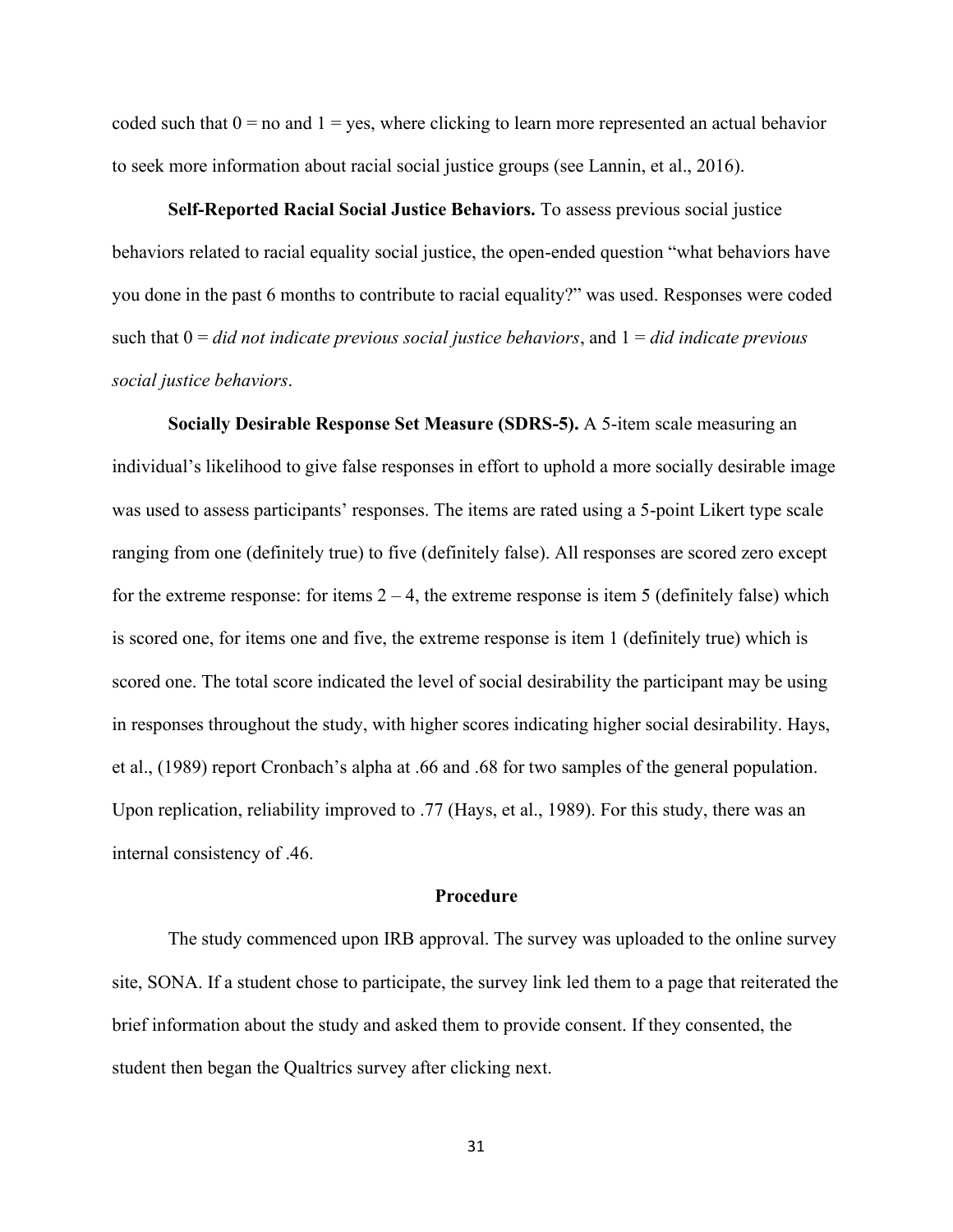Those who chose to participate in this study, were asked to complete demographic questions, four subscales of the Social Issues Questionnaire (SIQ) (Social justice self-efficacy, Social justice outcome expectations, Social justice interest, Social supports and barriers to social justice engagement), Socially Desirable Response Set Measure, Self-reported Social Justice Behavior, and Cues to Action Questionnaire. Participants were free to withdraw at any time and their information was in no way linked to their survey responses. At the end of the survey, they were asked to click on a link to learn more about racial social justice movements as a way to measure if they would actually display social justice behaviors. Lastly, they were shown a debriefing statement about the goals of this study, the information of the researchers should they need to reach out, and additional information about the study.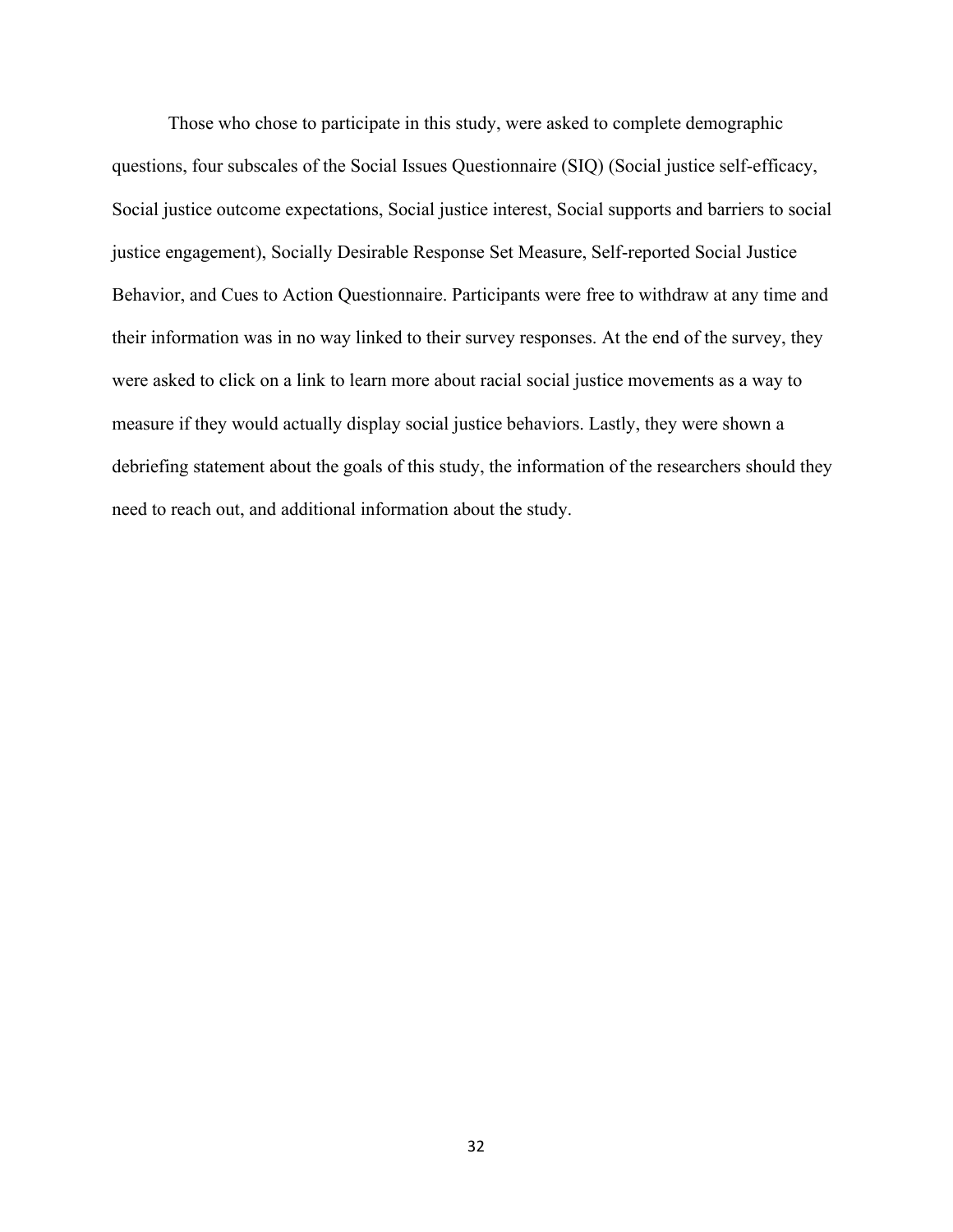## **Analytic Approach**

The hypothesized moderation model's five hypotheses were tested in SPSS utilizing Hayes, et al. (2017) PROCESS model. A positive and statistically significant *b*1 and *b*3 in the model would indicate support for hypothesis one and three. A negative and statistically significant *b*2 in the model would indicate support for hypothesis two. To examine the interaction effects for hypotheses four and five (*b*4, *b*5), a graph was generated from the moderated regression analysis with high and low values for each predictor variable set at +1 *SD* and -1 *SD.*



*Figure 5.* The Analytic Model

# **Power Analysis**

A priori power analysis using G\*Power with 6 predictors (the IV, two moderators, two two-way interaction terms, a three-way interaction term) with a power of .80, for a medium effect size at a .05 level showed that the minimum sample size would be 119 participants.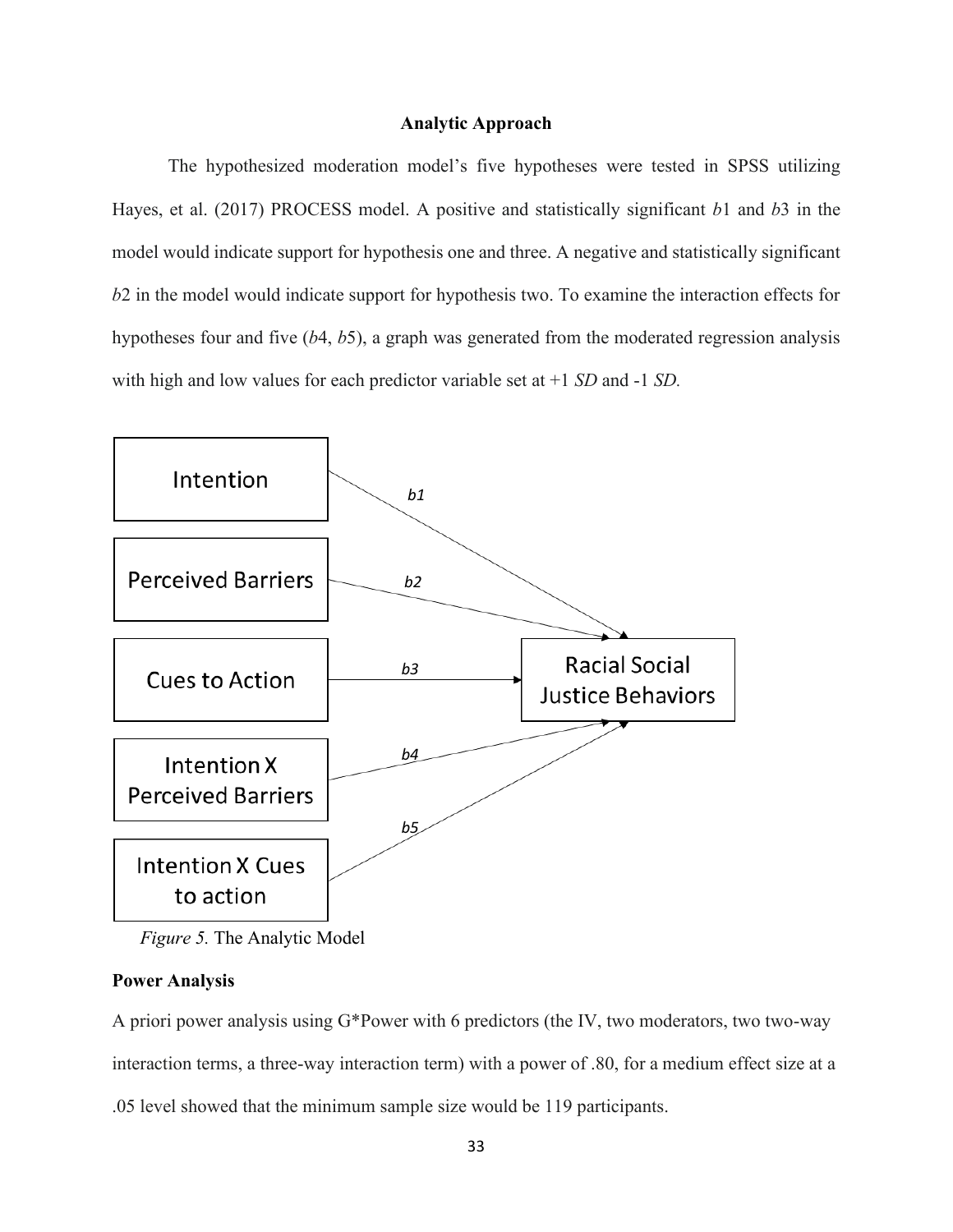### CHAPTER IV: RESULTS

Gender and Socially Desirable Response Set (SDRS) were utilized as covariates. Previous research indicated gender differences between men and women's social justice involvement (Kerpelman, 1969; Serow & Dreyden, 1990) such that men are more likely to be involved with advocacy behaviors (i.e. protesting) (Lee, 1997) and women tend to be more involved in community service behaviors (e.g. food drives, clothes drives, etc.; Hurtado, et al., 2002; Serow, 1990; Serow, et al., 1990). The SDRS was used to address the possible limitations of people responding based on what they believe is most socially desirable or how they should respond. Table 1 shows bivariate correlations and descriptive statistics. This study found support for hypothesis one that social justice intention would positively predict racial social justice behaviors  $r = 0.52$ ,  $p = 0.000$ . There was also support for hypothesis two that perceived barriers will predict racial social justice behavior negatively  $r = -.12$ ,  $p = .031$ . Lastly, there was support for hypothesis three that cues to action would positively predict racial social justice behaviors  $r = .35$ ,  $p = .000$ .

Exploratory correlations were run with previous RSJ behaviors as an outcome variable. Although there were no hypotheses for this outcome variable, this study found support that social justice intention and cues to action would positively predict previous RSJ behaviors  $r = .39$ ,  $p =$ .000,  $r = .27$ ,  $p = .000$ . However, there was not support that perceived barriers predicted previous RSJ behaviors negatively  $r = -0.05$ ,  $p = 0.366$ .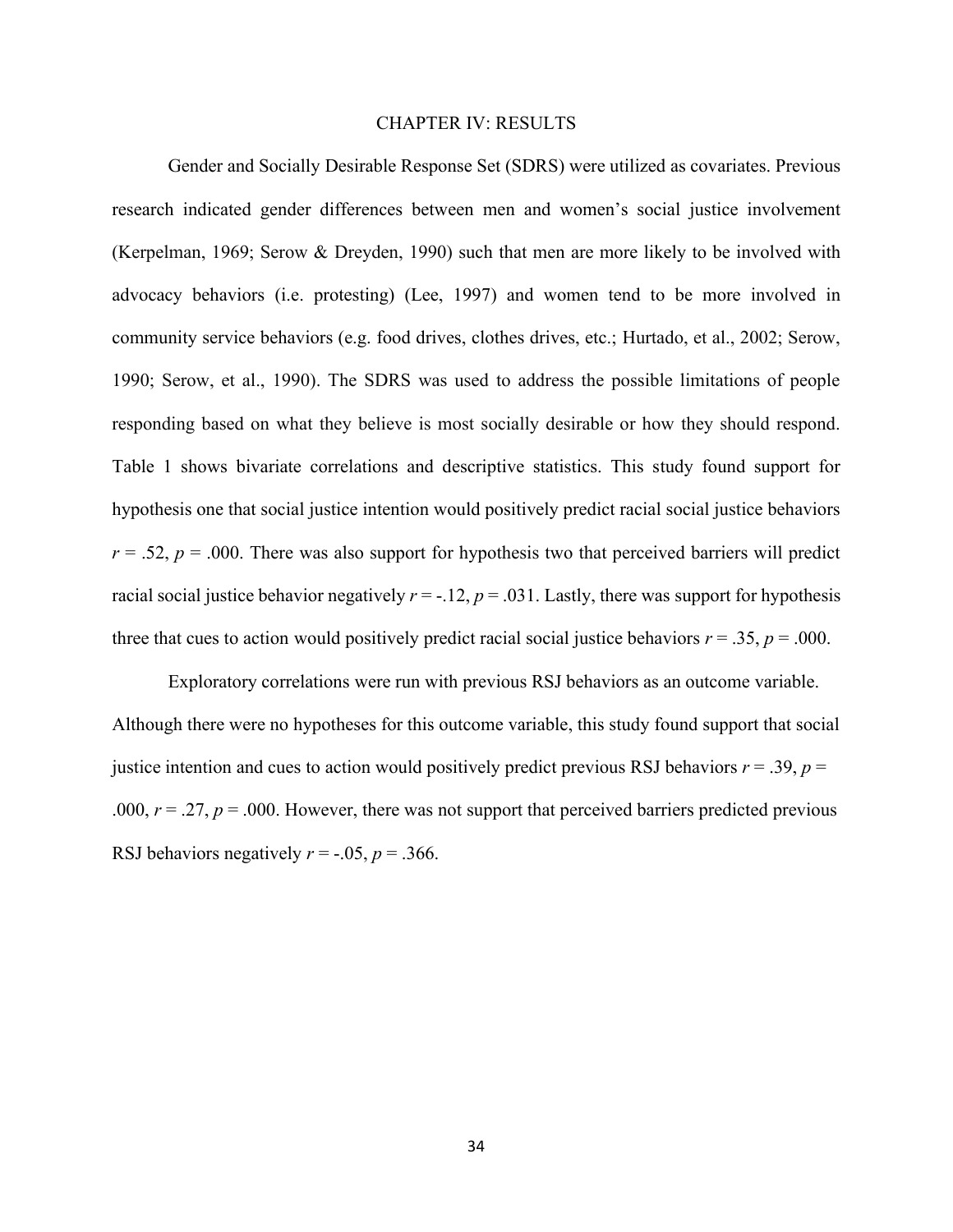| Table 1. Descriptive Statistics and Bivariate Correlations of Study Variables ( $N = 338$ )                                           |             |                |                           |                |                |                |                |               |           |                |   |
|---------------------------------------------------------------------------------------------------------------------------------------|-------------|----------------|---------------------------|----------------|----------------|----------------|----------------|---------------|-----------|----------------|---|
| Variables                                                                                                                             | M(SD)       | Range          |                           | 2              | ო              | 4              | 5              | €             | r         | ∞              | ົ |
| 1. Intent                                                                                                                             | 5.34(2.00)  | $6-0$          |                           |                |                |                |                |               |           |                |   |
| 2. Social Support                                                                                                                     | 5.74(1.83)  | $6-0$          | $42***$                   | ı              |                |                |                |               |           |                |   |
| 3. Barriers                                                                                                                           | 3.41 (1.70) | $6-0$          | $\mathfrak{L}$<br>ب<br>∶  | $-23***$       |                |                |                |               |           |                |   |
| 4. Self-Efficacy                                                                                                                      | 5.52 (1.89) | $6-9$          | $***$                     | 55****         | 0.060          |                |                |               |           |                |   |
| 5. Cues to Action                                                                                                                     | 6.45(2.18)  | $6 - 0$        | ****8                     | $.34***$       | $\overline{0}$ | .59***         | ı              |               |           |                |   |
| 6. DSRSJI                                                                                                                             |             | $\overline{c}$ | $.52***$                  | $27***$        | $-12*$         | 43****         | $35***$        |               |           |                |   |
| 7. Previous RSJ                                                                                                                       |             | $\overline{5}$ | 39****                    | $26***$        | $-0.5$         | $.35***$       | $27***$        | $.24***$      | ı         |                |   |
| <b>Behaviors</b>                                                                                                                      |             |                |                           |                |                |                |                |               |           |                |   |
| 8. Gender                                                                                                                             |             | こ              | $-16**$                   | $-0.4$         | $\overline{6}$ | $-0.5$         | $\overline{c}$ | $-19**$       | $-0.9$    |                |   |
| 9. Socially Desirable                                                                                                                 | .16(0.18)   | $\Xi$          | $\overline{2}$<br>ے۔<br>آ | $\overline{0}$ | $-0.5$         | $\mathfrak{A}$ | $\mathcal{S}$  | $\mathcal{S}$ | <u>Si</u> | $\mathfrak{S}$ | ı |
| Response Set                                                                                                                          |             |                |                           |                |                |                |                |               |           |                |   |
| (SDRS)                                                                                                                                |             |                |                           |                |                |                |                |               |           |                |   |
| Note: Intent = Social Justice Interest's Subscale of the SIQ, Social Support and Barriers = Social Supports and Social Barriers to    |             |                |                           |                |                |                |                |               |           |                |   |
| Social Justice Engagement Subscale of SIQ, Social Support= Social Supports to Social Justice Engagement Subscale of SIQ, Barriers     |             |                |                           |                |                |                |                |               |           |                |   |
| = Social Barriers to Social Justice Engagement Subscale of SIQ, Self-Efficacy = Social Justice Self-Efficacy Subscale of SIQ, Cues to |             |                |                           |                |                |                |                |               |           |                |   |
| Action = Cues to Action. Gender is Coded Such That $0 = W$ oman, $I = Man$ . DSRSJI is Coded Such That $0 = Did$ Not Click on         |             |                |                           |                |                |                |                |               |           |                |   |
| Website, $I = Did$ Click on Website. Previous RSJ Behaviors is Coded Such That $0 = No$ Previous RSJ Behaviors, $I = Previous$ RSJ    |             |                |                           |                |                |                |                |               |           |                |   |
| Behavior.                                                                                                                             |             |                |                           |                |                |                |                |               |           |                |   |

|                   | r,           |  |
|-------------------|--------------|--|
|                   |              |  |
|                   |              |  |
|                   | ſ,           |  |
|                   | ***          |  |
|                   |              |  |
|                   | ć            |  |
|                   |              |  |
|                   | $\mathbf{a}$ |  |
|                   | $*$          |  |
|                   | č            |  |
|                   |              |  |
| <u>וטעינעינטו</u> | д            |  |
|                   | $\ddot{x}$   |  |
|                   |              |  |

| ļ<br>ļ               |
|----------------------|
|                      |
|                      |
|                      |
|                      |
| i<br>ĺ               |
|                      |
| י<br>ו               |
|                      |
|                      |
| $\frac{1}{2}$        |
| ļ<br>ţ               |
|                      |
| くくろくり                |
|                      |
|                      |
|                      |
|                      |
|                      |
| $\vdots$             |
| Ì                    |
|                      |
|                      |
| $\ddot{\phantom{a}}$ |
|                      |
|                      |
| $\vdots$<br>i        |
| <br> <br>            |
|                      |
|                      |
|                      |
|                      |
|                      |
|                      |
|                      |
|                      |
|                      |
|                      |
| l                    |
|                      |
|                      |
| ļ                    |
|                      |
| į                    |
| d                    |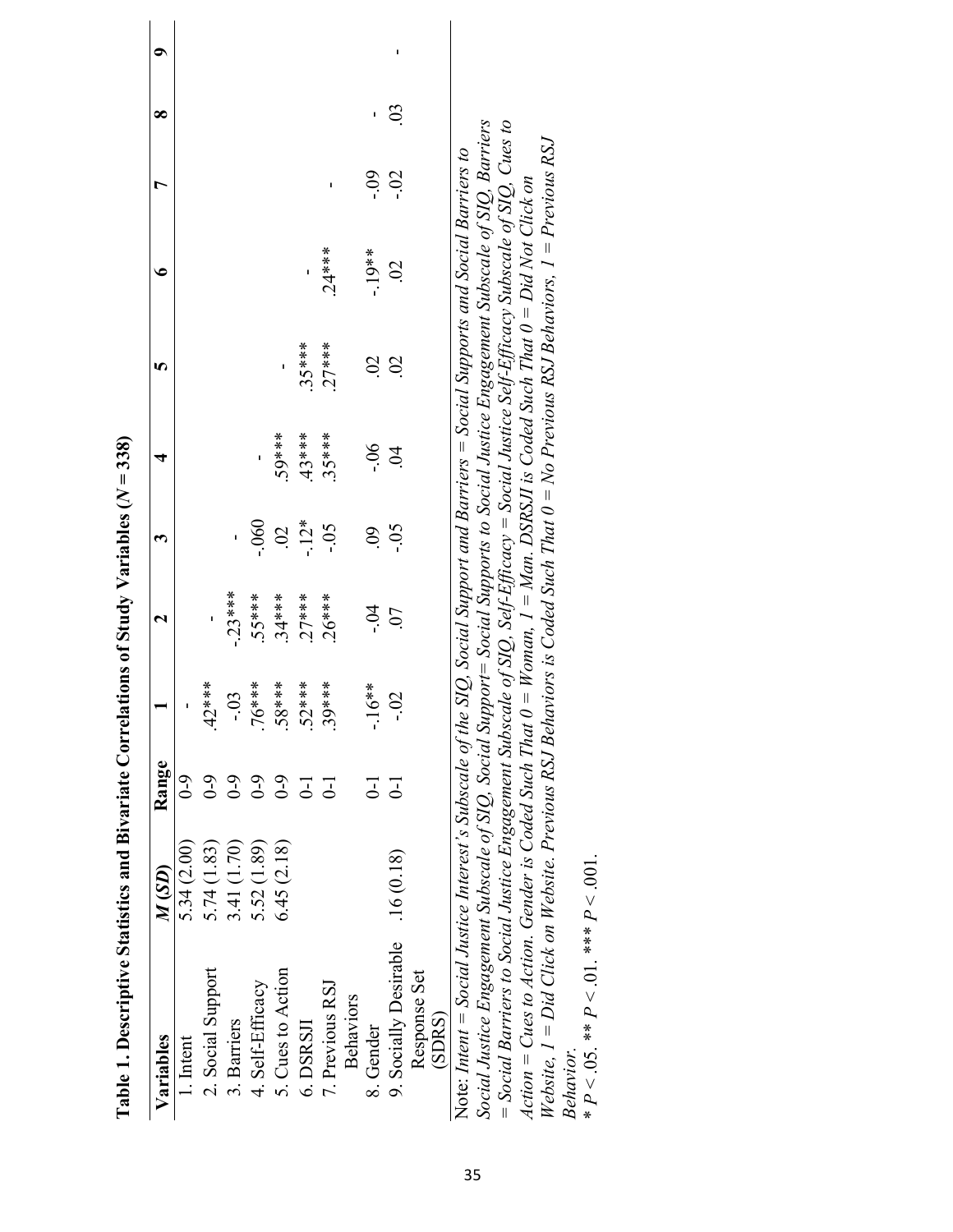# **Main Analyses**

To examine hypotheses four and five, a moderation model utilizing model 2 of Hayes, et al. (2017) PROCESS was run twice. Model 1 for this study examines internal barriers (selfefficacy) and model 2 examines external barriers (barriers to social justice) with Decision to Seek Racial Social Justice Information (DSRSJI) as the outcome variable. The internal barriers measure was taken directly for Miller et al.'s (2009) social justice self-efficacy subscale of SIQ. Barriers to social justice was taken from the social support and barriers subscale of the SIQ. The original scale included both aspects of social support as well as social barriers to social justice efforts. Only items 6 through 9 were utilized, which were specifically referring to social barriers rather than social support. Additionally, the SDRS scale and gender were utilized at covariates in all analyses. Odds ratios were calculated for the logistic regression beta values for statistically significant predictors. All continuous variables were centered. Gender (covariate) was not because it is a dichotomous variable. Standardized variables are not produced or calculated in PROCESS macro for models that are not mediation-only.

| <b>Effect</b>              | b       | <b>OR</b> | SE  | 95% CI  |        | $\boldsymbol{p}$ |
|----------------------------|---------|-----------|-----|---------|--------|------------------|
|                            |         |           |     | LL      | UL     |                  |
| <b>Fixed Effects</b>       |         |           |     |         |        |                  |
| Intercept                  | .67     |           | .20 | .28     | 1.06   | .000             |
| Intent                     | .59     | 1.80      | .12 | .35     | .83    | .000             |
| RSJ Self-Efficacy          | .06     |           | .12 | $-.17$  | .29    | .509             |
| Cues                       | .07     |           | .09 | $-.10$  | .24    | .449             |
| Covariate                  |         |           |     |         |        |                  |
| Gender                     | $-1.06$ | 0.35      | .44 | $-1.91$ | $-.20$ | .015             |
| <b>SDRS</b>                | .61     |           | .83 | $-1.01$ | 2.24   | .461             |
| <b>Interactions</b>        |         |           |     |         |        |                  |
| Intent x Cues              | .00.    |           | .07 | $-.13$  | .14    | .963             |
| Intent x RSJ Self-Efficacy | .03     |           | .07 | $-.10$  | .15    | .666             |

**Table 2. Moderation Analysis of Model 1 (Internal Barriers) on DSRSJI** 

Note. Gender was coded such that  $0 = woman$ ,  $1 = man$ .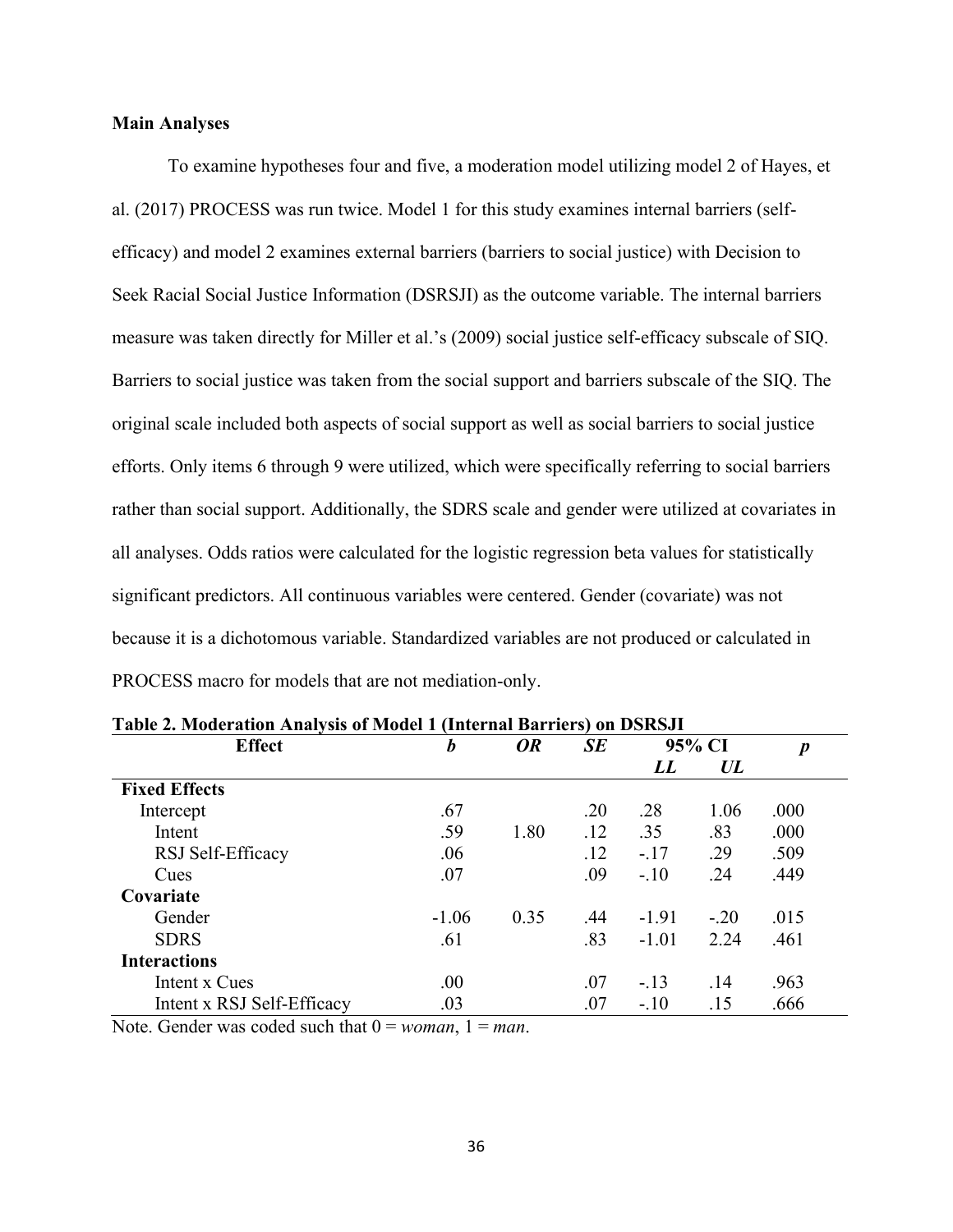Model 1 (internal barriers) with DSRSJI as the outcome variable did not find evidence for hypothesis 4 that perceived barriers would moderate the relationship between intentions and actual behaviors such that the relationship would become weaker when perceived internal barriers are high. Additionally, there was no evidence for hypothesis 5 that cues to action would moderate the relationship between intentions and actual behavior, such that the relationship would be stronger when cues to action are high. The three main effects only produced one significant result that intent does predict racial social justice behavior ( $b = 0.59$ ,  $t(322) = 4.76$ , *p*  $= .000$ ). Cues to action ( $b = 0.07$ ,  $t(322) = 0.76$ ,  $p = .449$ ) and racial social justice self-efficacy (internal barrier)( $b = 0.06$ ,  $t(322) = 0.51$ ,  $p = .509$ ) did not predict racial social justice behaviors. The interaction between intent and cues to action was not significant  $(b = 0.001, t(322) = 0.05, p$ = .963). The interaction between intent and racial social justice self-efficacy (internal barriers) was not significant  $(b = 0.03, t(322) = 0.43, p = .666)$ . Gender was a significant covariate and predicted overall racial social justice behavior  $b = -1.06$ ,  $t(322) = -2.43$ ,  $p = .015$ .

Odd ratios (OR) were calculated for significant results. Intent had an OR of 1.80, so for every one-point increase in intentions, the odds of clicking the link almost double. Additionally, gender had an OR of 0.35. Controlling for the other predictors, men are 0.35 times as likely as women to click on the website link. Women are almost 3 times more likely to click on the website link for more social justice information. A post-hoc 3-way interaction was run utilizing Hayes, et al. (2017) PROCESS model 3. For model one (Intent x Cues x RSJ Self-Efficacy) for internal barriers (self-efficacy) and it did not produce significant results  $(b = 0.01, t(322) = 0.22,$  $p = .831$ ).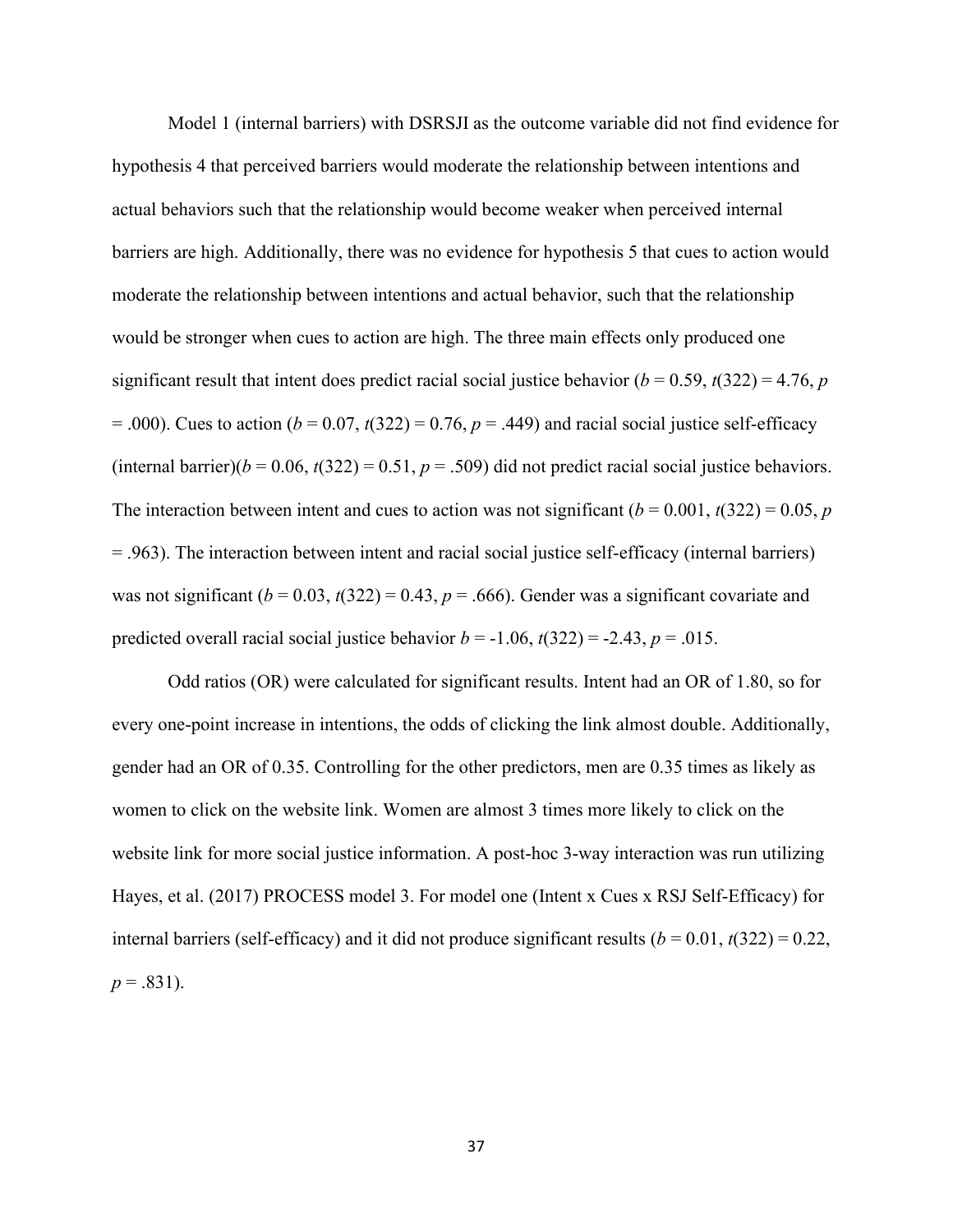| <b>Effect</b>            | $\boldsymbol{b}$ | <b>OR</b> |     | 95% CI  |        | $\boldsymbol{p}$ |
|--------------------------|------------------|-----------|-----|---------|--------|------------------|
|                          |                  |           |     | LL      | UL     |                  |
| <b>Fixed Effects</b>     |                  |           |     |         |        |                  |
| Intercept                | .70              |           | .19 | .33     | 1.11   | .000             |
| Intent                   | .64              | 1.90      | .10 | .44     | .83    | .000             |
| <b>Barriers RSJ</b>      | $-.19$           | 0.83      | .09 | $-.35$  | $-.01$ | .039             |
| Cues                     | .09              |           | .08 | $-.06$  | .24    | .245             |
| Covariate                |                  |           |     |         |        |                  |
| Gender                   | $-.92$           | 0.40      | .44 | $-1.78$ | $-.05$ | .039             |
| <b>SDRS</b>              | .55              |           | .81 | $-1.04$ | 2.15   | .496             |
| <b>Interactions</b>      |                  |           |     |         |        |                  |
| Intent x Barriers to RSJ | $-.03$           |           | .05 | $-.13$  | .07    | .611             |
| Intent x Cues            | $-.04$           |           | .04 | $-13$   | .04    | .332             |

**Table 3. Moderation Analysis of Model 2 (External Barriers) on DSRSJI** 

Note. Gender was coded such that  $0 = woman$ ,  $1 = man$ .

Model 2 (external barriers) did not find evidence for hypothesis 4 that perceived barriers would moderate the relationship between intention and behavior such that the relationship will be either non-significant or become weaker when perceived barriers are high. Additionally, there was not supporting evidence for hypothesis 5 that cues to action would moderate the relationship between intention and behavior such that the relationship will become stronger when cues to action are high. The three main effects produced two significant results; intent  $(b = 0.64, t(322) =$ 6.44,  $p = .001$ ) and external barriers to racial social justice  $(b = -0.19 t(322) = -2.17, p = .030)$ did predict racial social justice behavior. Cues to action  $(b = 0.09, t(322) = 1.16, p = .243)$  did not predict racial social justice behavior. The interaction between intent and cues to action was not significant ( $b = -0.04$ ,  $t(322) = -0.97$ ,  $p = .332$ ). The interaction between intent and barriers to racial social justice was not significant  $(b = -.03, t(322) = -0.51, p = .612)$ . Gender was a significant covariate and predicted overall racial social justice behavior  $(b = -0.92, t(322) = -1.5$  $2.07, p = .039$ ).

Odd ratios (OR) were calculated for statistically significant results. Intent had an OR of 1.90, so for every one-point increase in intentions, the odds of clicking the link almost double.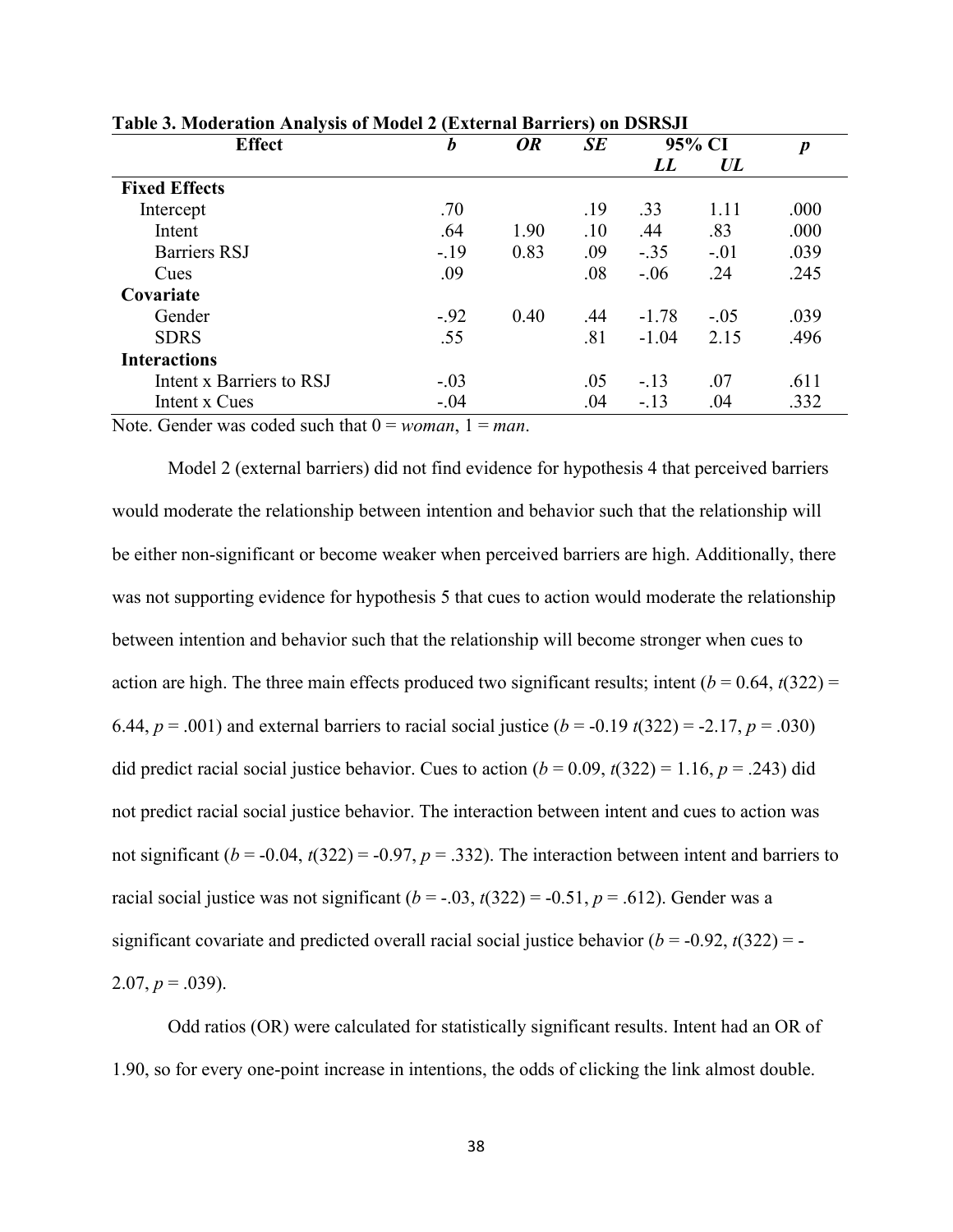External barriers to RSJ had an OR of 0.83, so for every one-point increase in intentions, the odds of clicking the link decreases by 0.83. Additionally, gender had an OR of 0.40. Controlling for the other predictors, men are 0.40 times as likely as women to click on the website link. Women are almost 3 times more likely to click on the website link for more social justice information. A post-hoc 3-way interaction was run utilizing Hayes, et al. (2017) PROCESS model 3. For model two (Intent x Cues x Barriers to RSJ) for external barriers (barriers to social justice) did not produce significant results  $(b = -0.00, t(322) = -0.00, p = .991)$ .

### **Previous Racial Social Justice as Outcome Variable**

The same models were run again, but with previous RSJ behavior as the outcome variable. Odds ratios were calculated for the logistic regression beta values for statistically significant predictors. All continuous variables were centered except for Gender (covariate) because it is a dichotomous variable. Standardized variables are not produced or calculated in

| Table 4. Moderation Analysis of Model 1 (Internal Barriers) on Previous RSJ Behavior |                  |           |           |         |                  |      |
|--------------------------------------------------------------------------------------|------------------|-----------|-----------|---------|------------------|------|
| <b>Effect</b>                                                                        | $\boldsymbol{b}$ | <b>OR</b> | <b>SE</b> | 95% CI  | $\boldsymbol{p}$ |      |
|                                                                                      |                  |           |           | LL      | UL               |      |
| <b>Fixed Effects</b>                                                                 |                  |           |           |         |                  |      |
| Intercept                                                                            | .05              |           | .18       | $-.29$  | .39              | .762 |
| Intent                                                                               | .33              | 1.39      | .10       | .13     | .53              | .001 |
| RSJ Self-Efficacy                                                                    | .16              |           | .10       | $-.04$  | .37              | .116 |
| Cues                                                                                 | .03              |           | .07       | $-.11$  | .17              | .677 |
| Covariate                                                                            |                  |           |           |         |                  |      |
| Gender                                                                               | $-.32$           |           | .41       | $-1.12$ | $-.21$           | .081 |
| <b>SDRS</b>                                                                          | $-.16$           |           | .73       | $-1.60$ | 1.27             | .819 |
| <b>Interactions</b>                                                                  |                  |           |           |         |                  |      |
| Intent x Cues                                                                        | $-.02$           |           | .05       | $-.11$  | .07              | .627 |
| Intent x RSJ Self-Efficacy                                                           | $-.02$           |           | .05       | $-.12$  | .08              | .844 |

|  |  |  | PROCESS macro for models that are not mediation-only. |  |
|--|--|--|-------------------------------------------------------|--|
|  |  |  |                                                       |  |

Note. Gender was coded such that  $0 = woman$ ,  $1 = man$ .

For model 1, The three main effects only produced one significant result that intent does predict racial social justice behavior  $(b = 0.33, t(322) = 3.19, p = .001)$ . Cues to action  $(b = 0.03, t(322) = 3.19, p = .001)$ .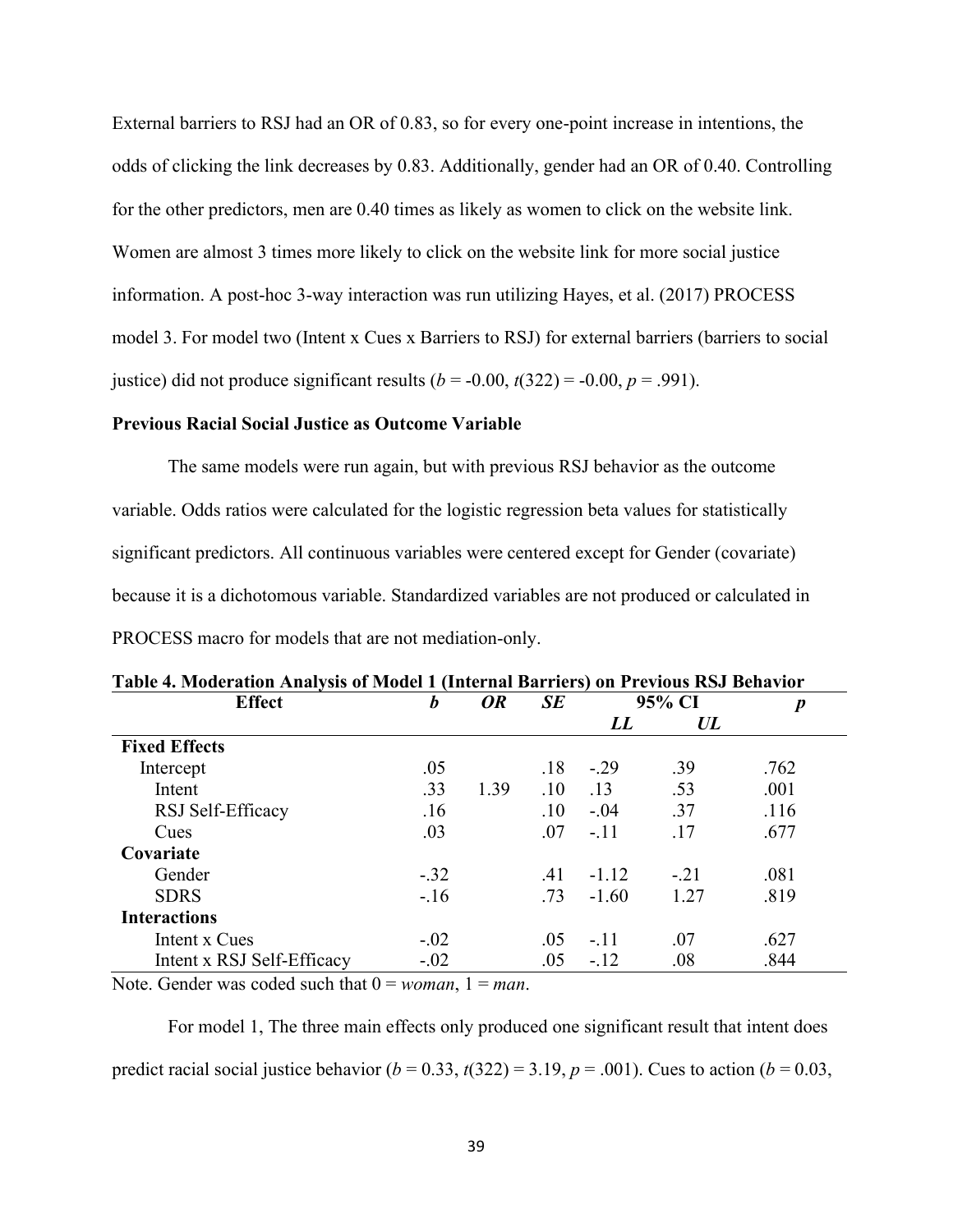$t(322) = 0.42$ ,  $p = .677$ ) and racial social justice self-efficacy ( $b = 0.16$ ,  $t(322) = 1.57$ ,  $p = .116$ ) did not predict racial social justice behaviors. The interaction between intent and cues to action was not significant  $(b = -0.02, t(322) = -0.48, p = .627)$ . The interaction between intent and racial social justice self-efficacy was not significant  $(b = -0.02, t(322) = -0.32, p = .844)$ . Gender was not a significant covariate and did not predict racial social justice behavior  $b = -0.32$ ,  $t(322) = -1$  $0.79, p = .081.$ 

Odd ratios (OR) were calculated for significant results. Intent had an OR of 1.39, so for every one-point increase in intentions, the odds of clicking the link increased almost one and a half times. A post-hoc 3-way interaction was run utilizing Hayes, et al. (2017) PROCESS model 3. Model one (Intent x Cues x RSJ Self-Efficacy) for internal barriers (self-efficacy) did not produce significant results  $(b = -0.23, t(322) = -1.77, p = .081)$ .

| <b>Effect</b>            | b       | <b>OR</b> | SE  |         | 95% CI | $\boldsymbol{p}$ |
|--------------------------|---------|-----------|-----|---------|--------|------------------|
|                          |         |           |     | LL      | UL     |                  |
| <b>Fixed Effects</b>     |         |           |     |         |        |                  |
| Intercept                | .04     |           | .17 | $-.30$  | .38    | .824             |
| Intent                   | .42     | 1.52      | .08 | .26     | .59    | .000             |
| Barriers RSJ             | $-.07$  |           | .07 | $-.22$  | .08    | .359             |
| Cues                     | .05     |           | .07 | $-.08$  | .19    | .441             |
| Covariate                |         |           |     |         |        |                  |
| Gender                   | $-.24$  |           | .41 | $-1.04$ | .56    | .550             |
| <b>SDRS</b>              | $-.11$  |           | .71 | $-1.51$ | 1.28   | .874             |
| <b>Interactions</b>      |         |           |     |         |        |                  |
| Intent x Barriers to RSJ | $-.00$  |           | .04 | $-.08$  | .08    | .937             |
| Intent x Cues            | $-0.04$ |           | .04 | $-.11$  | .03    | .270             |

**Table 5. Moderation Analysis of Model 2 (External Barriers) on Previous RSJ Behavior.** 

Note. Gender was coded such that  $0 = woman$ ,  $1 = man$ .

For model 2, the three main effects produced one significant result that intent did predict racial social justice behavior ( $b = 0.42$ ,  $t(322) = 5.10$ ,  $p = .000$ ). Barriers to racial social justice (*b*  $= -0.07 t(322) = -0.92$ ,  $p = .359$ ) did not predict racial social justice behavior. Cues to action (*b* =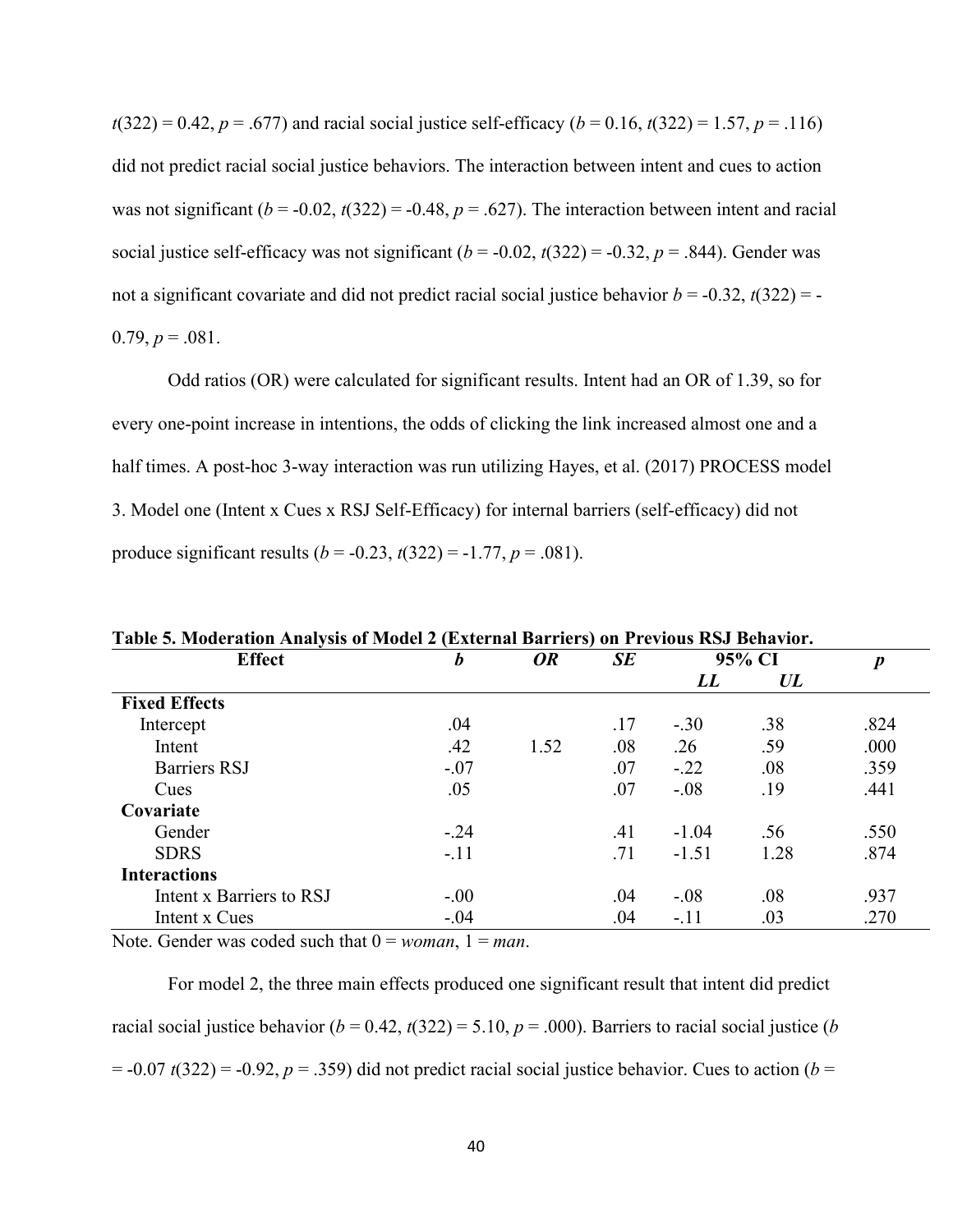0.05,  $t(322) = 0.77$ ,  $p = .441$ ) did not predict racial social justice behavior. The interaction between intent and cues to action was not significant  $(b = -0.04, t(322) = -1.10, p = .270)$ . The interaction between intent and barriers to racial social justice was not significant  $(b = -0.001)$ ,  $t(322) = -0.79$ ,  $p = .937$ ). Gender was not a significant covariate and did not predict overall racial social justice behavior ( $b = -0.24$ ,  $t(322) = -0.60$ ,  $p = .550$ ).

Odd ratios (OR) were calculated for significant results. Intent had an OR of 1.52, so for every one-point increase in intentions, the odds of clicking the link increased by a little over one and a half times. A post-hoc 3-way interaction was run utilizing Hayes, et al. (2017) PROCESS model 3. For model two (Intent x Cues x Barriers to RSJ) for external barriers (barriers to social justice) it did not produce significant results  $(b = -0.02, t(322) = -0.80, p = .421)$ .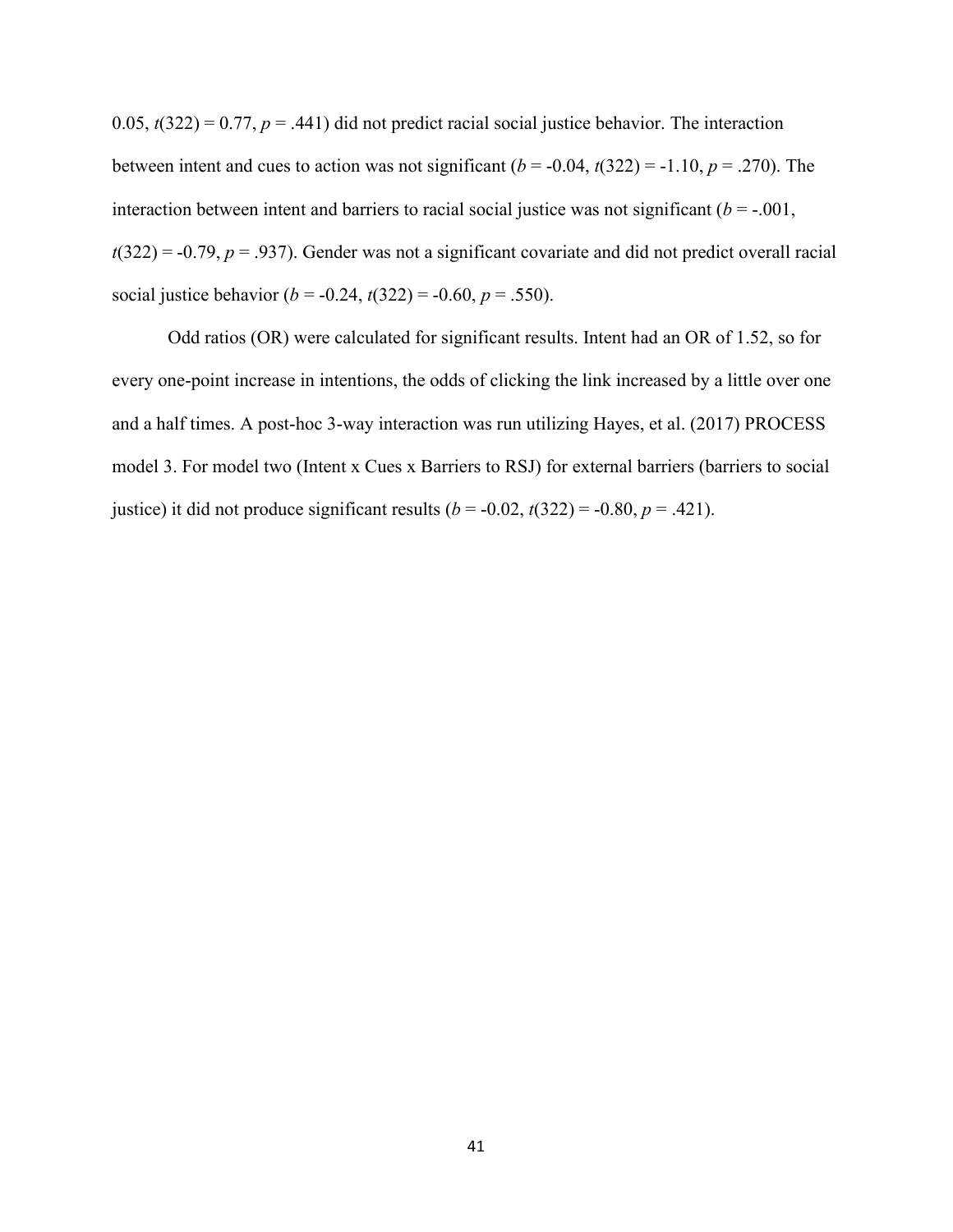### CHAPTER V: DISCUSSION AND CONCLUSION

The present study examined factors that prevent White college students from engaging in social justice actions, even when they are interested in and intend to get involved. This study tested the following hypotheses: 1) Racial social justice intention will predict racial social justice behavior positively; 2) Perceived barriers will predict racial social justice behavior negatively; 3) Cues to action will predict racial social justice behavior positively; 4) Perceived barriers will moderate the relationship between intention and behavior such that the relationship will be either non-significant or become weaker when perceived barriers are high; and 5) Cues to action will moderate the relationship between intention and behavior such that the relationship will become stronger when cues to action are high. Findings from the present study offer a new exploration into the role of barriers and cues to action for White college students and their racial social justice behaviors. Given that there was evidence for some hypotheses and not others, it is important to look at why significant findings were not found.

Consistent with hypothesis one, racial social justice intention was a significant predictor of deciding to seek racial social justice information. Previous studies have asked participants if they would get involved in social justice behaviors, but with the addition of the decision to seek racial social justice information in the present study it expands beyond previous studies. It suggests that increasing someone's interest in racial social justice can lead to increased participation in racial social justice events, movements, etc. This aligns with previous literature and theory of planned behavior that finds intentions to be a proximal predictor of behavior.

Consistent with hypothesis two, perceived barriers will predict racial social justice behavior negatively. Perceived barriers were split into two models with two outcome variables: internal barriers (i.e., self-efficacy) and external barriers (i.e., low supports) with desire to seek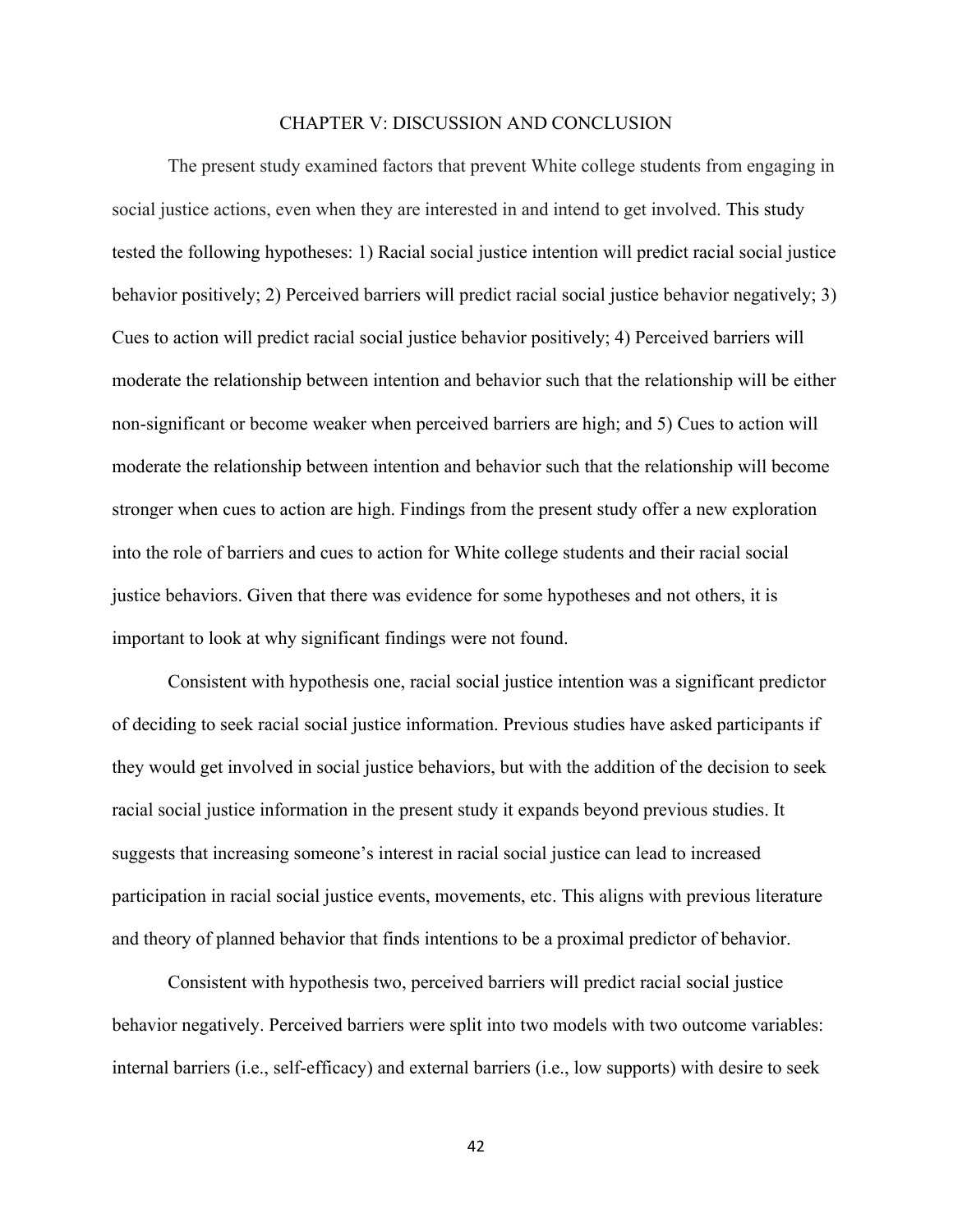racial social justice information (racial social justice behavior) and then previous racial social justice behavior. For external barriers, intent, barriers to racial social justice, and gender were significant predictors of a desire to seek racial social justice information by following the link at the end of the study. As barriers increased the likelihood of following the link decreased. Additionally, intent predicted following the link positively and women were almost three times as likely to follow it. Intent and gender were also significant predictors for internal barriers of the desire to seek racial social justice information such that as intent increased so did the likelihood of following the link and women were almost three times as likely to follow the link. This was consistent with previous research that men are more likely to be involved with advocacy behaviors (i.e. protesting) (Lee, 1997) and women tend to be more involved in community service behaviors (e.g. food drives, clothes drives, etc.; Hurtado, et al., 2002; Serow, 1990; Serow, et al., 1990). Due to women being more likely to follow the link, this could be an indicator that the desire to seek racial social justice information is more closely related to community service behaviors than advocacy behavior.

The present study did not have hypotheses for the relationship between variables and previous racial social justice behavior as the outcome variable, but there were some significant results. Intent was a significant predictor of previous racial social justice behavior for internal and external barriers. Although none of the interactions were significant in this study, it is worthwhile to note that the interaction between Intent x Cues x RSJ Self-Efficacy were close to being significant and may be significant if this study is replicated with a larger sample size and other limitations are addressed

These findings are important because it begins to explain why some individuals get involved with racial social justice and others do not. This suggests that by decreasing the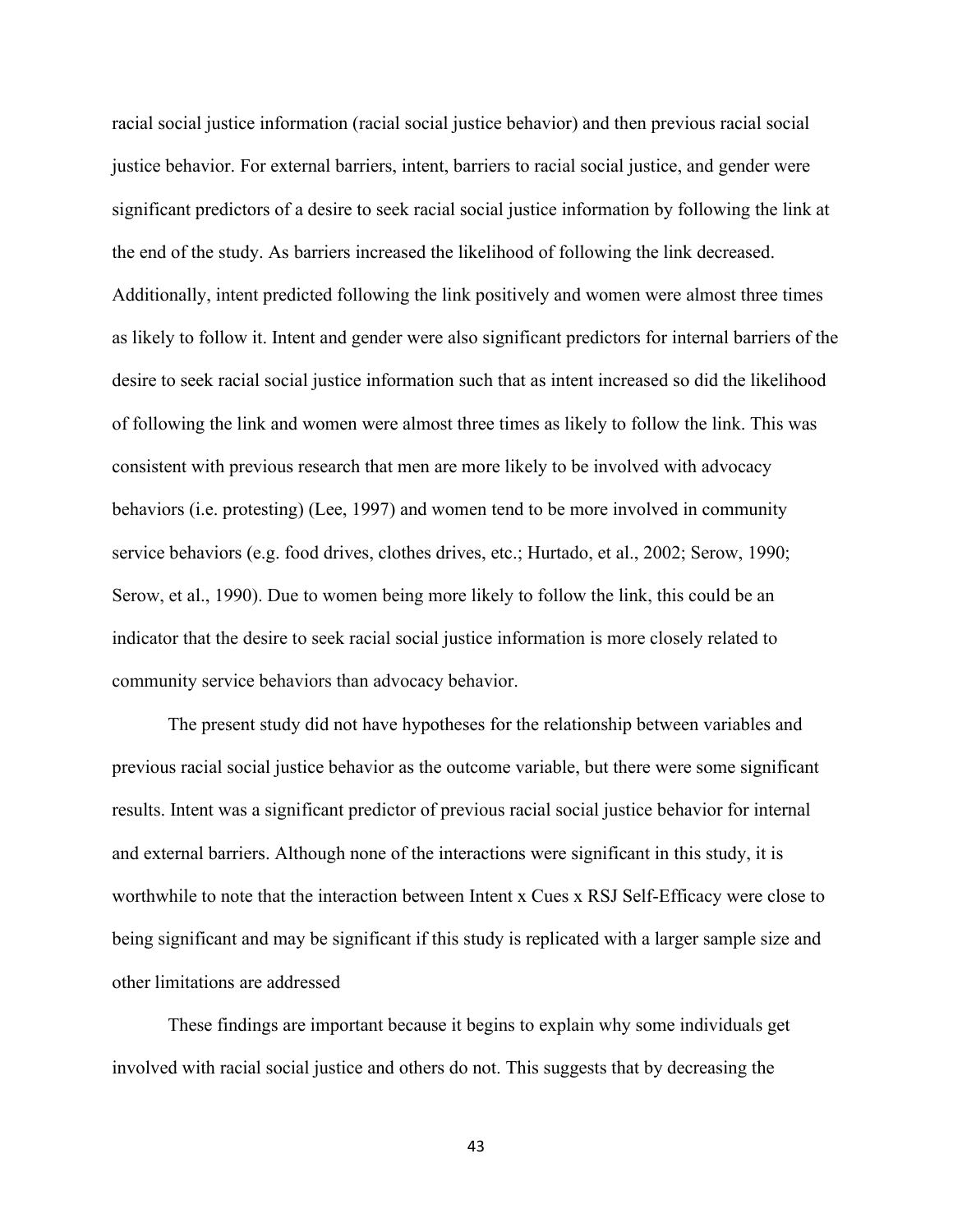perceived barriers one has and increasing intent, then increased racial social justice behaviors will follow. This aligns with previous literature and the HBM. Additionally, this is the first time aspects of the HBM have been used to explain racial social justice behavior. This study provides support that there is some validity to using the HBM in the social justice domain.

Consistent with hypothesis three, cues to action will predict racial social justice behavior positively. This finding is important because, along with the first two hypotheses, provides a beginning for explaining racial social justice behavior while also providing support for utilizing the HBM as a model for racial social justice behavior. This aligns with previous literature and the HBM findings. Cues to action was a reliable measure, but did not serve as a significant moderator between intention and racial social justice behavior. One reason for this may be that the prompt asked about how participants would respond if they "witnessed" said activity and witnessing something may not be a powerful enough stimulus to impact someone's behavior. Additionally, utilizing kinship theory that humans tend to devote resources to kin more than nonkin (Krebs, 1987) may be useful to look at further. The measure used three degrees of kinship of family member, friend/community member, and stranger to assess if someone would get involved if they witnessed said activity (i.e., Police brutality) towards said group.

The current study did not examine the moderation effect of each degree of kinship, but based on previous research that has found people dedicate more resources to family members than strangers, it may be that the effects of family members cues to action questions is overshadowed by the stranger cues to action question leading the overall measure to seem nonsignificant in the interaction analyses (Brewer & Brown, 1998; Brewer, 1979; Brewer & Kramer, 1986; Kramer & Brewer, 1984; Lu et al., 2016). Another reason for the significance of cues to action disappearing within the interaction models is that it may have a reciprocal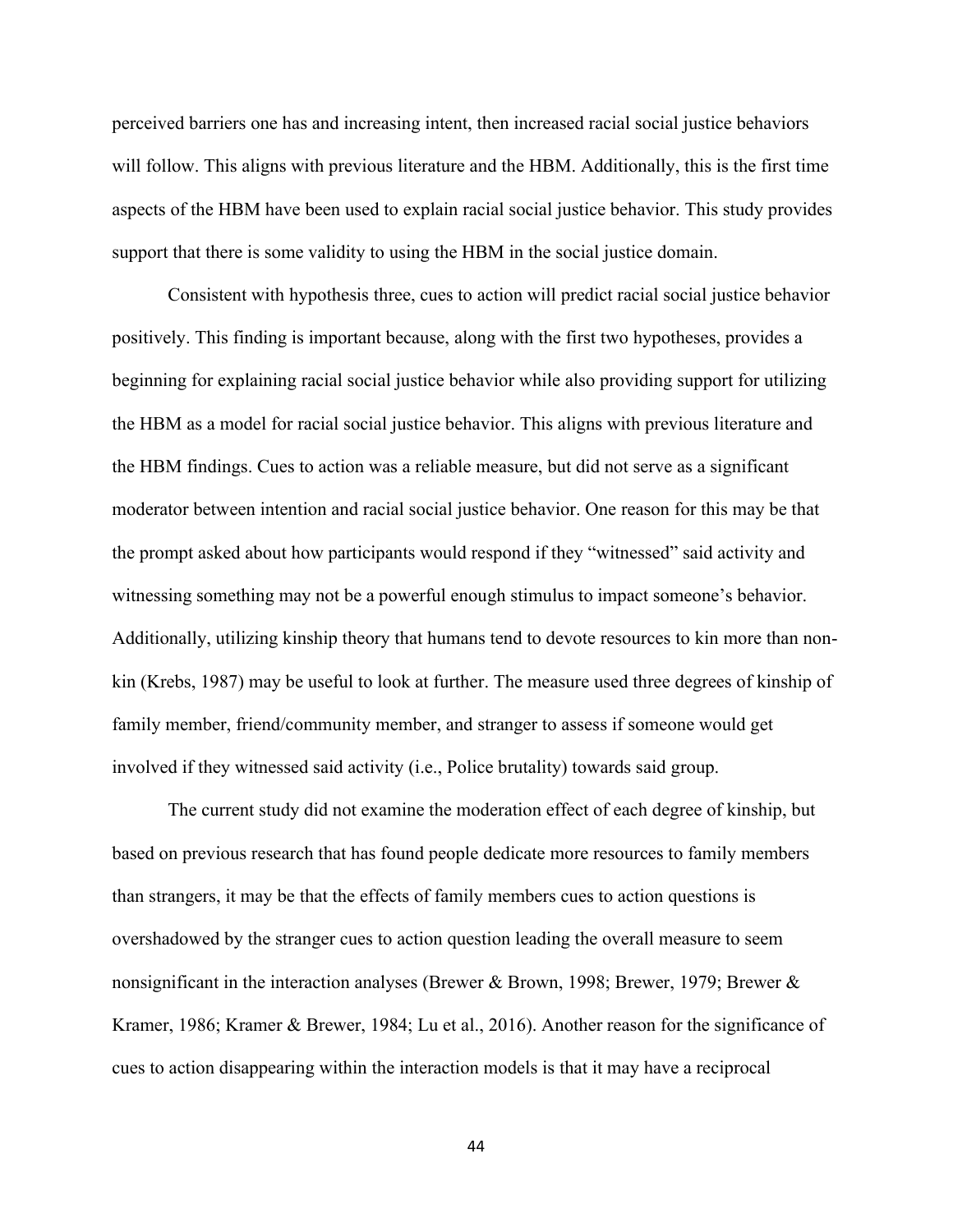influence with interests such that as cues to action increase interest, and interest increases sensitivity to cues to action. Additionally, previous kinship research has found that when faced with the opportunity to act prosocially towards a stranger, participants are more likely to do so when strangers are perceived to be physically similar than when they are perceived to be physically quite different (e.g., race, gender, etc.). This hypothesis is supported also by research exploring the effects of racial similarity/dissimilarity on interpersonal helping. (Frey & Gaertner, 1986; Gaertner, 1973; Gaertner & Dovidio, 1977; Ku, 2019) and forgiveness (Cornick, et al., 2011). Due to this study being interested in White college students' behaviors with racial social justice, this theory may also explain why there was a lack of findings. Contrary to hypotheses four and five, this study did not find support that perceived barriers will moderate the effect of intentions on actual social justice behaviors or that cues to action will moderate the effect of intentions on actual social justice behaviors.

Overall, the main reason for nonsignificant moderation findings may be due to small number of participants or operationalization and specificity levels. Witte (2013) found that perceived barriers were meaningful only for individuals with low to moderate self-efficacy. The current study did not address specific levels of self-efficacy. Future research should consider this as a way to further advance the understanding of the relationship between self-efficacy, barriers, and racial social justice engagement. Another reason could be that the theory of planned behavior and health belief model are not optimal models for this study and racial social justice behavior may be more spontaneous. One theory that may fit better and explain this discrepancy is the protype willingness model. Its assumption is that behavior is often not reason or planned but is a reaction to risk-conducive social situations (Gibbons, et al., 2020). This model may fit better with the bystander model which has aspects of assessing risk of the situation and the need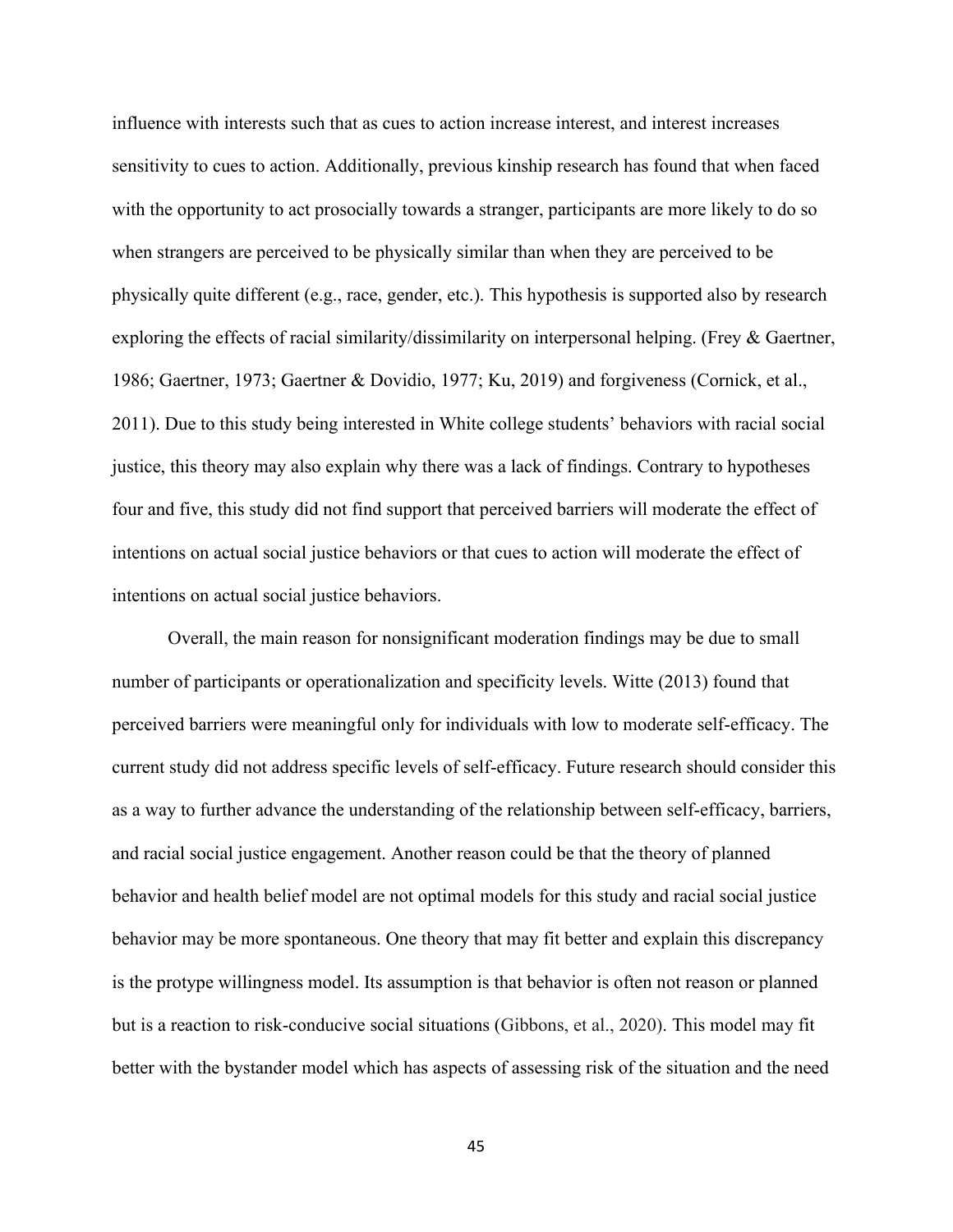of viewing the situation as an emergency in order for bystanders to respond. Some racial social justice behaviors may be more planned out such as participating in large gatherings for marches or protests, however many day-to-day behaviors may be less planned out. For example, if someone overhears someone calling someone else a racial slur then they may step in spontaneously. That person did not plan to confront someone specifically that day, even if they planned to go to a protest later. Additionally, some situations may be perceived as more serious, or risk-conducive, than others such as witness police brutality compared to reading something online. Due to this study being the first of its kind it may also be important to note that future research should be done even on the null findings. For example, intentions may actually be such a proximal predictor that operators may be difficult to detect.

An alternative explanation for this finding is that the decision to seek racial social justice information measure is a behavior that can indicate an interest in knowing more about each issue, and not actually measure someone's intentions to engage. This is compounded by that fact that an interest measure was used to measure intention. This creates another potential plausible reason for the null findings of moderation effects due to the issue of operationalization of variables, particularly intention and behaviors, and less optimal alignment of specificity between intention, behaviors, and moderators.

Lastly, as seen in the Bystander model, the severity and level of responsibility may influence the response to a cue to action. The Bystander model in combination with cues to action may cause cues to action to elicit the movement from interest to action, but also that those who perceive the situation as more serious and feel more responsible will more likely be involved. This highlights the need for follow-up studies to examine this relationship more.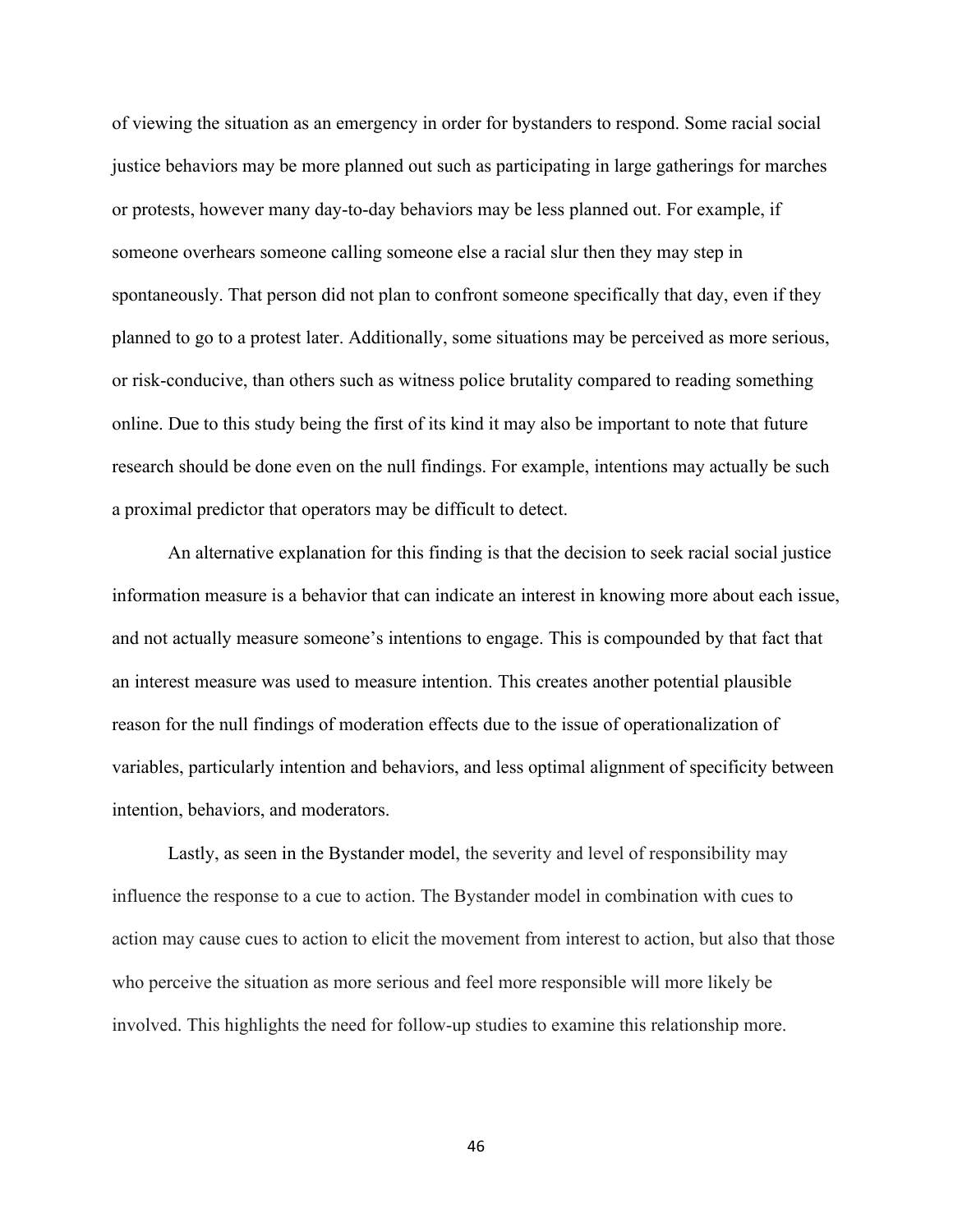# **Implications**

Overall, present findings highlight the potential utility of the TPB, Health belief model, and the Bystander model to identify factors that predict actual racial social justice behavior among White college students. Although the present study did not find significant results for the moderation effects, it is possible that these models all offer some pieces to begin understanding the link between White college students' intentions to be involved with social justice and their actual engagement. The correlations found links between predictors and clicking on a website, which suggests that useful interventions may target students' willingness to gather/seek information pertaining to social justice. This behavioral step may help reinforce their interest in racial social justice and intention for it which leads to increased racial social justice behavior. Also, this highlights the primacy of intentions in predicting racial social justice behaviors. Many racial social justice behaviors require intentional planning, and interventions aimed at helping students engage in planning behaviors may be useful for encouraging actual racial social justice behaviors.

This study still presents with various implications that can be used at the personal, collegiate, and community level. In terms of personal implications, this study can help one to better understand how they go through their own process of deciding to get involved or not. At the collegiate level, colleges can work to integrate social justice more for all college students but may target students who do not have experience with racial social justice issues before and provide more information and opportunities to be involved. Lastly, at the community level, this study can help group and community leaders to understand what may help their efforts be more successful in recruiting and engaging various members of their societies.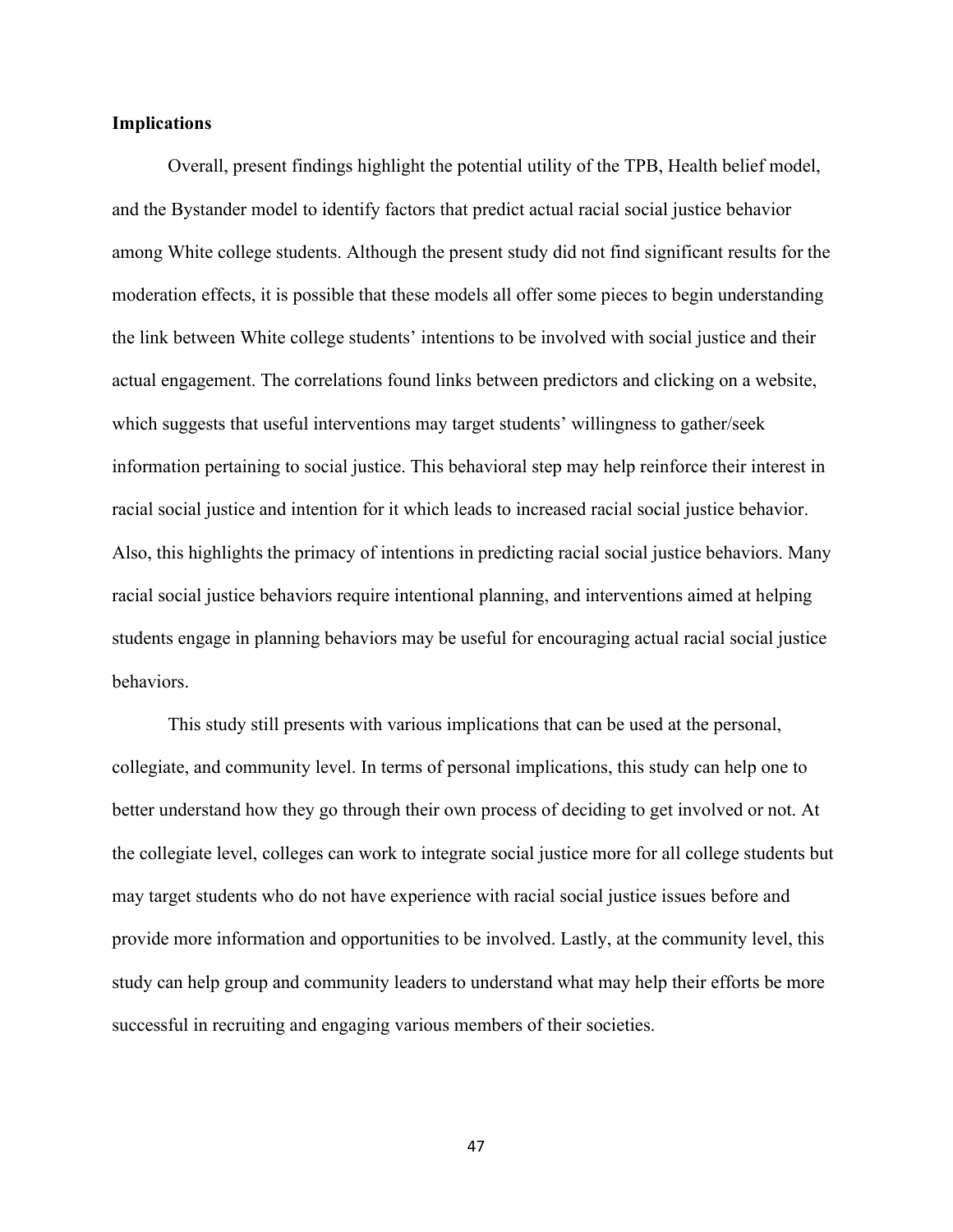# **Limitations and Future Research**

Several limitations of this study should be considered. First, all responses were based on participants self-report and may be subject to social desirability cues, despite controlling for that. Particularly, students may feel that they should be involved with racial social justice despite not actually having been or worry that they may be looked down upon or judged by researchers, despite anonymity. This may have resulted in an over-reporting of both intention to be involved and previous racial social justice behavior. Additionally, the present study is limited in its ability to be generalized to other populations as it focused on White college students from a public midwestern university. This study also coded gender as men and women. Non-binary participants were excluded in PROCESS models which limits the generalizability within nonbinary populations. Examining social justice behaviors in non-binary and other marginalized populations may be beneficial for future research. Next, there could be additional variables that could impact the relationship between intention and actual racial social justice behavior such as religion/spirituality and mental/physical capability that were not accounted for at this time. Lastly, the decision to seek racial social justice information measure for actual racial social justice behavior may not be a good measure as some people may not have clicked on it because they did not have time, did not notice it was there, etc. and others may have felt pressure to click on it regardless of interest. Future research should work to address this limitation to improve the strength of results to apply to real life racial social justice behaviors and not performative behaviors.

Future research should aim to address the present study's limitations, and it may also be beneficial to differentiate between the type of previous, or future, racial social justice activities. For example, some people reported sharing things online and others report being physically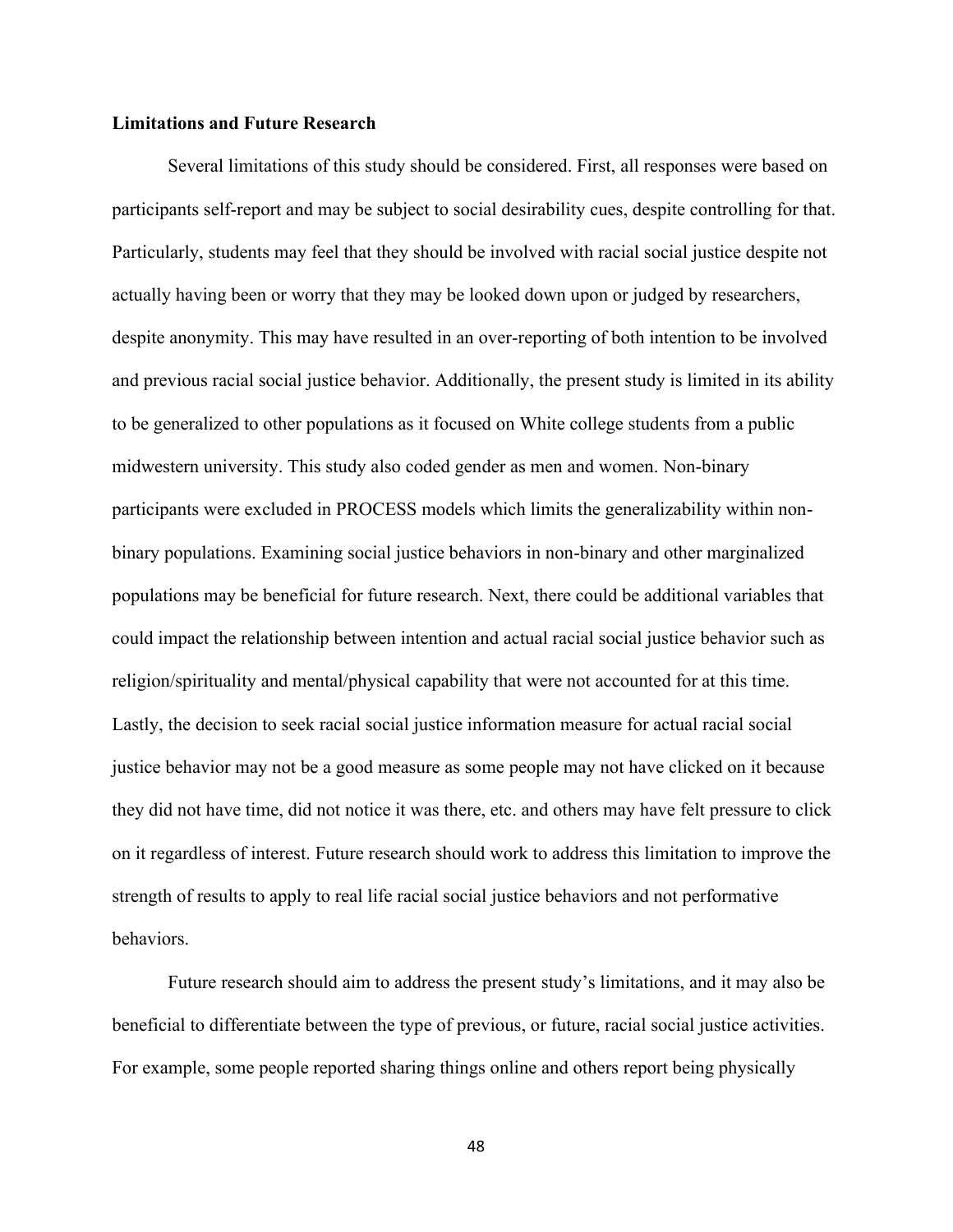involved with protest, marches, etc. Additionally, it may be useful to explore the differences in "who" the incident happened to within the Cues to Action measure. Previous research has found that people react stronger to things that happen to those closer to them than strangers. Also, future research may aim to attempt to parse the possible reciprocal relationship between cues to action and interest apart and explore more about the nature of their relationship. Lastly, seeing that intentions are important to behavioral outcomes, examining mediating variables for intentions could be important (i.e., examine factors that increase self-efficacy).

### **Conclusion**

This study helped to identify possible moderators that predict actual racial social justice behaviors among White college students. Intention, perceived barriers, and cues to action emerged as key predictors of actual racial social justice behaviors but did not emerge significantly as moderators between intention and actual racial social justice behavior. One area of future research might be to utilize to cues to action scale and explore if the degree of closeness that the given event happens towards produces significant results. To date, there has been limited research examining to relationship for White college students as they move from intending to be involved and actual engaging. Building on this line of research is imperative, as it can not only aid in recruitment efforts, but it can also increase the overall momentum in the movement towards equity and equality.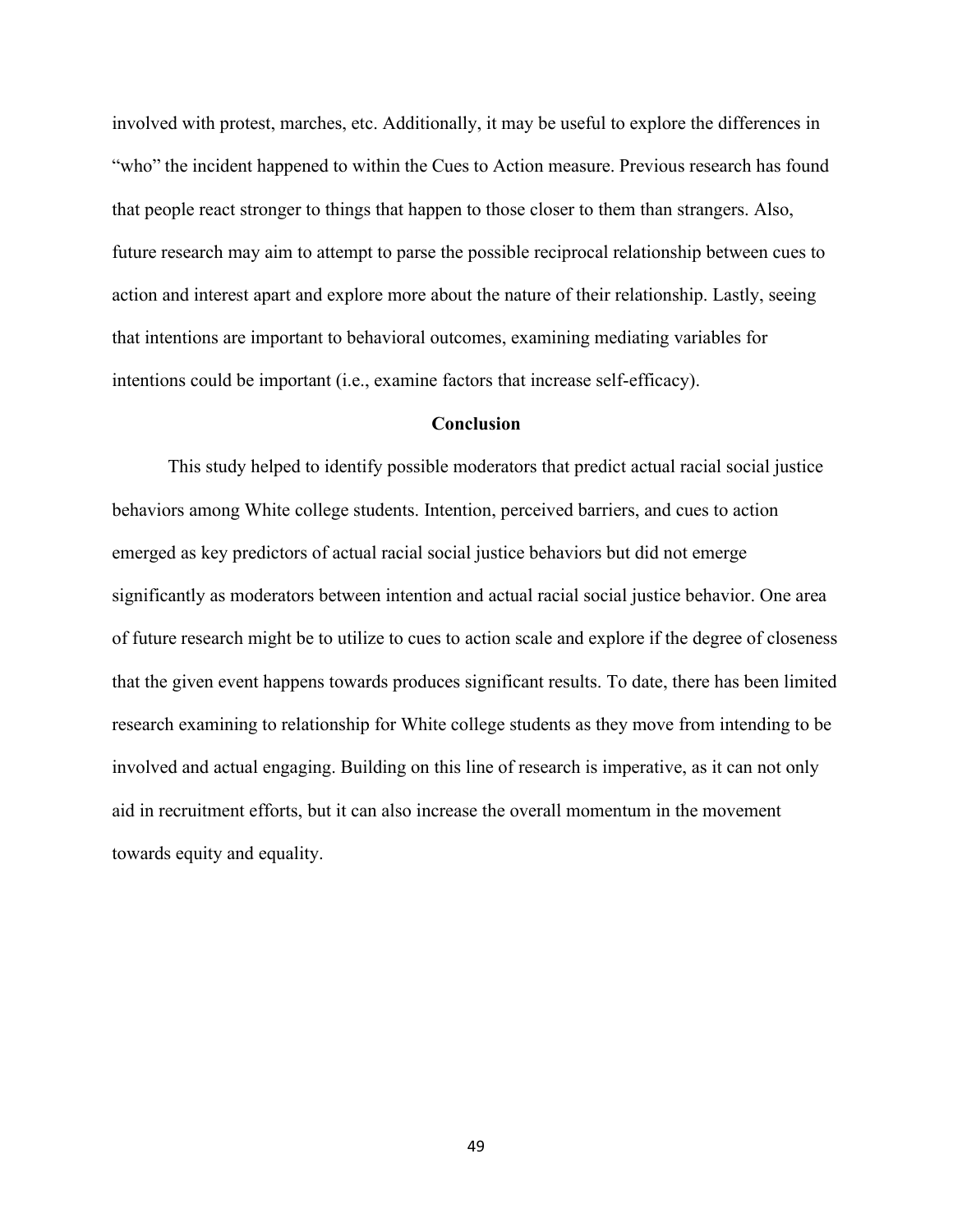#### REFERENCES

- Abraham, C., & Sheeran, P. (2003). Acting on intentions: The role of anticipated regret. *British Journal of Social Psychology, 42*(4), 495- 511. https://doi.org/10.1348/014466603322595248
- Adams, E. M. (2007). Moving from contemplation to preparation: Is counseling psychology ready to embrace culturally responsive prevention? *The Counseling Psychologist*, *35*(6), 840-849. https://doi.org/10.1177/0011000007304596
- Ansell, Amy (2008). "Critical Race Theory". In Schaefer, Richard T. (ed.). *Encyclopedia of Race, Ethnicity, and Society, Volume 1.* SAGE Publication. pp. 344-346. https://doi.org/10.4135/9781412963879.
- Arthur, N., & Collins, S. (2005). *Expanding culture-infused counselling in professional practice.* In N. Arthur & S. Collins, Culture-infused counselling: Celebrating the Canadian mosaic (pp. 151-212). Calgary, AB: Counselling Concepts.
- Ajzen, I. (1991). The theory of planned behavior. *Organizational Behavior and Human Decision Processes*, *50*, 179-211. https://doi.org/10.1016/0749-5978(91)90020-T
- Baldwin, J. (1965, August). The White problem in America. Ebony Magazine, 20(10), 47-48.
- Bandura. A. (1977). Self-efficacy: Toward a unifying theory of behavioral change. *Psychological Review*, *84*, 191-215. https://doi.org/10.1037/0033-295X.84.2.191
- Bell, L. A. (1997). Theoretical foundations for social justice education. In Adams, M., Bell, L. A., Griffin, P. (Eds.), Teaching for diversity and social justice: A sourcebook (pp. 3- 15). New York. NY: Routledge.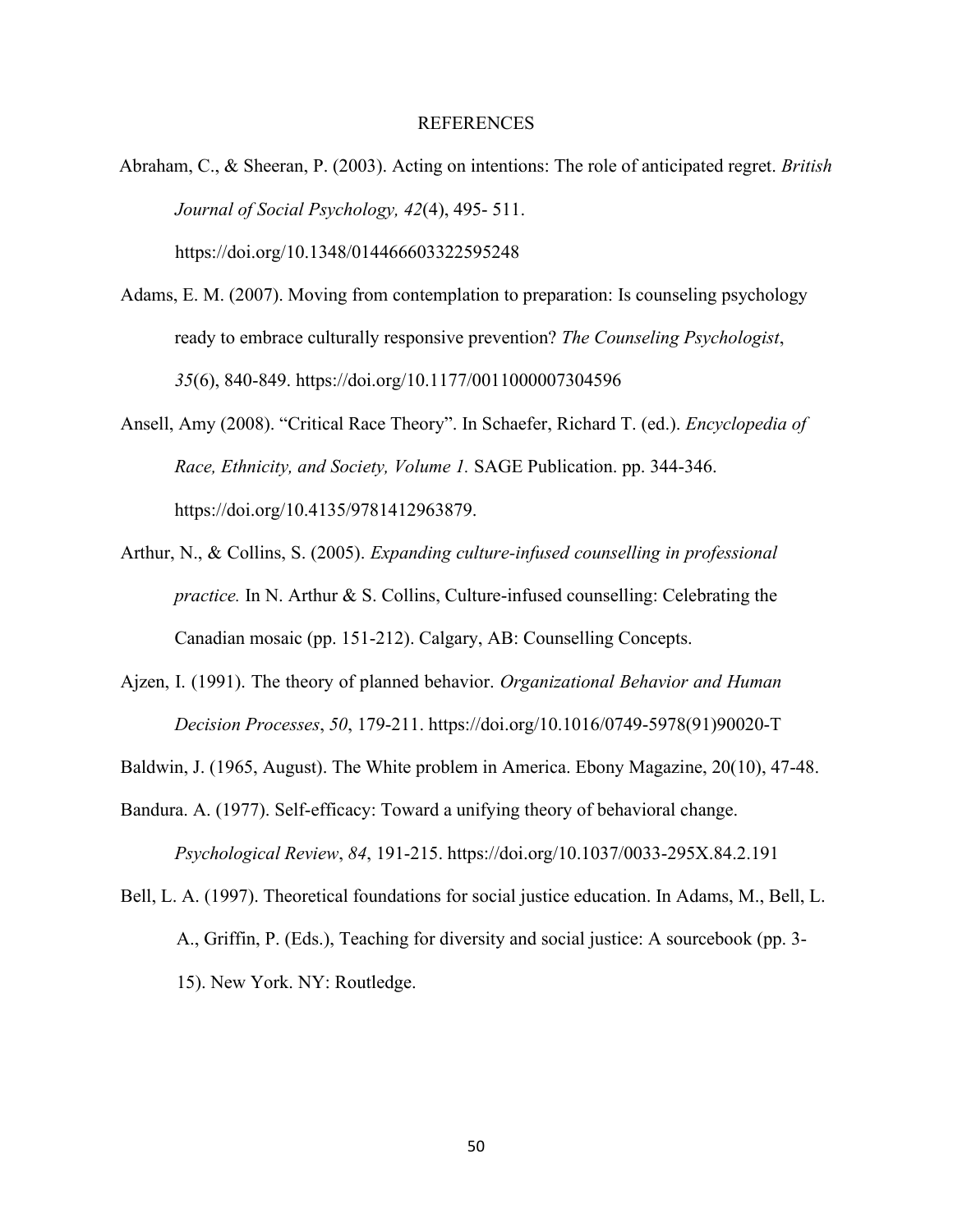- Bolino, M. C., Grant, A. M. (2016). The bright side of being prosocial at work, and the dark side, too: A review and agenda for research on other-oriented motives, behavior, and impact in organizations. *Academy of Management Annals*, *10*, 599-670. https://doi.org/10.1080/19416520.2016.1153260
- Brewer, M. B. (1979). In-group bias in the minimal group situation: A cognitive-motivational analysis. Psychological Bulletin, 86, 307-324. https://doi.org/10.1037/0033- 2909.86.2.307
- Brewer, M. B., & Brown, R. J. (1998). Intergroup relations. In D. T. Gilbert, S. T. Fiske, & G. Lindzey (Eds.), The handbook of social psychology (Vol. 2, pp. 554- 594). Boston, MA: McGraw-Hill.
- Brewer, M. B., & Kramer, R. M. (1986). Choice behavior in social dilemmas: Effects of social identity, group size and decision framing. Journal of Personality and Social Psychology, 3, 543 - 549. https://doi.org/10.1037/0022-3514.50.3.543
- Carton, A., Knowlton, K. K. (2017). Unexpected Backlash: When and why oppressed group members resist help from outside activists*. Academy of Management Proceedings*, *2017*(1), 17254. https://doi.org/10.5465/AMBPP.2017.294
- Cheeks, M. (2018, March 26). How Black women describe navigating race and gender in the workplace. Harvard Business Review. Retrieved from https://hbr.org/2018/03/howblack-women-describe-navigating-race-and-gender-in-the-workplace
- Cornick, C., Schultz, J., Tallman, B. & Altmaier, E. (2011). Forgiving significant interpersonal offenses: The role of victim/offender racial similarity. *Psychology, 2,* 936-940. https://doi.org/10.4236/psych.2011.29141.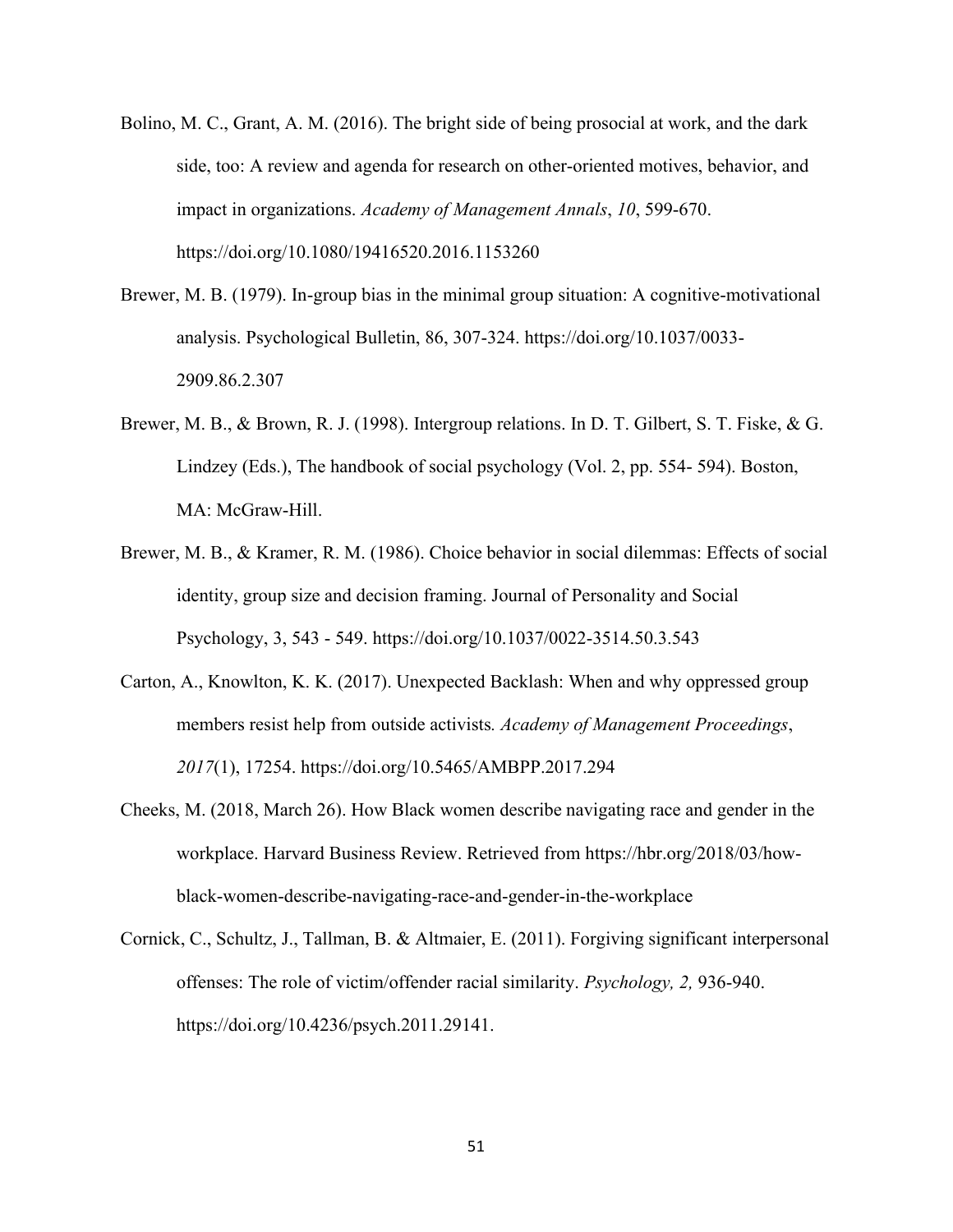- Creary, S. J., Caza, B. B., Roberts, L. M. (2015). Out of the box? How managing a subordinate's multiple identities affects the quality of a manager-subordinate relationship. *Academy of Management Review, 40*, 538-562. https://doi.org/10.5465/AMR.2013.0101
- Crook, T. M., Stenger, S., & Gesselman, A. (2015). Exploring perceptions of social justice advocacy competence among school counselors. *Journal of Counselor Leadership and Advocacy*, *2*, 65– 79. https://doi.org/10.1080/2326716X.2014.996831
- Darley, J. M., & Latane, B. (1970). *The unresponsive bystander: why doesn't he help?* New York: Appleton Century Crofts.
- Dashjian, L.T. (2014) *Transforming words into action: Factors predicting social justice engagement among psychology doctoral students*. Unpublished Master's Thesis. University of Missouri-Kansas City.
- Detert, J. R., Bruno, E. A. (2017). Workplace courage: Review, synthesis, and future agenda for a complex construct. *Academy of Management Annals, 11*, 593-639. https://doi.org/10.5465/annals.2015.0155
- DiAngelo, R. (2011). White fragility. *International Journal of Critical Pedagogy, 3*(3). Retrieved from http://libjournal.uncg.edu/ijcp/article/view/249
- DiAngelo, R. J. (2018). White fragility: Why it's so hard for white people to talk about racism. Boston, MA: Beacon Press.
- Endres, D., Gould, M. (2009). "I am also in the position to use my Whiteness to help them out": The communication of Whiteness in service learning. *Western Journal of Communication, 73*, 418-436. https://doi.org/10.1080/10570310903279083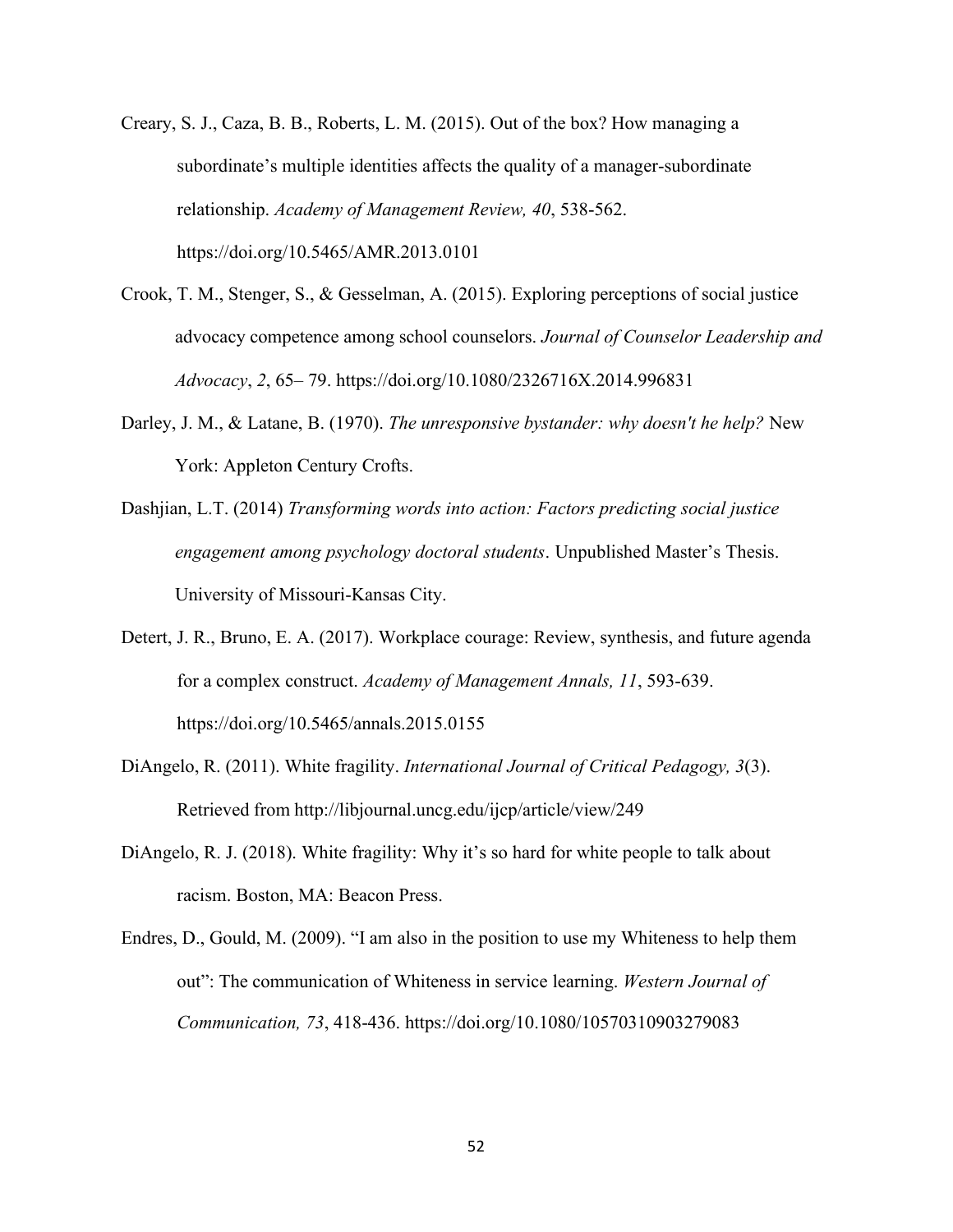Erskine, S. E., & Bilimoria, D. (2019). White Allyship of Afro-Diasporic Women in the Workplace: A Transformative Strategy for Organizational Change. *Journal of Leadership & Organizational Studies*, *26*(3), 319– 338. https://doi.org/10.1177/1548051819848993

- Faries M. D. (2016). Why We Don't "Just Do It": Understanding the Intention-Behavior Gap in Lifestyle Medicine. *American Journal of Lifestyle Medicine, 10*(5), 322–329. https://doi.org/10.1177/1559827616638017
- Fietzer, A. W., Ponterotto, J. G., Jackson, M. A., & Bolgatz, J. (2016). Cultural adjustment and social justice behaviour: The role of individual differences in multicultural personality. *European Journal of Personality*, *30*, 552– 563. https://doi.org/10.1002/per.2081
- Fouad, N. A., Gerstein, L. H., & Toporek, R. L. (2006). *Social justice and counseling psychology in context*. In R. L. Toporek, L. H. Gerstein, N. A. Fouad, G. Roysicar, & T. Israel, (Eds.), Handbook for social justice in counseling psychology: Leadership, vision, and action (pp. 1-16). Thousand Oaks, CA: Sage
- Fouad, N. A., Gerstein, L. H., & Toporek, R. L. (2006). *Social justice and counseling psychology in context.* In R. L. Toporek, L. H. Gerstein, N. A. Fouad, G. Roysircar, & T. Israel (Eds.), Handbook for social justice in counseling psychology: Leadership, vision, and action (pp. 1–16). Thousand Oaks, CA: Sage
- Frey, D. L., & Gaertner, S. L. (1986). Helping and avoidance of inappropriate interracial behavior: A strategy that perpetuates a nonprejudiced self-image. Journal of Personality and Social Psychology, 50, 1083-1090. https://doi.org/10.1037/0022- 3514.50.6.1083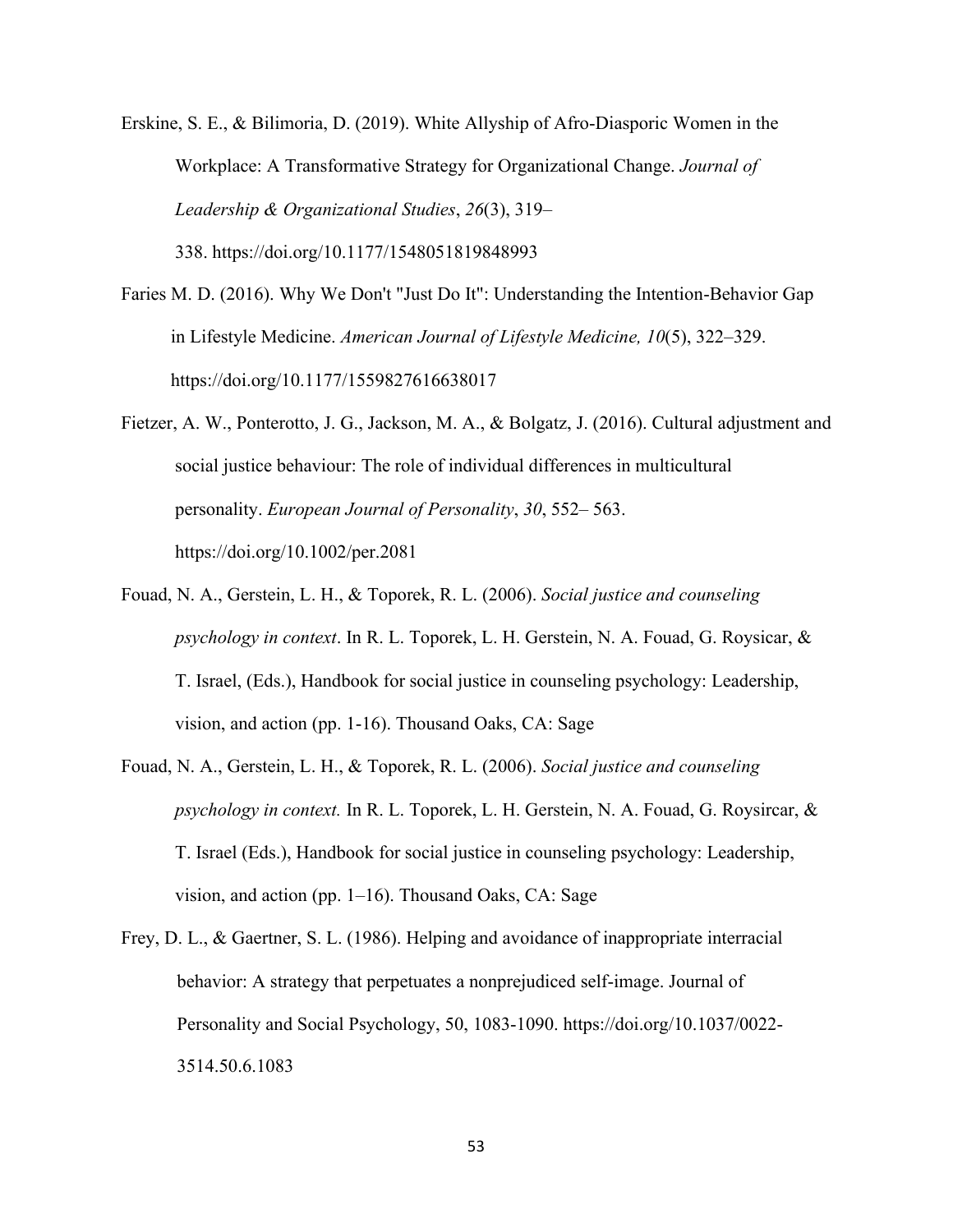Gaertner, S. L. (1973). Helping behavior and racial discrimination among liberals and conservatives. Journal of Personality and Social Psychology, 25, 335- 341. https://doi.org/10.1037/h0034221

- Gaertner, S. L., & Dovidio, J. F. (1977). The subtlety of white racism, arousal, and helping behavior. Journal of Personality and Social Psychology, 35, 691-707. https://doi.org/10.1037/0022-3514.35.10.691
- Gansberg, Martin (March 27, 1964). "37 Who Saw Murder Didn't Call the Police; Apathy at Stabbing of Queens Woman Shocks Inspector". *The New York Times*. New York City: New York Times Company. Retrieved March 25, 2021.
- Gibbons, F.X., Stock, M.L. and Gerrard, M. (2020). The Prototype-Willingness Model. In The Wiley Encyclopedia of Health Psychology (eds K. Sweeny, M.L. Robbins and L.M. Cohen). https://doi.org/10.1002/9781119057840.ch102
- Gorski, P.G., (2019) Racial battle fatigue and activist burnout in racial justice activists of color at predominately White colleges and universities, *Race Ethnicity and Education*, 22(1), 1-20. https://doi.org/10.1080/13613324.2018.1497966
- Hagen W., Hoover S.M, & Morrow S.L. (2018). A Grounded Theory of Sexual Minority Women and Transgender Individuals' Social Justice Activism, *Journal of Homosexuality*, *65,* 7. https://doi.org/10.1080/00918369.2017.1364562
- Hart, T.; Miethe, T. (2008). Exploring Bystander Presence and Intervention in Nonfatal Violent Victimization: When Does Helping Really Help? *Violence and Victims, 23*, 637-651. https://doi.org/10.1891/0886-6708.23.5.637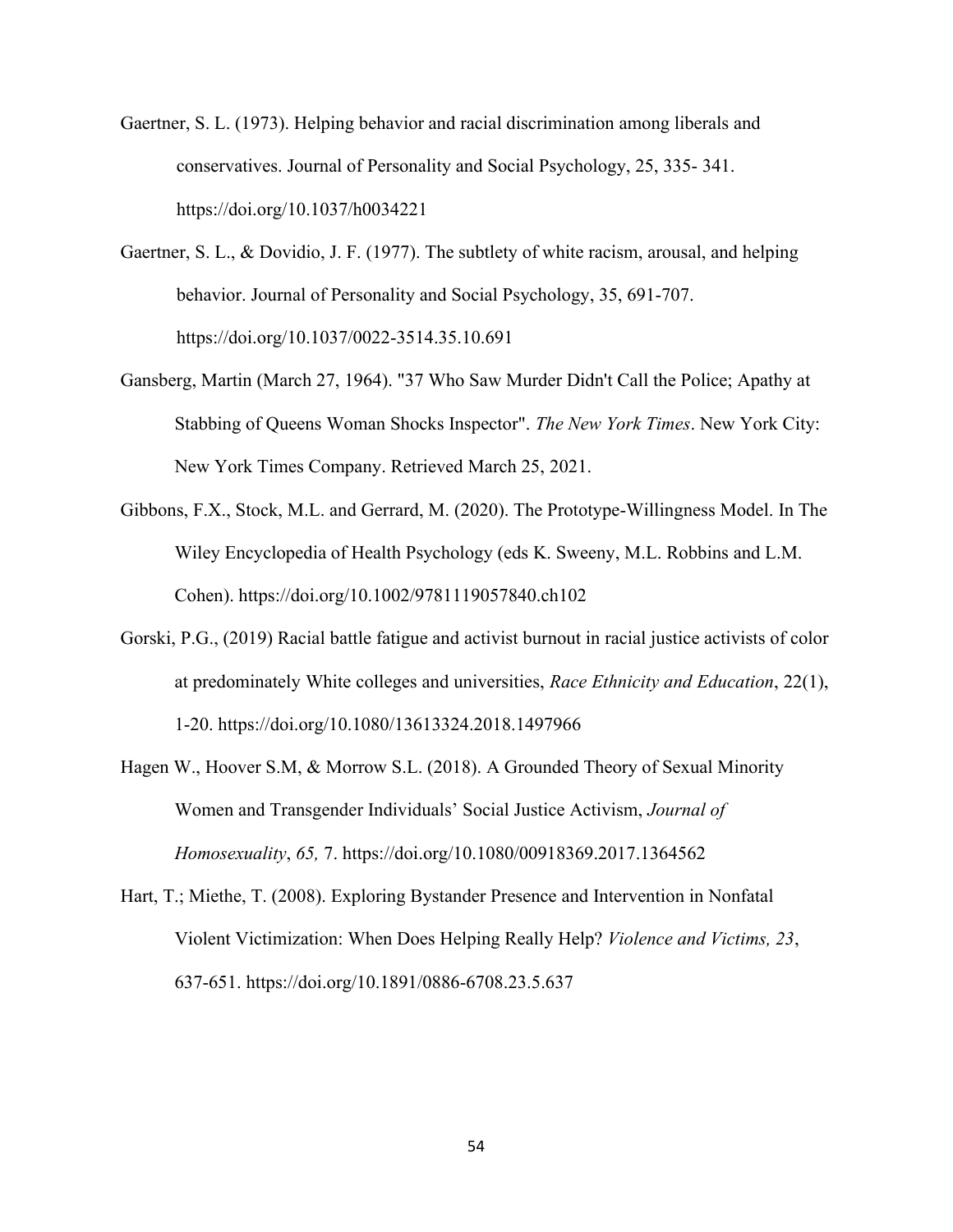- Hayes, A. F., Montoya, A. K., & Rockwood, N. J. (2017). The analysis of mechanisms and their contingencies: PROCESS versus structural equation modeling. Australian Marketing Journal, 25, 76–81. https://doi.org/10.1016/j.ausmj.2017.02.001
- Henriksen, R. C., Jr., & Trusty, J. (2002). *Racial/ethnic/cultural identity development*. In J. Trusty, E. J. Looby, & D. S. Sandhu (Eds.). Multicultural counseling: Context, theory and practice, and competence (pp. 55-104). Huntington, NY: Nova Science.
- Heppner, P. P., & Petersen, C.H. (1982). The development and implications of a personal problem-solving inventory*. Journal of Counseling Psychology*, *29*(1), 66-75. https://doi.org/10.1037/0022-0167.29.1.66
- Hope, E. C., Velez, G., Offidani-Bertrand, C., Keels, M., & Durkee, M. I. (2018). Political activism and mental health among Black and Latinx college students. *Cultural Diversity and Ethnic Minority Psychology, 24*(1), 26-39. https://doi.org/10.1037/cdp0000144
- Horne, S. G., & Mathews, S. S. (2006). A social justice approach to international collaborative consultation. In R. L. Toporek, L. H. Gerstein, N. A. Fouad, G. Roysicar, & T. Israel, (Eds.), Handbook for social justice in counseling psychology: Leadership, vision, and action (pp. 388- 405). Thousand Oaks, CA: Sage.
- Hurtado, S., Engberg, M. E., Ponjuan, L., Landreman, L. (2002). Students' precollege preparation for participation in a diverse democracy. *Research in Higher Education, 43*(2), 163-186. http://doi.org/10.1023/A:1014467607253
- Inman, A. G., Luu, L. P., Pendse, A. C., & Caskie, G. I. (2015). Graduate trainees' social justice supports, beliefs, interest, and commitment. *The Counseling Psychologist*, *43*, 879– 905. https://doi.org/10.1177/0011000015578932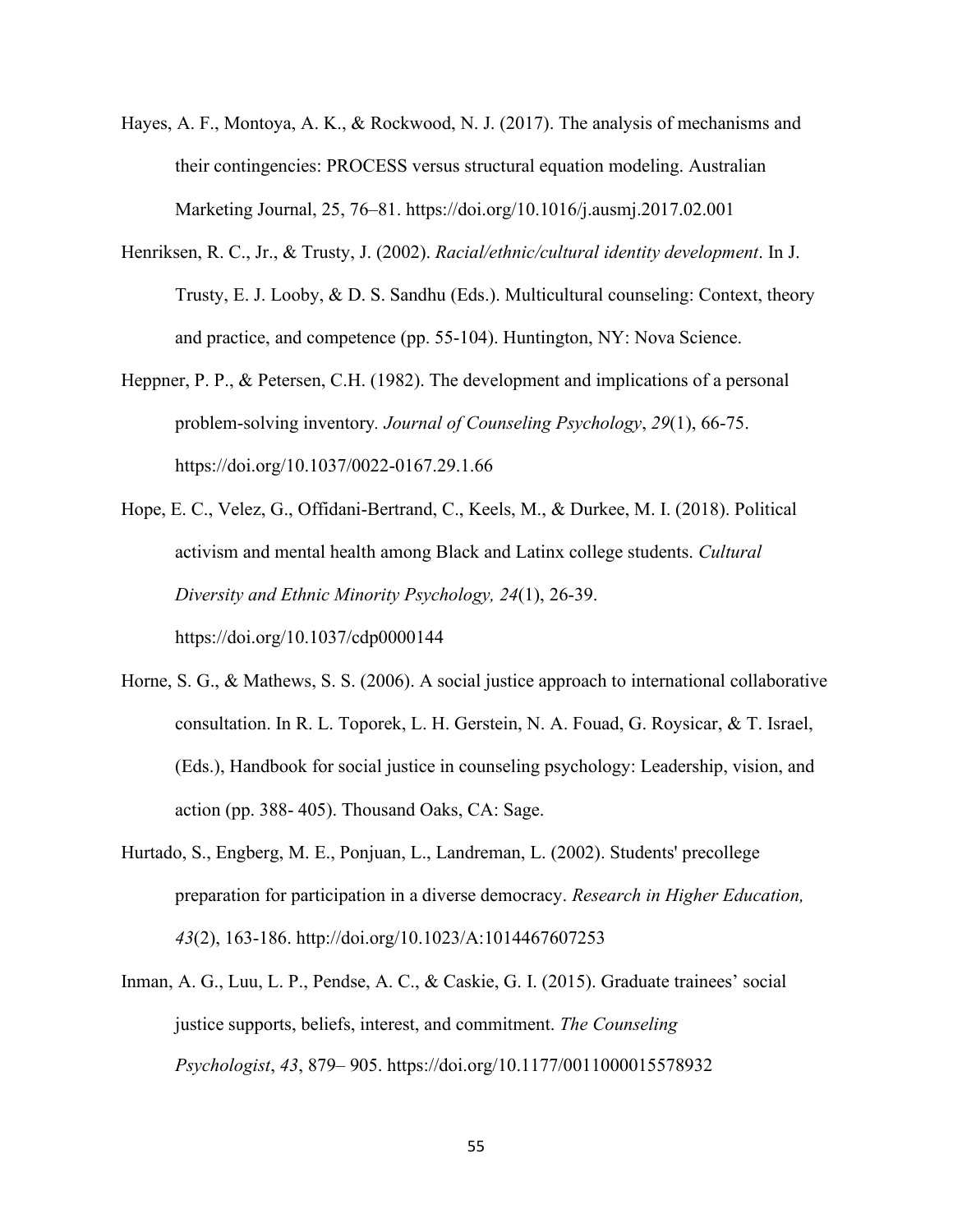- Jackson, B. (2005). The conceptual history of social justice. *Political Studies Review*, *3*(3), 356-373. https://doi.org/10.1111/j.1478-9299.2005.00028.x
- Jolly, S., Cooper, J.N, & Kluch, Y. (2021) Allyship as activism: advancing social change in global sport through transformational allyship, *European Journal for Sport and Society*, *18*(3), 229-245, https://doi.org/10.1080/16138171.2021.1941615
- Katz, P. A. (2003). Racists or Tolerant Multiculturalists? How Do They Begin? *American Psychologist, 58*(11), 897–909. https://doi.org/10.1037/0003-066X.58.11.897b

Kenny, M. E., & Hage, S. M. (2009). The next frontier: Prevention as an instrument of social justice. *The Journal of Primary Prevention*, *30*(1), 1-10. https://doi.org/10.1007/s10935-008-0163-7

- Kerber, L. (1997). The Meanings of Citizenship. *The Journal of American History, 84*(3), 833-854. https://doi.org/10.2307/2953082
- Kerpelman, L. C. (1969). Student political activism and ideology: Comparative characteristics of activists and nonactivists. *Journal of Counseling Psycholog*y, 16(1), 8-13. https://doi.org/10.1037/h0026682
- Kramer, R. M., & Brewer, M. B. (1984). Effects of group identity on resource use in a simulated commons dilemma. Journal of Personality and Social Psychology, 46, 1044 - 1057. https://doi.org/10.1037/0022-3514.46.5.1044
- Krebs, D. (1987). The challenge of altruism in biology and psychology. In C. Crawford, M. Smith, & D. Krebs (Eds.), Sociobiology and psychology: Ideas, issues, and applications (pp. 81-118). Hillsdale, NJ: Erlbaum.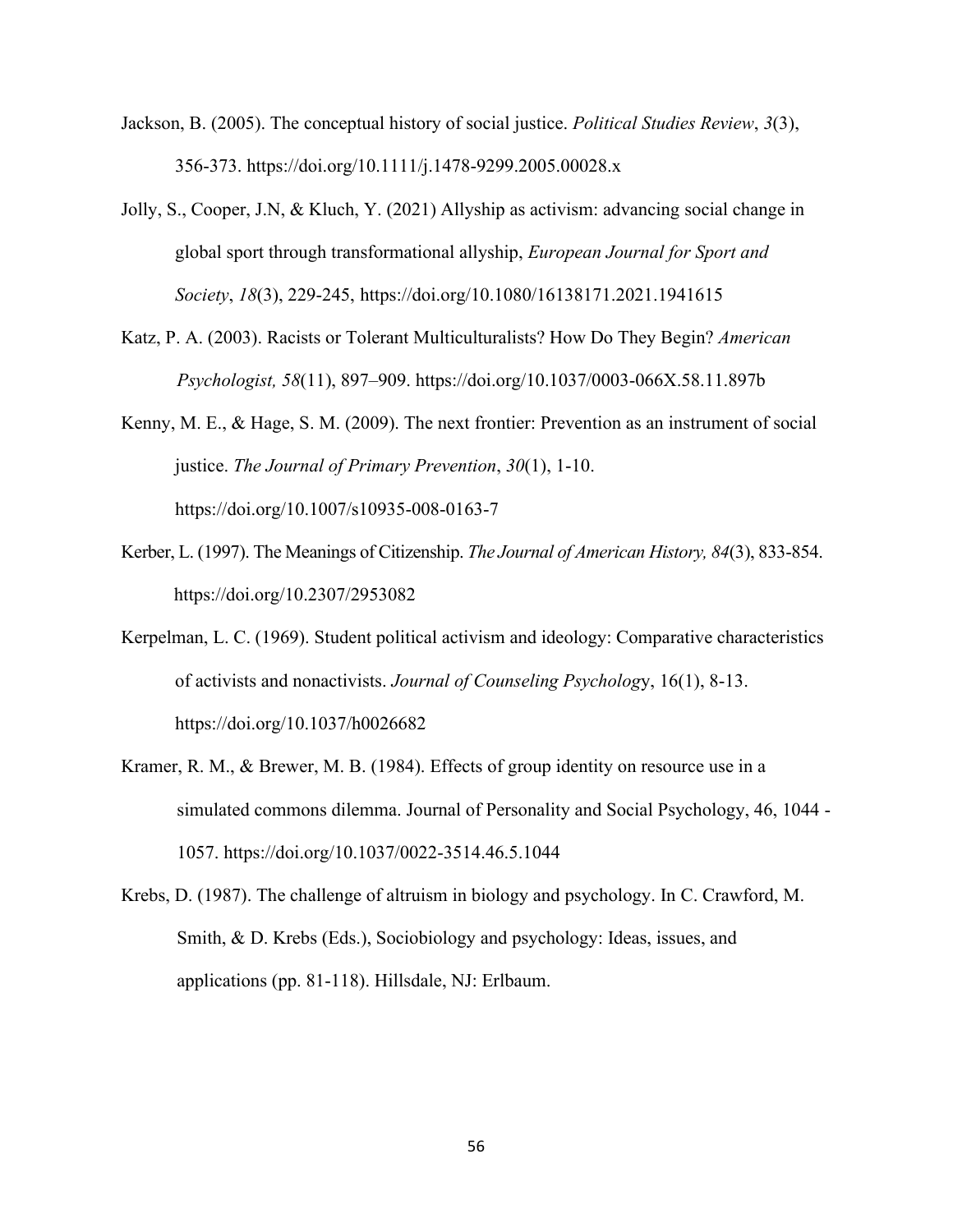- Ku, M. (2019). Similarity-dissimilarity and social capital in research knowledge networks: explaining knowledge sharing in academic institutions. *Knowledge Management Research & Practice, 17(*3), 264-275, https://doi.org /10.1080/14778238.2019.1595986
- Lee, A. R. (1997). Exploration of the sources of student activism: The case of South Korea. *International Journal of Public Opinion Research, 9,* 48-65. https://doi.org/10.1093/ijpor/9.1.48
- Lent, R. W., & Brown, S. D. (2017). Social Cognitive Career Theory in a Diverse World: Guest Editors' Introduction. *Journal of Career Assessment*, *25*(1), 3–5. https://doi.org/10.1177/1069072716657811
- Lewis, J. A., Arnold, M. S., House, R., & Toporek, R. (2002). ACA advocacy competencies. Retrieved May 27, 2008, from http://www.counseling.org/Publications/
- Linnemeyer, R., Nilsson, J., Marszalek, J., & Khan, M. (2017). Social justice advocacy among doctoral students in professional psychology programs. *Counselling Psychology Quarterly*, *31*, 1–19. https://doi.org/10.1080/09515070.2016.1274961
- Littman, D.M., Sliva, S.M., & Lin, J. (2021) Closer to the problem: Can a virtual prison arts event foster psychological proximity to the issue of incarceration?, *Contemporary Justice Review,* https://doi.org/10.1080/10282580.2021.1995719
- Liu, H., & Baker, C. (2016). White knights: Leadership as the heroicisation of Whiteness. *Leadership, 12,* 420-448. https://doi.org/10.1177/1742715014565127
- Lopez, I. H. (1997). White by law: The legal construction of race. New York: New York University Press.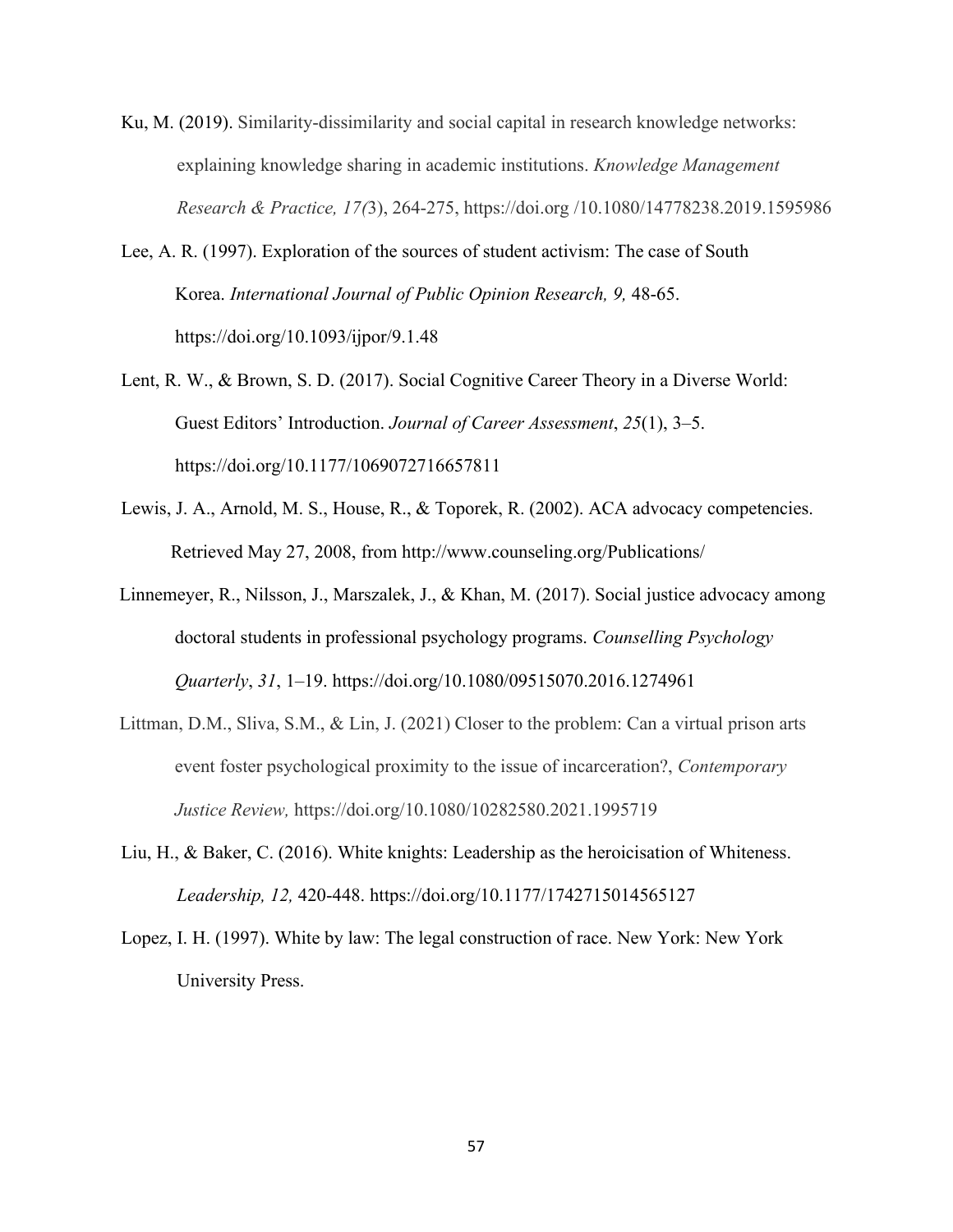- Love, B. (2000). *Developing a liberatory consciousness.* In M. Adams, W. J. Blumenfield, R. Castañeda, H. W. Hackman. M. L. Peters, & X. Zúñiga (Eds.), Readings for diversity and social justice (2nd ed., pp. 470-474). New York, NY: Routledge.
- Lu, H.J., & Chang, L. (2016). Resource allocation to kin, friends, and strangers by 3- to 6 year-old children. *Journal of Experimental Child Psychology.* 150, 194-206. https://doi.org/10.1016/j.jecp.2016.05.018
- Lynch, K. R., & Jackson, D. B. (2019). Ready to pull the trigger? Adapting the health belief model to assess the implementation of domestic violence gun policy at the community level. *Psychology of Violence*, *9*(1), 67–77. https://doi.org/10.1037/vio0000163
- Max, K. (2005). Anti-colonial research: Working as an ally with aboriginal peoples. In Dei, G. J. S., Johal, G. S. (Eds.), Critical issues in anti-racist research methodologies (Vol. 252, pp. 79-94). New York, NY: Peter Lang.
- Meillier, L.K., Lund, A.B., Kok, G. (1997) Cues to action in the process of changing lifestyle. *Patient Education and Counseling. 30* (1), 37-51. https://doi.org/10.1016/s0738- 3991(96)00957-3
- Meyers, D. G. (2010). *Social Psychology* (10th ed.). New York: McGraw- Hill. ISBN 978-0- 07-337066-8.
- Miller, M. J., & Sendrowitz, K. (2011). Counseling psychology trainees' social justice interest and commitment. *Journal of Counseling Psychology*, *58*(2), 159–169. https://doi.org/10.1037/a0022663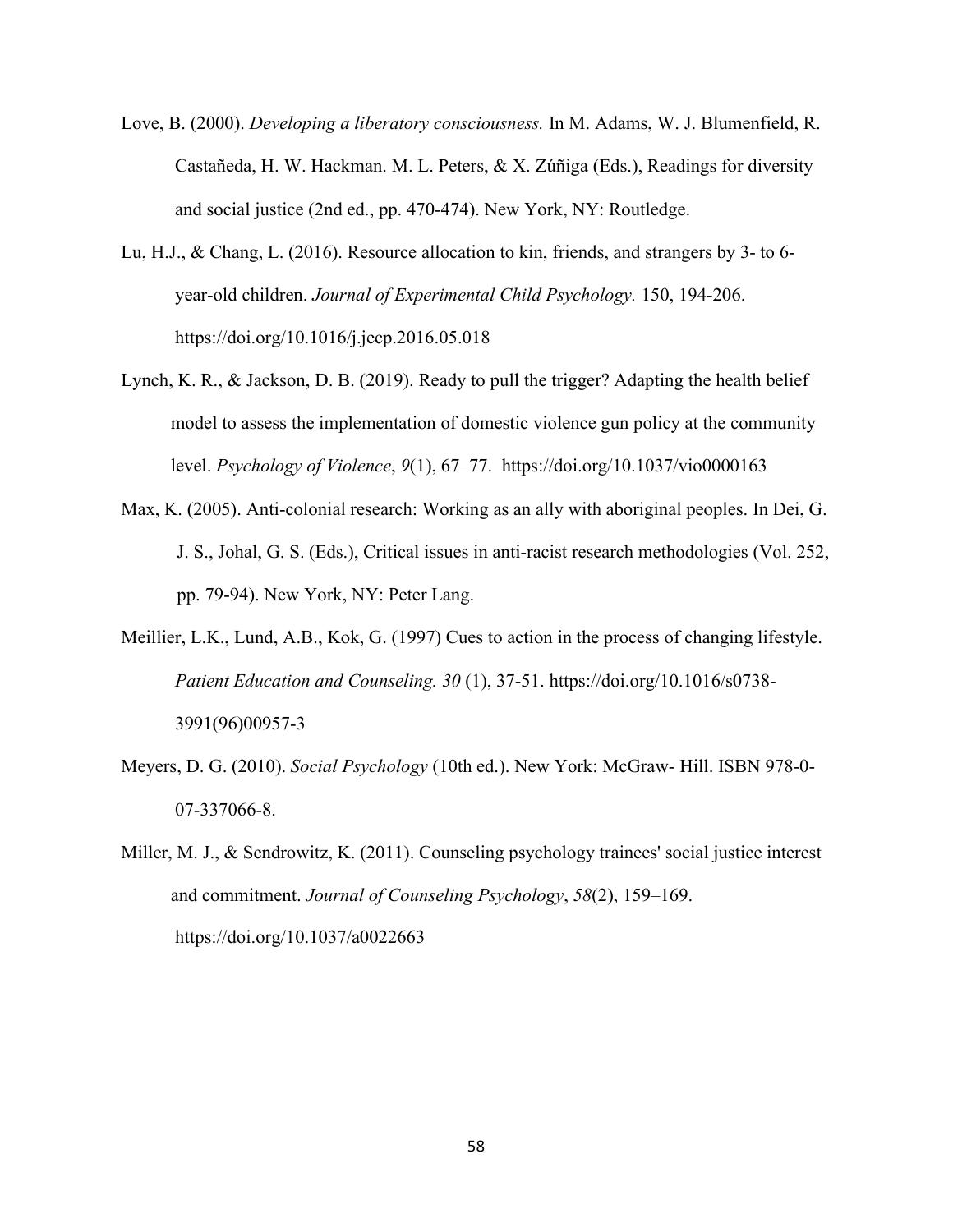- Miller, M. J., Sendrowitz, K., Connacher, C., Blanco, S., de la Peña, C. M., Bernardi, S., & Morere, L. (2009). College students' social justice interest and commitment: A socialcognitive perspective. *Journal of Counseling Psychology, 56*(4), 495-507 https://doi.org/10.1037/a0017220
- Ng, B.-Y., Kankanhalli, A., & Xu, Y. (Calvin). (2009). Studying users' computer security behavior: A health belief perspective. *Decision Support Systems*, *46*(4), 815–825. https://doi.org/10.1016/j.dss.2008.11.010
- Nilsson, J. E., Marszalek, J. M., Linnemeyer, R. M., Bahner, A. D., & Misialek, L. H. (2011). Development and Assessment of the Social Issues Advocacy Scale. *Educational and Psychological Measurement*, *71*(1), 258–275.

https://doi.org/10.1177/0013164410391581

- O'Connor, S. (1996). History of the women's suffrage movement, the *Vanderbilt Law Review 49(3),* 657-676.
- Parikh, S. B., Post, P., & Flowers, C. (2011). Relationship between a belief in a just world and social justice advocacy attitudes of school counselors. *Counseling and Values*, *56*, 57– 72. https://doi.org/10.1002/j.2161‐007X.2011.tb01031.x
- Pate, J., & Beaumont, P. (2010). Bullying and harassment: A case of success*? Employee Relations*. *32*, 171-183. https://doi.org/10.1108/01425451011010113
- Poortinga, W. (2006). Social capital: An individual or collective resource for health? *Social Science & Medicine*, *62*(2), 292–302. https://doi.org/10.1016/j.socscimed.2005.06.008
- Pope-Davis, D. B., & Ottavi, T. M. (1994). The relationship between racism and racial identity among White Americans: A replication and extension. *Journal of Counseling & Development, 72*(3), 293–297. https://doi.org/10.1002/j.1556-6676.1994.tb00937.x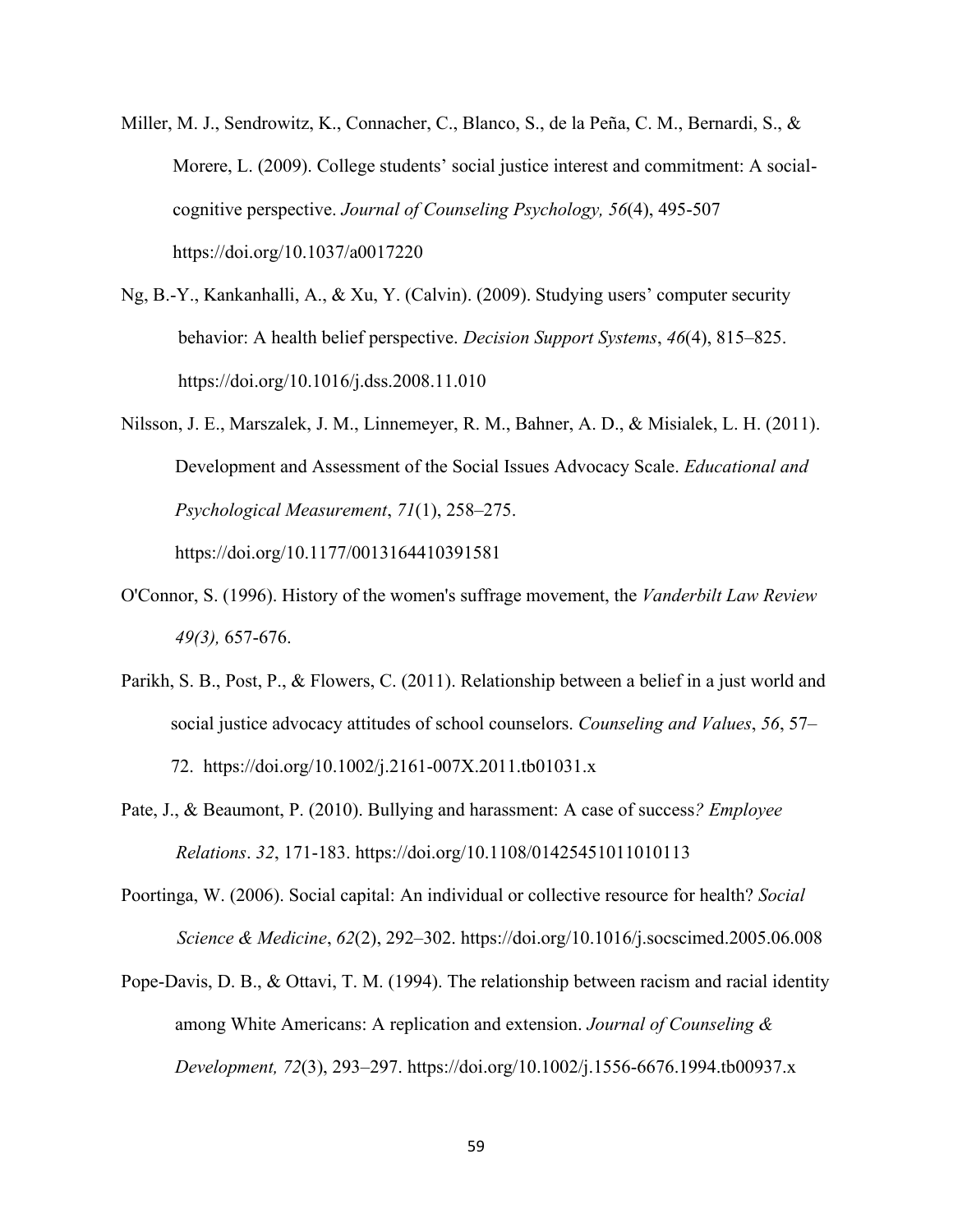Prentice, D.A. & Miller, D.T. (1993) Pluralistic ignorance and alcohol use on campus: Some consequences of misperceiving the social norm. *Journal of Personality and Social Psychology, 64*(2), 243-256. https://doi.org/10.1037/0022-3514.64.2.243

Rawls, J. (1971). Theory of justice. Cambridge: Harvard University Press

- Reisch, M. (2002). Defining social justice in a socially unjust world. Families in Society: *The Journal of Contemporary Human Services*, *83*(4), 343-354. https://doi.org/10.1606/1044-3894.17
- Rickford R. Black Lives Matter: Toward a Modern Practice of Mass Struggle. *New Labor Forum*. 2016; *25*(1):34-42. https://doi.org/10.1177/1095796015620171
- Rosenstock I.M. Historical Origins of the Health Belief Model. *Health Education Monographs*. 1974; *2*(4):328-335. https://doi.org/10.1177/109019817400200403
- Rousseau, D., Ling, K. (2007). Commentary: Following the resources in positive organizational relationships. In Dutton, J. E., Ragins, B. R. (Eds.), Exploring positive relationships at work: Building a theoretical and research foundation (pp. 373- 384). New York, NY: Lawrence Erlbaum.
- Ruiz, A. G. (2017). Altruism as sexism: White knighting and paternalistic citizenship behaviors. *Academy of Management Proceedings,* 10-170. https://doi.org/10.5465/ambpp.2017.10170abstract
- Serow, R. C. (1990). Volunteering and values: An analysis of students' participation in community service. *Journal of Research and Development in Education, 23*,198-203.
- Serow, R. C., & Dreyden, J. I. (1990). Community service among college and university students: Individual and institutional relationships. *Adolescence, 25,* 553-566.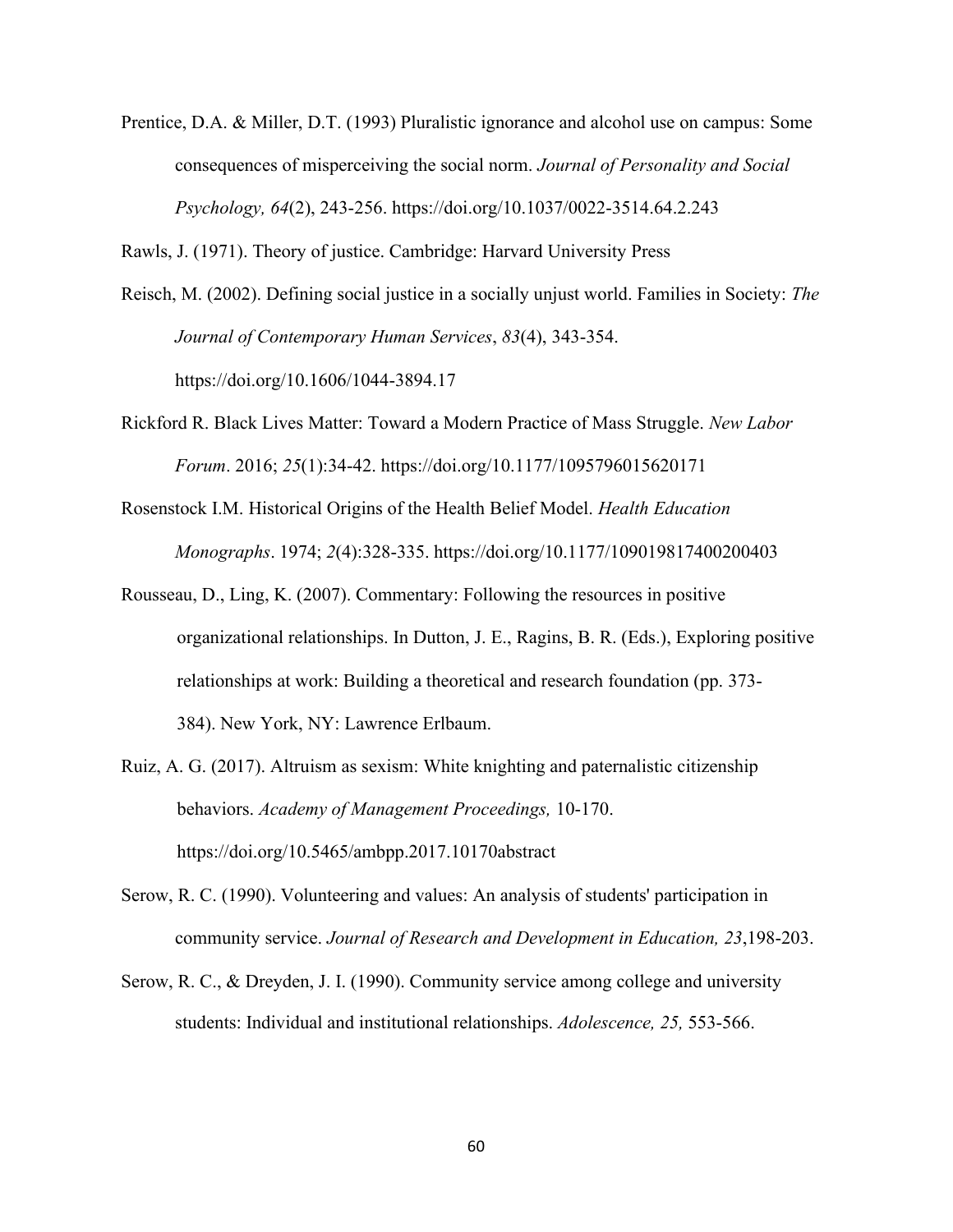- Sharifi-rad, G., Hazavei, M. M., Hasan- zadeh, A., & Danesh-amouz, A. and. (2007). The effect of health education based on health belief model on preventive actions of smoking in grade one, middle school students. *Journal of Arak University of Medical Sciences*, *10*(1).
- Shelton, J. N., West, T. V., Trail, T. E. (2010). Concerns about appearing prejudiced: Implications for anxiety during daily interracial interactions. *Group Processes & Intergroup Relations, 13*, 329-344. https://doi.org/10.1177/1368430209344869
- Spanierman, L. B., Smith, L. (2017). Roles and responsibilities of White allies: Implications for research, teaching, and practice. *The Counseling Psychologist, 45,* 606-617. https://doi.org/10.1177/0011000017717712
- Stern, C., West, T. V. (2014). Circumventing anxiety during interpersonal encounters to promote interest in contact: An implementation intention approach. *Journal of Experimental Social Psychology, 50*, 82-93. https://doi.org/10.1016/j.jesp.2013.09.008

Sutherland, A. (1981). *Disabled we stand*. London: Souvenir Press.

- Swan, E. (2017). What are White people to do? Listening, challenging ignorance, generous encounters and the "not yet" as diversity research praxis. *Gender, Work & Organization, 24,* 547-563. https://doi.org/10.1111/gwao.12165
- Trepagnier, B. (2010). Silent racism: How well-meaning White people perpetuate the racial divide. Boulder, CO: Paradigm.
- Urich, A. (2021). The Health Belief Model. Retrieved 12 May 2021, from https://psu.pb.unizin.org/kines082/chapter/the-health-belief-model/